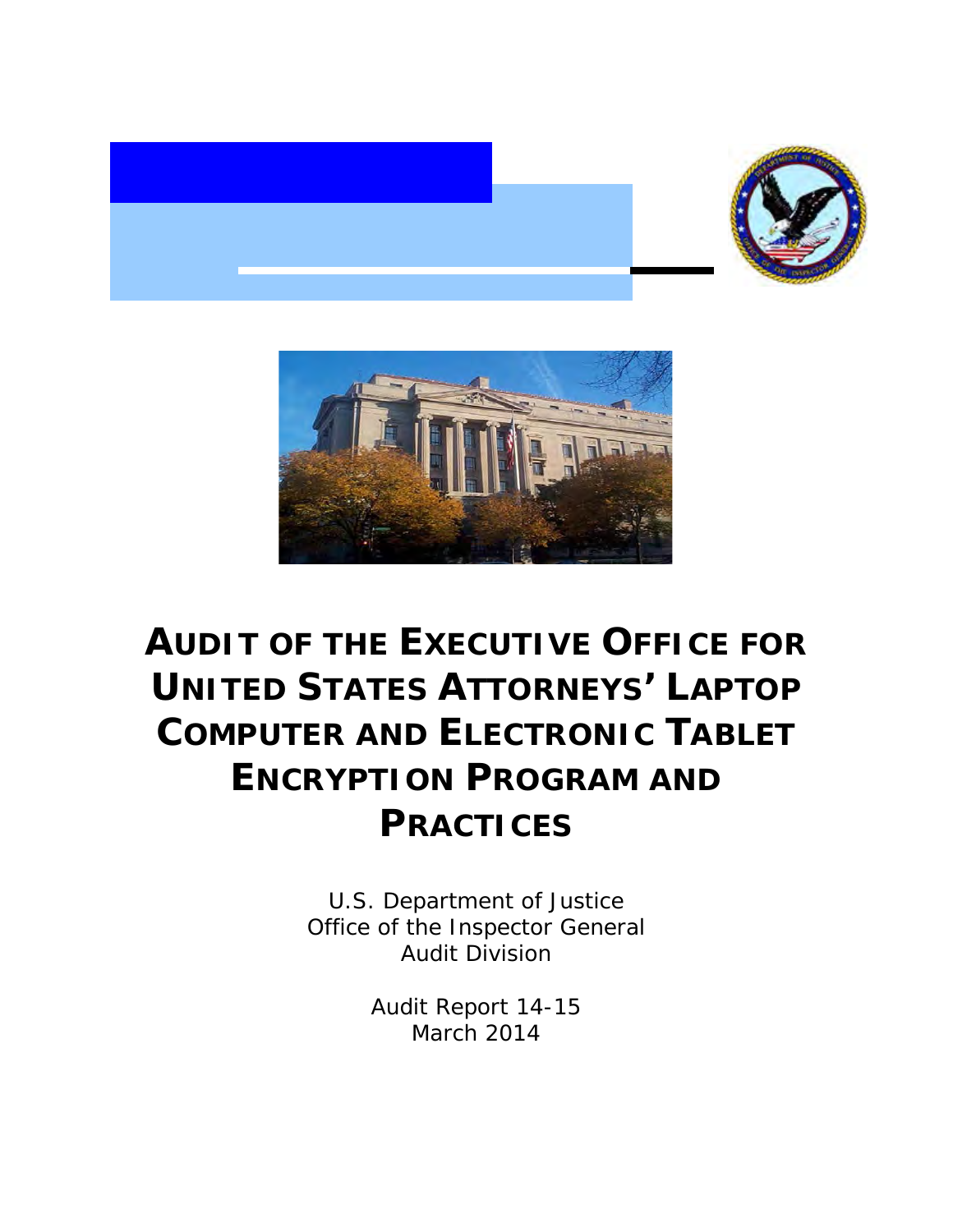# **AUDIT OF THE EXECUTIVE OFFICE FOR UNITED STATES ATTORNEYS' LAPTOP COMPUTER AND ELECTRONIC TABLET ENCRYPTION PROGRAM AND PRACTICES**

## **EXECUTIVE SUMMARY**

 that is processed on those machines. While each U.S. Attorney is the chief assistance, direction, policy development, and management oversight of encryption policies and practices. Ensuring the proper encryption of laptop computers (laptops) and electronic tablets used by United States Attorney's Office (USAO) employees, contractors, and subcontractors is essential to the security of the information federal law enforcement officer for their jurisdiction, it is the Executive Office for the United States Attorneys (EOUSA) that provides general executive

 and (2) laptop encryption procedures for contractors and subcontractors. In this type of electronic tablet in a pilot program.<sup>1</sup> The Office of the Inspector General (OIG) performed this audit to determine whether EOUSA complies with Department of Justice (DOJ) policy regarding: (1) the use of whole disk encryption on employee, contractor, and subcontractor laptops processing sensitive and classified information; the process, we also included electronic tablets because EOUSA received a waiver of certain encryption requirements from the Department to deploy

 According to EOUSA, it had 10,790 laptops and 1,044 electronic tablets in use during our audit period. We found that 111 of the 120 processing were encrypted and 6 were not encrypted; we could not unencrypted laptops were used for special purposes such as jury use, use by cards. However, the six unencrypted laptops were not labeled to identify their special use, nor were there policies that explicitly limited their use. EOUSA-owned laptops that we tested that were used for unclassified determine the encryption status for the remaining 3 laptops. The six visiting EOUSA employees, and the production of employee identification

<span id="page-1-0"></span> $1$  The electronic tablet waiver allows a manufacturer's electronic tablets to be used without complying with National Institute of Standards and Technology (NIST) Federal Information Processing Standards (FIPS) 140-2 "Security Requirements for Cryptographic Modules." Modules validated as conforming to FIPS 140-2 are accepted by the U.S. Federal Agencies for the protection of sensitive information. This waiver allows time for the manufacturer to complete the required FIPS validation with NIST.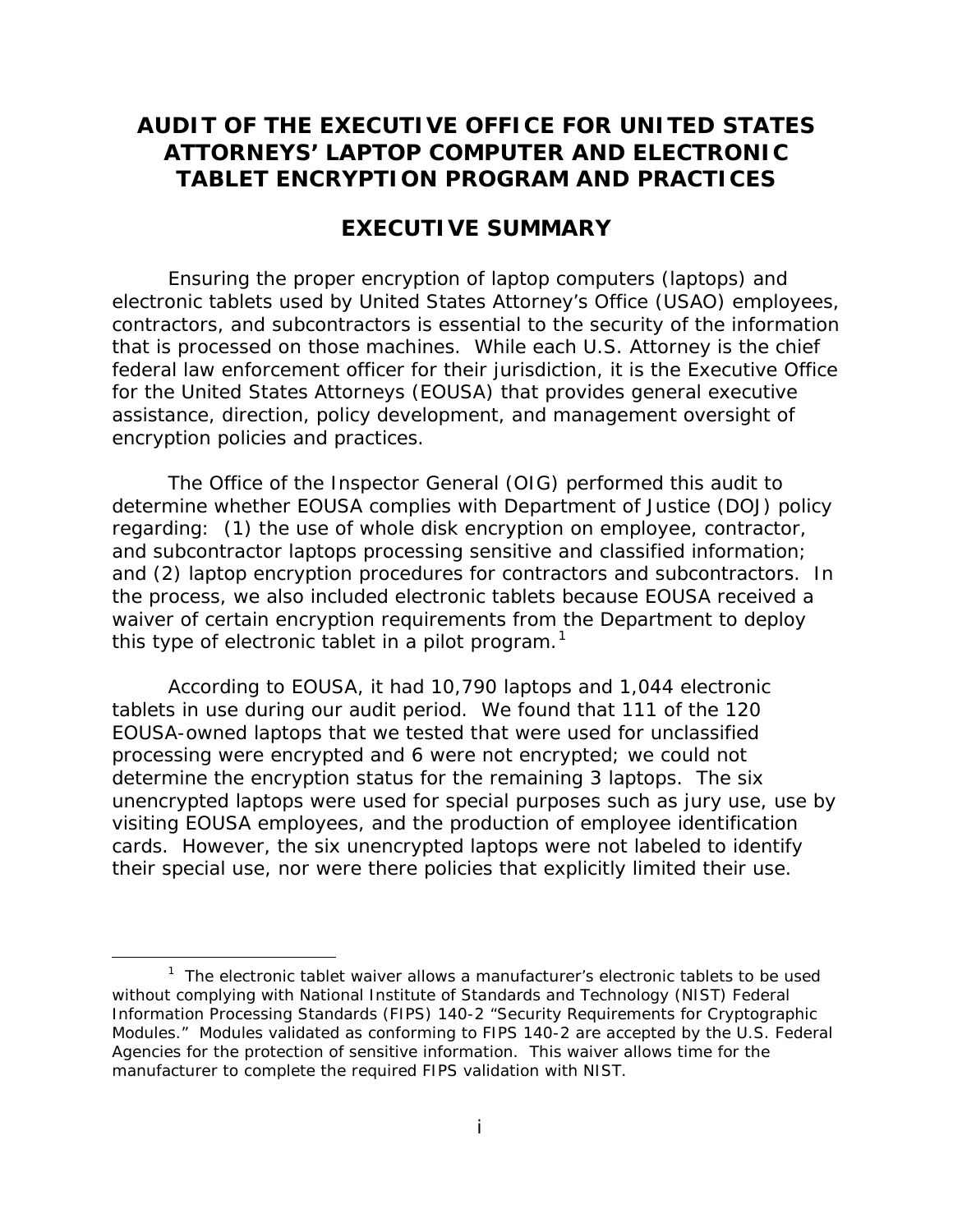unencrypted laptops that should be encrypted. The first two scans identified approximately 60 unencrypted laptops that were resolved by EOUSA gone unaddressed for over a year. gone unaddressed for over a year.<br>Our audit noted other issues regarding the management and We also reviewed a sample from three encryption monitoring scans completed by EOUSA's Information Systems Security staff as part of its encryption monitoring program. These scans are used to identify encrypting these laptops in a timely manner. The third scan, however, identified eight unencrypted laptops, the encryption status of which had

 entries, and was subject to delays in updating information. We further loss. We also tested two classified laptops and three classified hard drives for encryption while on our site visits. We determined that one of the encrypted and the remaining two hard drives were inoperable. monitoring of the devices we tested. For instance, we found that EOUSA's official equipment inventory was incomplete, contained inaccurate data determined that EOUSA did not sufficiently track and monitor laptops used for classified processing, causing an increased risk of classified information laptops was encrypted, but one laptop and one hard drive were not

minimize security risks. We evaluated EOUSA's use of electronic tablets as part of its pilot program and found that EOUSA did not fully comply with JMD's electronic tablet waiver requirements. Further, EOUSA does not adequately monitor the use of the electronic tablets and does not have policies sufficient to

 and found that the use of this data was not in compliance with the DOJ written waiver was issued in its place. However, EOUSA continued to allow When JMD issued a new waiver to EOUSA in February 2013, the waiver In addition, we reviewed EOUSA's procedures for contractor use of DOJ data, specifically those of expert witnesses and litigation consultants, Procurement Guidance Documentation 08-04, which requires that external contractors' laptops be encrypted to process DOJ data. The Justice Management Division had previously granted a waiver to EOUSA from this encryption requirement but the waiver had expired in 2011, and no formal, its contractors to process the DOJ data on their unencrypted equipment. included a new requirement that all data transmitted to contractors must be encrypted, but EOUSA did not convey this new instruction to the USAOs. We also found that the oversight of these contractors and the contracting process was inconsistent among USAOs, and that the use of DOJ data in general was not sufficiently monitored by the USAOs we visited, thereby increasing the risk of DOJ data loss.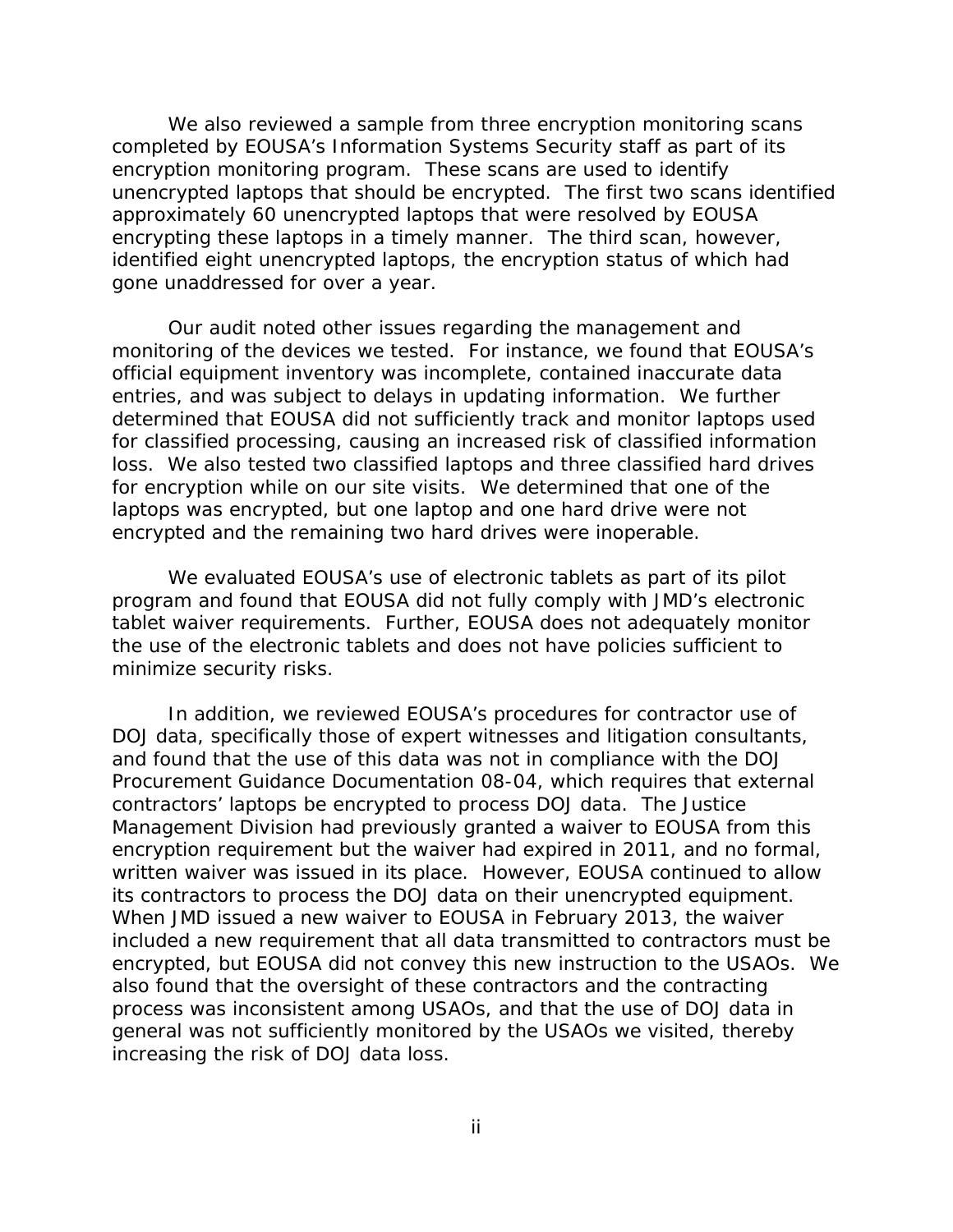improving safeguards of DOJ data on laptops and electronic tablets, and in improving its management oversight to ensure compliance with DOJ policies. Our audit resulted in 13 recommendations to assist EOUSA in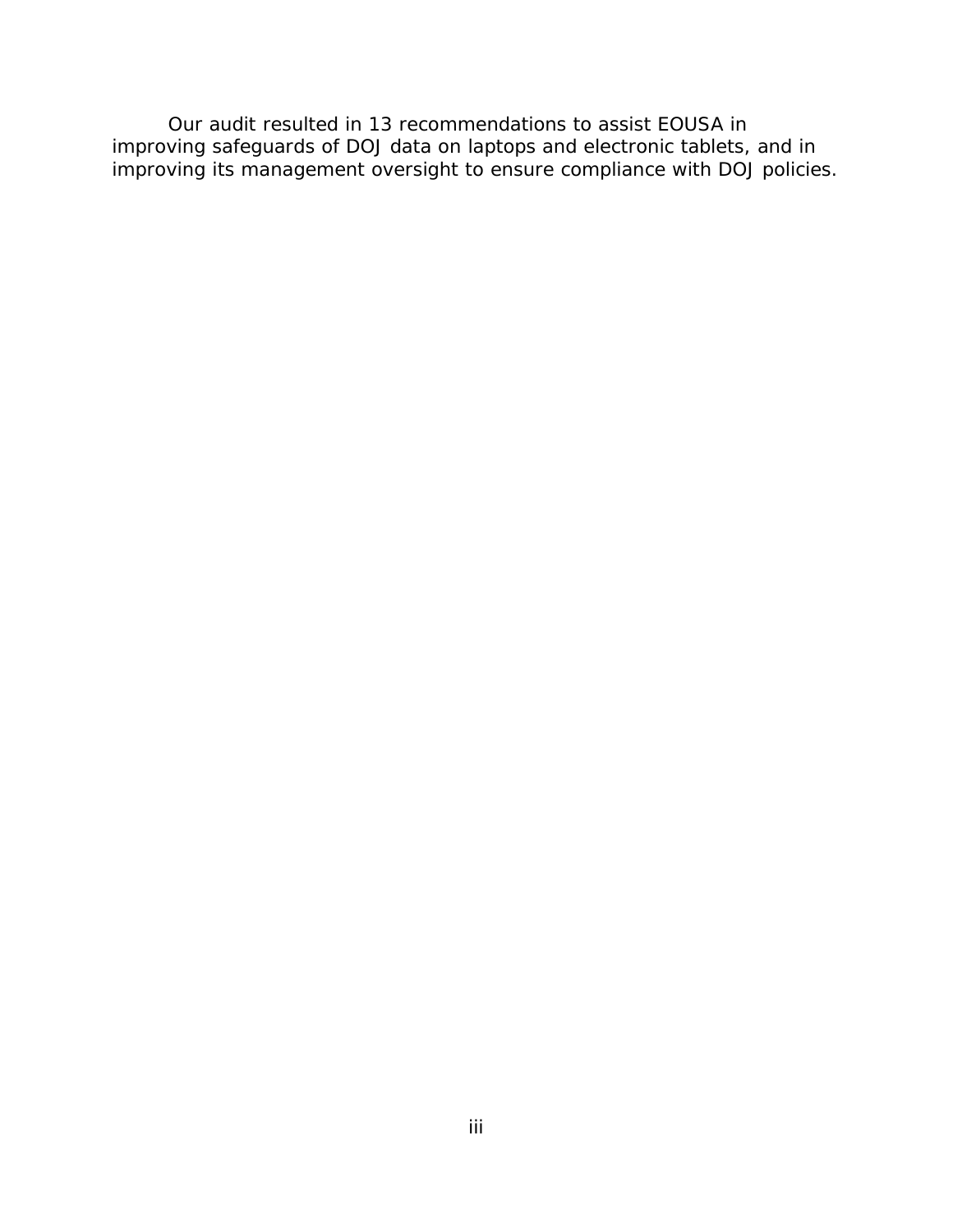# **AUDIT OF THE EXECUTIVE OFFICE FOR UNITED STATES ATTORNEYS' LAPTOP COMPUTER AND ELECTRONIC TABLET ENCRYPTION PROGRAM AND PRACTICES**

# **TABLE OF CONTENTS**

| Previous Audits on Laptop Encryption Programs and Practices 5                                         |  |
|-------------------------------------------------------------------------------------------------------|--|
|                                                                                                       |  |
| EOUSA'S EFFORTS TO ENSURE SAFEGUARDS OVER DOJ DATA ON<br>LAPTOP COMPUTERS AND ELECTRONIC TABLETS NEED |  |
| Laptop Computers and Electronic Tablets Owned by EOUSA 9                                              |  |
| Encryption Requirements and Encryption Process 9                                                      |  |
|                                                                                                       |  |
| Encryption Installation Records Not Maintained  12                                                    |  |
|                                                                                                       |  |
|                                                                                                       |  |
| EOUSA Compliance with Electronic Tablet Waiver Conditions  19                                         |  |
|                                                                                                       |  |
|                                                                                                       |  |
|                                                                                                       |  |
| Laptop Computers Owned by Contractors and Subcontractors 23                                           |  |
| OBD-47 Contractor Compliance with PGD 08-04  23                                                       |  |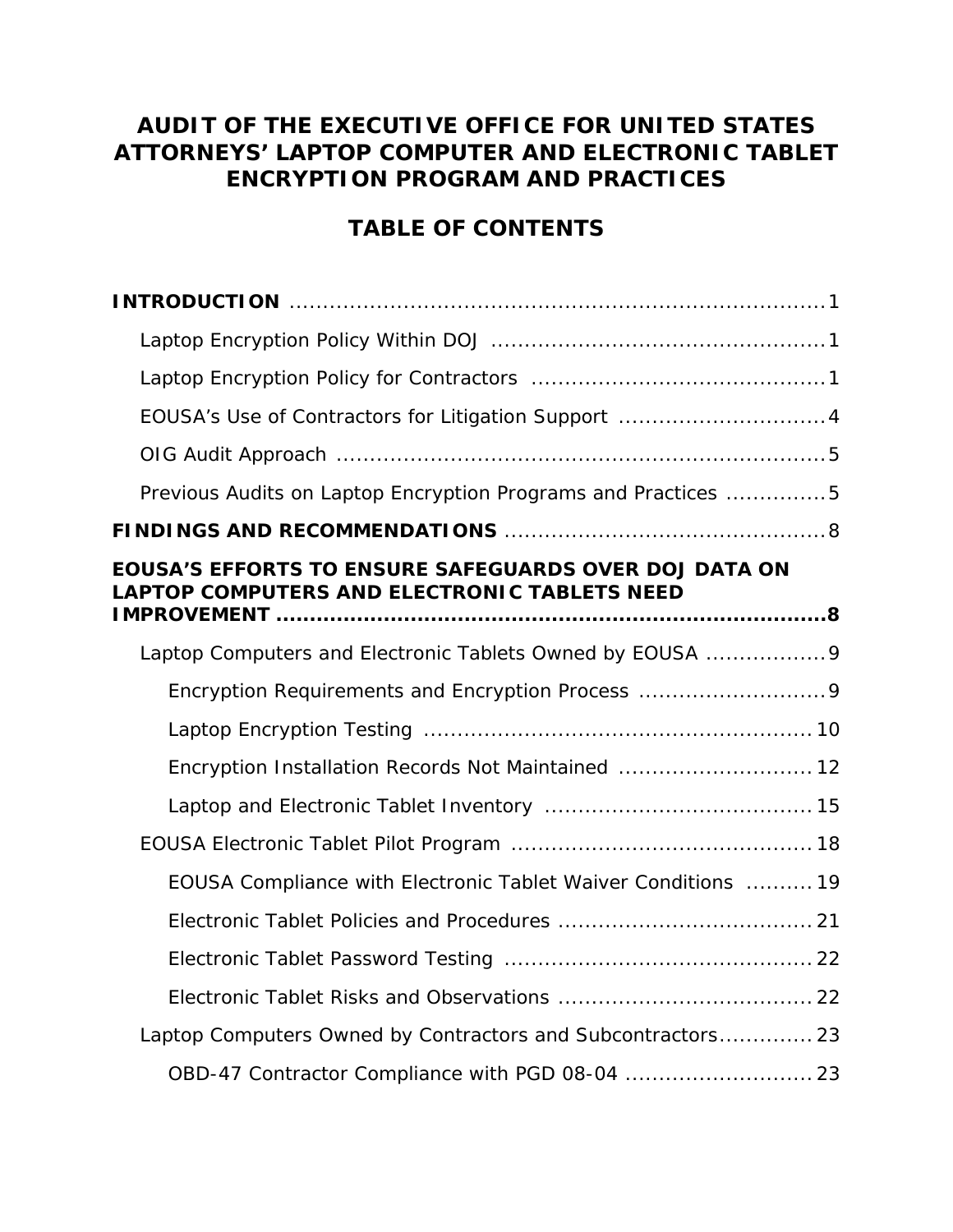| USAO, Expert Witness, and Litigation Consultant Compliance with                                                            |  |
|----------------------------------------------------------------------------------------------------------------------------|--|
|                                                                                                                            |  |
|                                                                                                                            |  |
|                                                                                                                            |  |
| <b>STATEMENT ON COMPLIANCE WITH LAWS AND REGULATIONS 31</b>                                                                |  |
| APPENDIX I: OBJECTIVES, SCOPE, AND METHODOLOGY  32                                                                         |  |
| APPENDIX II: DOJ PROCUREMENT GUIDANCE DOCUMENT 08-04,<br><b>CONTRACTOR-OWNED LAPTOP SECURITY REQUIREMENTS</b> 35           |  |
| APPENDIX III: DOJ'S CLARIFICATIONS ON THE DATA SECURITY<br><b>IMPLEMENTATION OF THE PGD 08-04 PROCUREMENT GUIDE</b> 37     |  |
|                                                                                                                            |  |
| <b>APPENDIX V: OFFICE OF INSPECTOR GENERAL ANALYSIS AND</b><br><b>SUMMARY OF ACTIONS NECESSARY TO RESOLVE THE REPORT45</b> |  |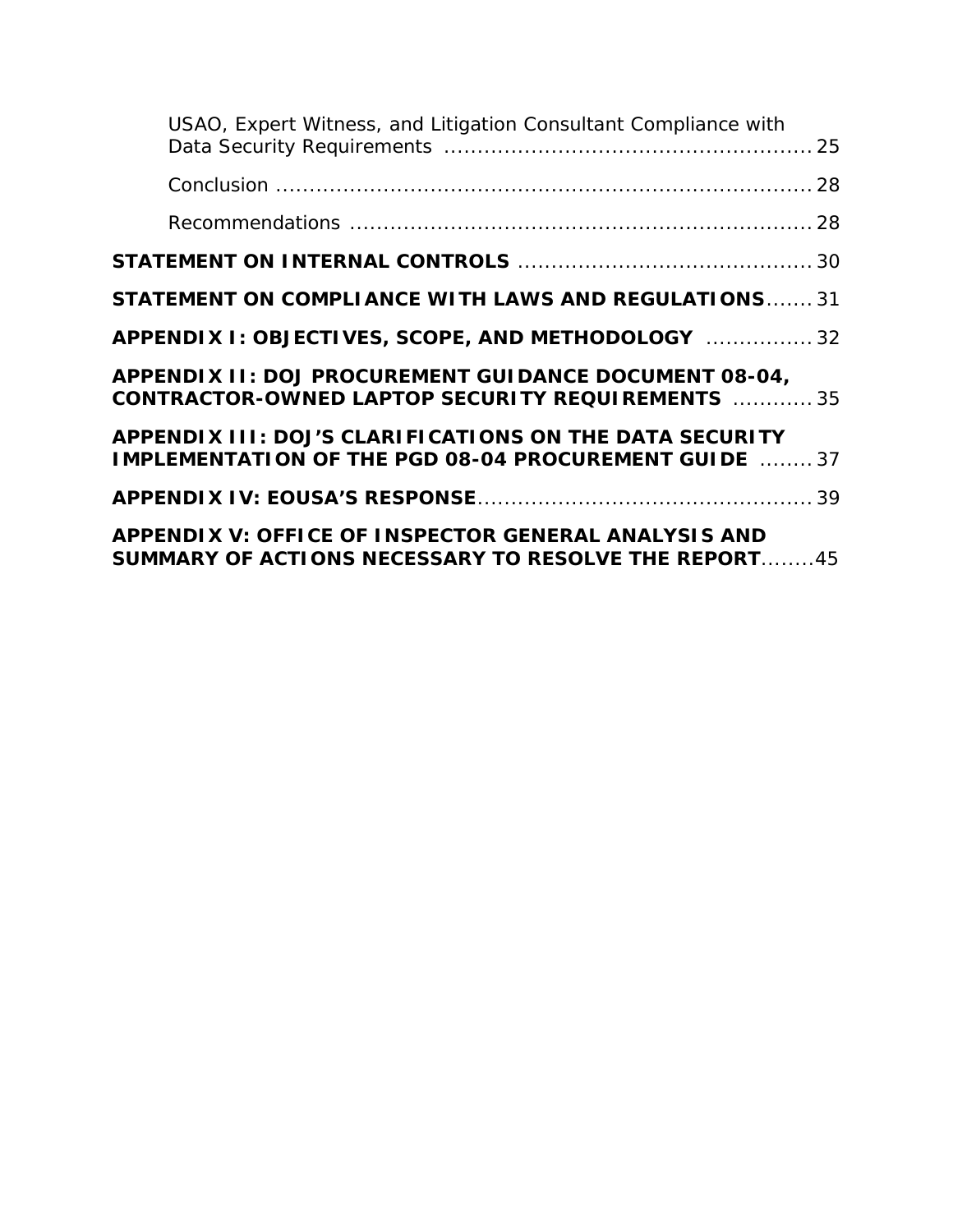# <span id="page-6-0"></span> **AUDIT OF THE EXECUTIVE OFFICE FOR UNITED STATES TABLET ENCRYPTION PROGRAM AND PRACTICES ATTORNEYS' LAPTOP COMPUTER AND ELECTRONIC**

## **INTRODUCTION**

 security of the information that is processed on those machines. The Executive Office for United States Attorneys (EOUSA) Information Systems Security Staff is responsible for ensuring that EOUSA's IT systems, including Encrypting laptops used by EOUSA and United States Attorney's Office (USAO) employees, contractors, and subcontractors is essential to the those used by the USAOs, comply with all applicable laws and regulations; assisting the USAOs with information systems security needs; protecting USAO and EOUSA Information Systems data from unauthorized disclosure; and managing other IT security responsibilities, such as cyber incident response.

#### **Laptop Encryption Policy Within DOJ**

and data media encryption policy for the Department.<sup>2</sup> Chapter 2, section DOJ Order 2640.2F, issued in November 2008, established the laptop 12 states that "information on mobile computers/devices (for example, notebook computers, personal digital assistants) and removable media shall be encrypted using FIPS 140-2 validated or NSA [National Security Agency] approved encryption mechanism."<sup>[3](#page-6-2)</sup>

#### **Laptop Encryption Policy for Contractors**

l

Contractors and subcontractors who use equipment accessing DOJ systems or containing DOJ data are subject to DOJ Procurement Guidance Document (PGD) 08-04, *Security of Systems and Data, Including Personally* 

<span id="page-6-1"></span><sup>&</sup>lt;sup>2</sup> The DOJ Order 2640.2F establishes uniform policy, responsibilities and authorities for protection of Information Technology systems that store, process or transmit the Department information.

<span id="page-6-2"></span> $3$  The National Institute of Standards and Technology (NIST) issued Federal Information Processing Standards (FIPS) 140-2 "Security Requirements for Cryptographic Modules." Modules validated as conforming to FIPS 140-2 are accepted by the U.S. Federal Agencies for the protection of sensitive information.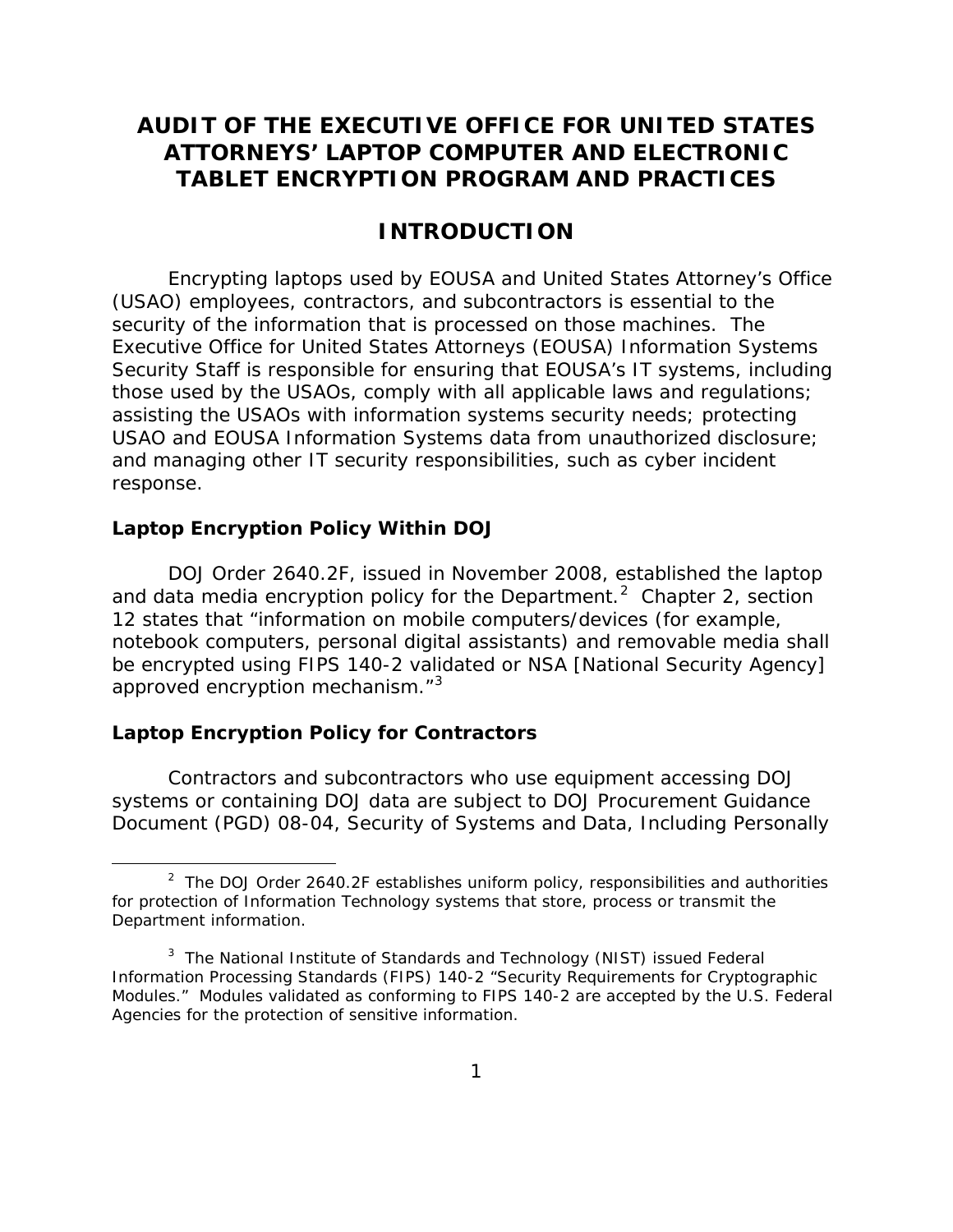*Identifiable Information*. PGD 08-04, issued in March 2008, contains a that originated within the Department, data that the contractor manages or perform the contract and concerns Department programs or personnel." In applicable to Department systems, such as DOJ Order 2640.2F. The use of met. See Appendix II for a complete listing of these requirements. security clause governing the use of laptops by contractors that must be included in all current and future contracts where a contractor handles "data acquires for the Department, and/or data that is acquired in order to addition, the contractor must comply with all security requirements contractor-owned laptops or other media storage devices to process or store data covered by the clause is prohibited until the contractor provides a letter to the contracting officer certifying that the nine specific requirements related to the security of laptops and other media storage devices are

 modified to include the applicable security clause within 60 days. After used on DOJ contracts. According to PGD 08-04, "a request for a waiver made in writing to the DOJ Senior Procurement Executive." It further states circumstances." PGD 08-04 also required that all Department contracts that were already in existence as of the March 2008 issuance of the guidance be 60 days, laptops or devices not covered by certification letters could not be from the requirement to include these clauses, or any deviations from the language of these clauses (except those that are more stringent), must be that "permission for a deviation or waiver will only be granted in unusual

to implement PGD 08-04. $4$  The June 2008 memorandum reiterated the protections set forth in the earlier March memorandum. A memorandum issued by the Justice Management Division (JMD) in June 2008 updated the above requirements and allowed a 60-day extension

 US-CERT and requires that all data on mobile devices be encrypted unless The June memorandum also referenced OMB M-07-16 and OMB M-06-16, which include the requirement to report PII-related incidents to the data is determined, in writing by the designated official, to be

<span id="page-7-0"></span><sup>&</sup>lt;sup>4</sup> Senior Procurement Executive, Justice Management Division, memorandum for bureau procurement chiefs and executive officers, Implementation Guidance Regarding Security of Systems and Data, Including Personally Identifiable Information, June 17, 2008.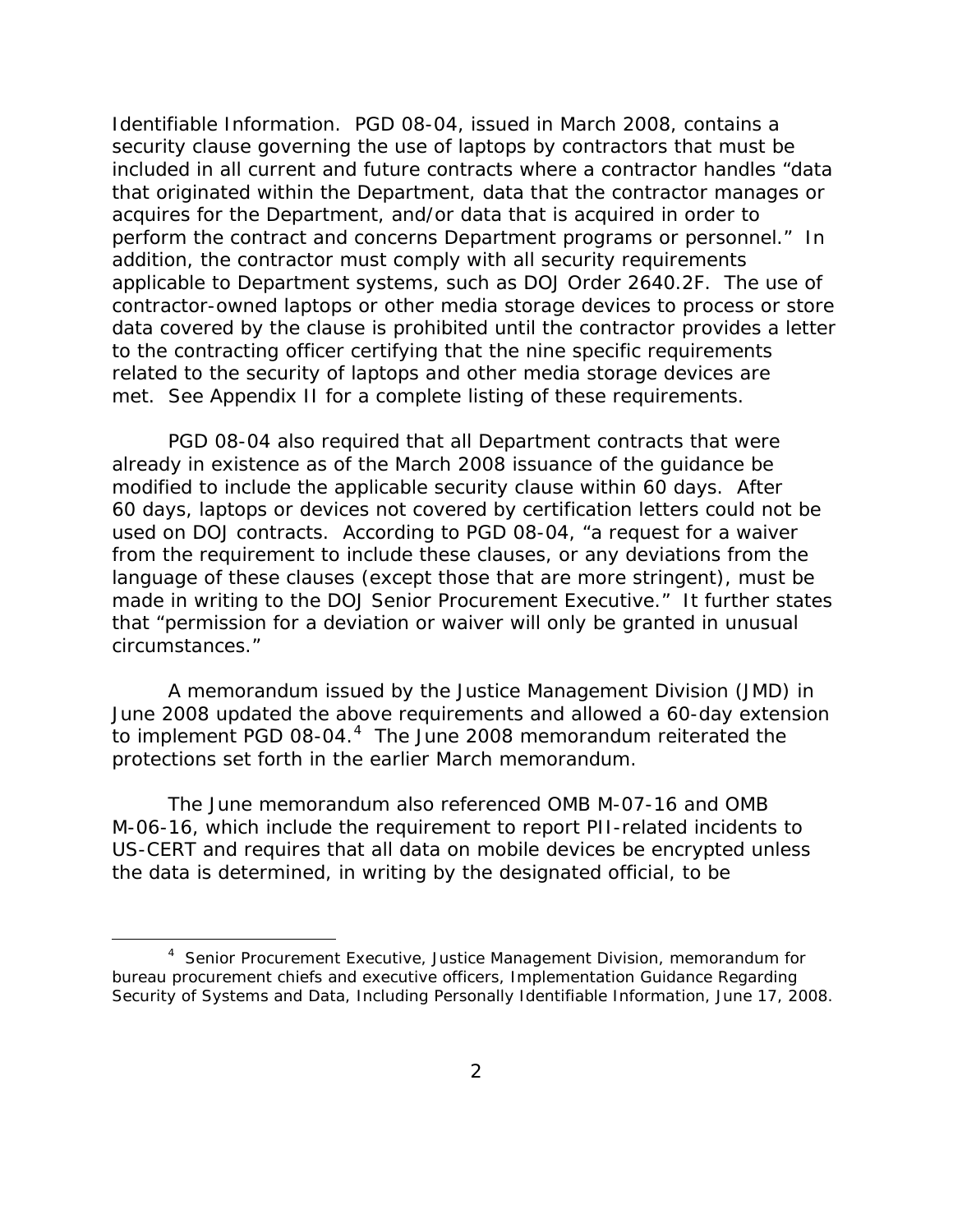non-sensitive.<sup>[5](#page-8-0) 6</sup> The June 2008 memorandum also provided clarifications regarding: (1) encryption-related requirements; (2) certification of data extracts; (3) publicly available or previously released data; (4) the identification of compensating controls and plans of action and milestones; and (5) micro purchases.<sup>[7](#page-8-2) [8](#page-8-3) 9</sup> See Appendix III for a complete listing of the clarifications.

 memorandum requirements that it has not or cannot meet. Such requests Components can request a waiver from JMD for any of the June 2008 should include the following information:

1. The contract or contracts for which the waiver is being sought.

2. The type and amount of data involved in the contract or contracts, including the sensitivity of the data and whether PII is involved.

3. Which security requirements cannot be met and the reason(s) the contract or contracts cannot comply with the security requirements.

l

<span id="page-8-1"></span><sup>6</sup> United States Computer Emergency Readiness Team (US-CERT) is the Federal security incident handling center located within the Department of Homeland Security. It was established with the purpose of coordinating the response to security threats from the Internet for the nation.

<span id="page-8-2"></span> $7$  Compensating controls are controls intended to supplement/enhance ineffective or weak controls to reduce the associated risks.

<span id="page-8-3"></span> $8$  Plan of Action and Milestones is a document that identifies tasks needing to be accomplished. It details resources required to accomplish the elements of the plan, any milestones in meeting the tasks, and scheduled completion dates for the milestones.

<span id="page-8-4"></span> $9$  According to the JMD Purchase Card Manual, in most cases the micro purchase threshold is set at \$3,000 for goods and services.

<span id="page-8-0"></span><sup>&</sup>lt;sup>5</sup> OMB M-07-16: Deputy Director for Management, Office of Management and Budget, memorandum to heads of executive departments and agencies, Safeguarding Against and Responding to the Breach of Personally Identifiable Information, May 22, 2007. OMB M-06-16: Deputy Director for Management, Office of Management and Budget, memorandum to heads of departments and agencies, Protection of Sensitive Agency Information, June 23, 2006.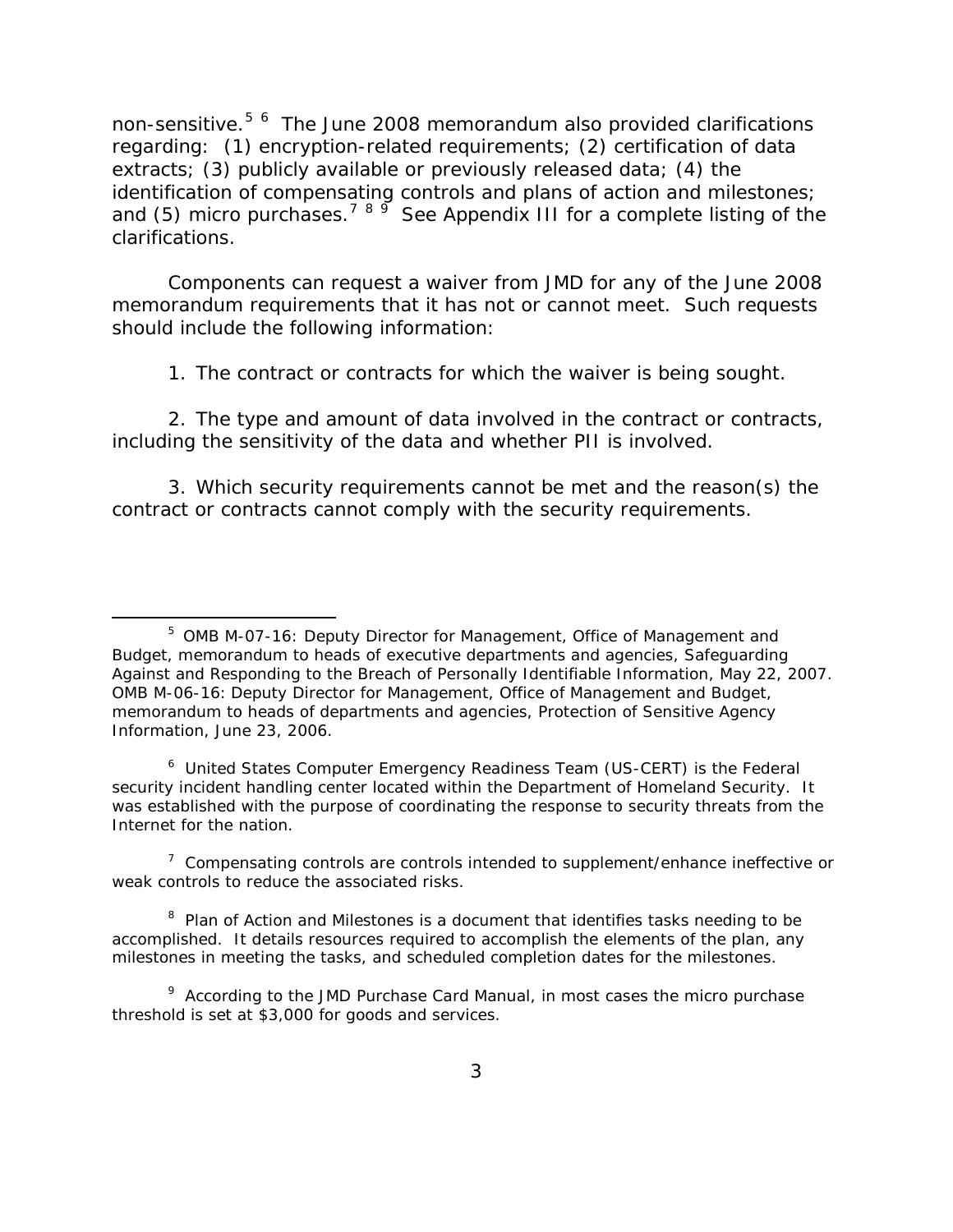<span id="page-9-0"></span> 4. A statement of any factors that mitigate the risk of harm from the contractors not meeting the security requirements, and whether there is an alternative solution to DOJ security requirements.

5. A statement of the time frame for which the waiver is needed, and any steps or long-term solutions planned.

6. If lack of resources is a reason for the need for a waiver, a brief statement of the component's funding needs to address contractor data security requirements.

7. A statement that the component official making the request accepts the risk of harm that could result from the contractor not meeting the security requirements, given the need for the contract or contracts.

## **EOUSA's Use of Contractors for Litigation Support**

 including paralegals and expert witnesses. Contractors for litigation support, computer equipment. All contractors are expected to follow PGD 08-04 or a current data security waiver for PGD 08-04. EOUSA uses several types of contractors for litigation support, referred to as Mega-3 contractors, often work onsite in EOUSA and USAO offices using DOJ equipment, whereas expert witnesses, known as OBD-47 contractors, tend to work from offsite locations and use their personal

 offices, they do not need to meet the Civil Division data security waiver requirements. We agree with EOUSA in this instance. At the USAO sites we visited, there were only two Mega-3 contractors in use and they both worked onsite. EOUSA's Office of Chief Information Officer (OCIO) and Contracting Office officials told us that because their Mega-3 contractors only process DOJ data onsite at EOUSAand USAO

 perform these services offsite. The contractors often receive case information in printed documents or on flash drives or compact disks. Because the risk of data loss increases when using such media and OBD-47 contractors perform services such as expert analysis, preparation for testimony, and litigation consulting for USAOs, and often hard copy documentation, it is essential that these contractors comply with data security requirements when processing information on personal equipment offsite.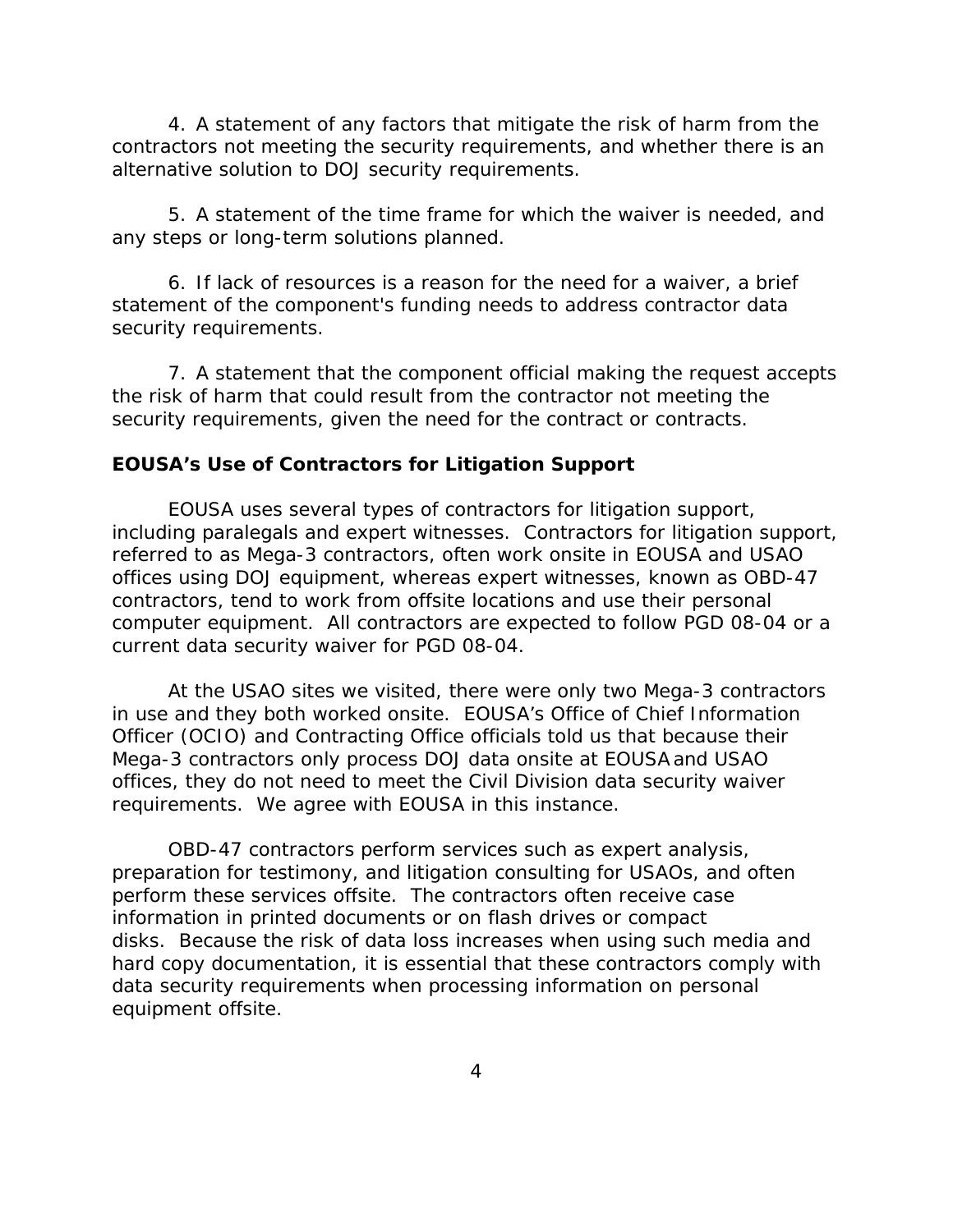#### <span id="page-10-0"></span>**OIG Audit Approach**

l

and subcontractors. The objectives of our audit were to determine whether EOUSA complies with DOJ policy regarding: (1) the use of whole disk encryption on employee, contractor, and subcontractor laptops processing sensitive and classified information; and (2) laptop encryption procedures for contractors

 policies and procedures related to encryption policy development, incident response, data security, and deployment practices.<sup>[10](#page-10-1)</sup> To accomplish our objectives, we interviewed personnel and inspected equipment at EOUSA headquarters and six USAOs to determine whether equipment was properly encrypted, and to assess the effectiveness of

 In addition, we met with the USAO procurement staff responsible for requirements for laptop computers. We also reviewed EOUSA's efforts to safequard DOJ data on other mobile devices such as electronic tablets. scope, and methodology. finalizing contractual agreements between expert witnesses and attorneys; legal assistants responsible for oversight of litigation support services; and expert witnesses and litigation contractors regarding contractual security Appendix I contains a more detailed description of our audit objectives,

#### **Previous Audits on Laptop Encryption Programs and Practices**

litigation support work for the Civil Division.<sup>11</sup> The stolen laptops included On October 3, 2008, the Office of the Inspector General (OIG) received a Department of Justice Computer Emergency Readiness Team (DOJCERT) alert indicating that two unencrypted laptop computers were stolen from the offices of a consulting firm in Washington, D.C., that was performing

<span id="page-10-1"></span> $10$  The six USAOs that we judgmentally selected included an office from each of the four USAO size categories: (1) District of Maine (small), (2) Eastern District of Wisconsin (medium), (3) Eastern District of North Carolina (medium), (4) Western District of Washington (large), (5) Southern District of Florida (extra-large), and (6) Eastern District of Virginia (extra-large). We inspected laptops and electronic tablets at each location, with the exception of the Eastern District of Virginia, where we only inspected classified laptops.

<span id="page-10-2"></span><sup>&</sup>lt;sup>11</sup> A DOJCERT alert is a notice that DOJCERT sends to components on pressing IT security issues such as network vulnerability.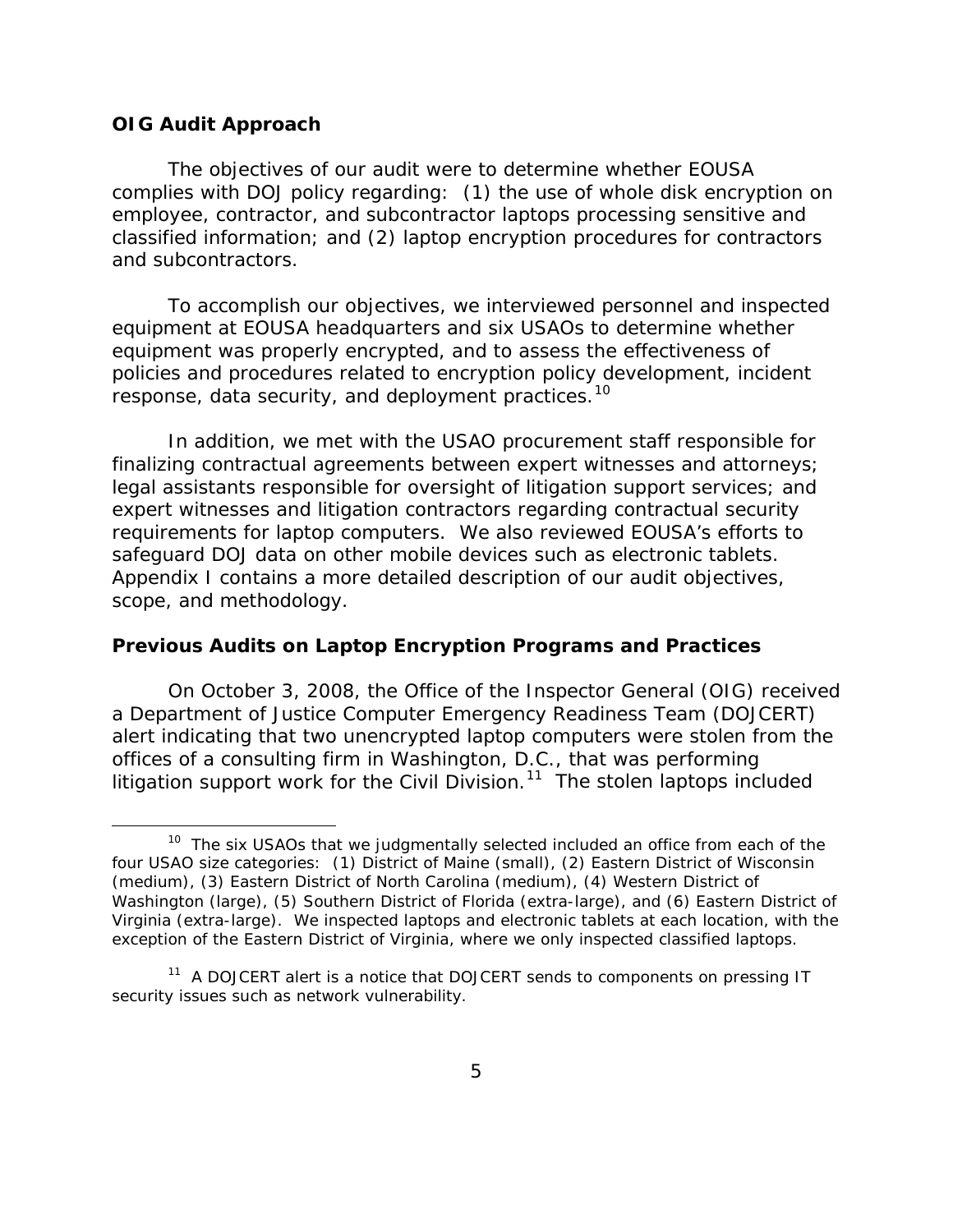information in support of the government's defense. As a result of this Personally Identifiable Information (PII) of Civil Division attorneys, the consultant's employees, and plaintiffs, as well as potentially sensitive case incident, the OIG initiated an audit of the Civil Division's Laptop Encryption Program and Practices, and our audit report was issued in July 2009.<sup>1</sup>

 encrypted to protect Department data. However, this audit also found that subcontractors, and vendors needed significant improvement. Specifically, Department laptop encryption requirements. We made seven The July 2009 report concluded that the Civil Division complied with Department requirements by ensuring that its own laptop computers were the Civil Division's efforts to ensure contractor safeguards over Department data on laptop computers owned by Civil Division contractors, we found that an inventory of contractor laptops used to process Department data was not maintained, a large percentage of these laptops were not encrypted, and contractors had not received notification of recommendations to the Civil Division to enhance its safeguards over Department data on laptop computers. The Civil Division has implemented corrective actions to address the recommendations, which have been closed.

 Laptop Encryption Program and Practices. During this audit, we tested for Division. We found that 10 laptop computers did not have encryption required by Department policy. All of the unencrypted laptops, which were Training Assistance Program, contained sensitive Department data. In security settings. Our audit also found that seven of the nine contractors In March 2010 the OIG issued an audit of the Criminal Division's encryption on 40 of the 799 laptop computers owned by the Criminal software and 9 of the 10 did not have Windows passwords enabled, as deployed to the Criminal Division's International Criminal Investigative addition, we determined that at least 43 laptop computers did not comply with Department standards and Criminal Division requirements for laptop tested had processed sensitive Department data on laptops that were not encrypted.

 data security policies for the Criminal Division's contractors. The two The March 2010 report also identified weaknesses in the oversight of contracts under which most litigation support contractors were hired did not

<span id="page-11-0"></span> 12 U.S. Department of Justice Office of the Inspector General, *The Civil Division's Laptop Computer Encryption Program and Practices,* Audit Report 09-33 (July 2009).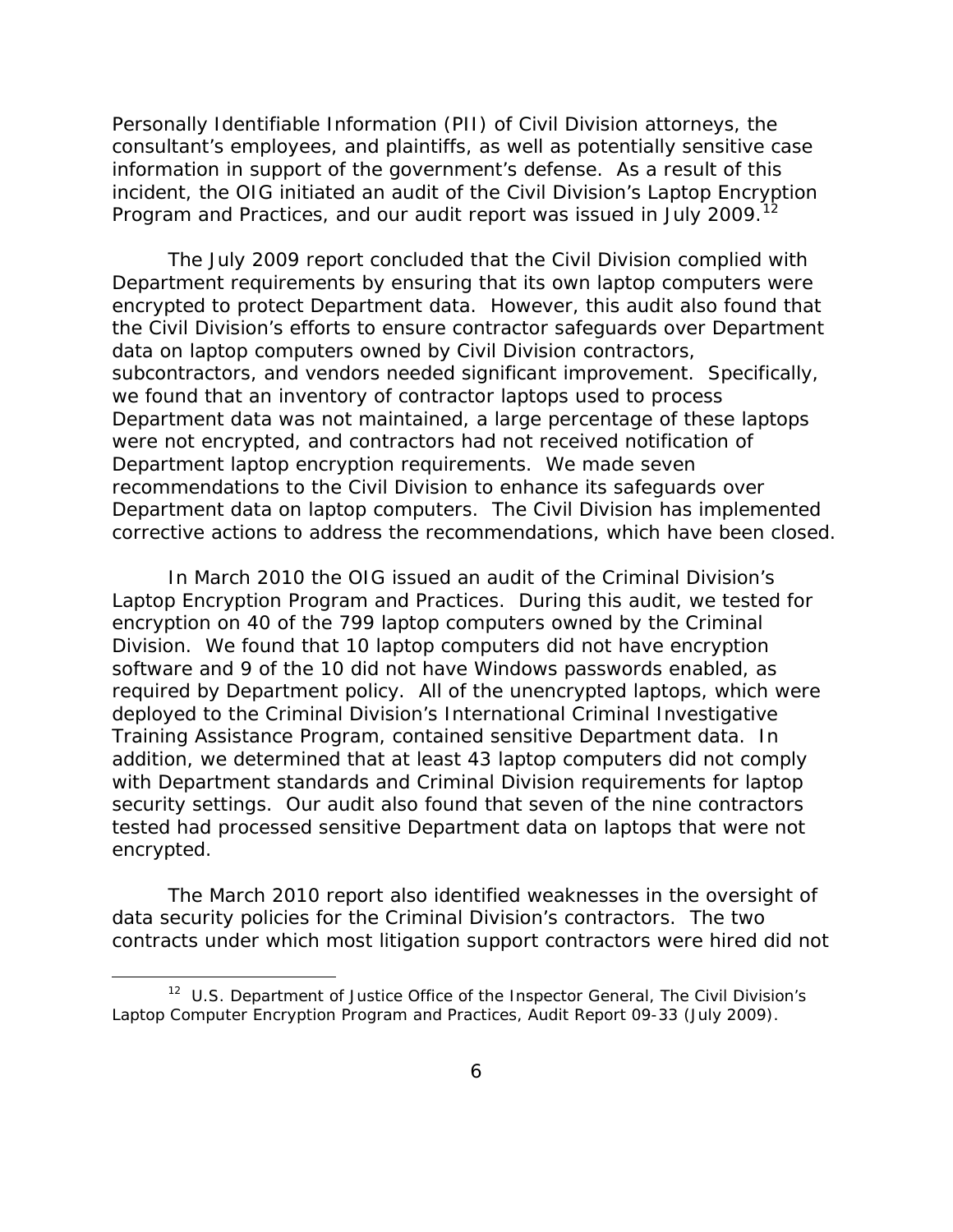contracts' deficiencies. We made 10 recommendations to the Criminal computers. The Criminal Division has taken corrective actions to address have the required security clause requiring encryption, and the Criminal Division had not implemented alternative controls to compensate for the Division to enhance its safeguards over Department data on laptop the recommendations, which have been closed.

 data, including laptops used by contractors. Subsequently, in May 2010, the component CIOs on the DOJ Data at Rest Program Implementation.<sup>13</sup> This In April 2010, the OIG issued a memorandum to the Assistant Attorney General for Administration to inform him of the findings in the above mentioned OIG audit reports and to recommend that the Department re-emphasize the need for components to adhere to the Department's encryption policies for all laptop computers used to process Department Department's Chief Information Officer (CIO) issued a memorandum to all document cited DOJ and Office of Management and Budget (OMB) encryption requirements for employees and contractors, and informed the component CIOs that recent audits conducted by the OIG had revealed instances of deficiency in meeting these mandates.

<span id="page-12-0"></span><sup>&</sup>lt;sup>13</sup> Chief Information Officer, Department of Justice, memorandum to component Chief Information Officers, Department of Justice Data at Rest Program Implementation, May 19, 2010.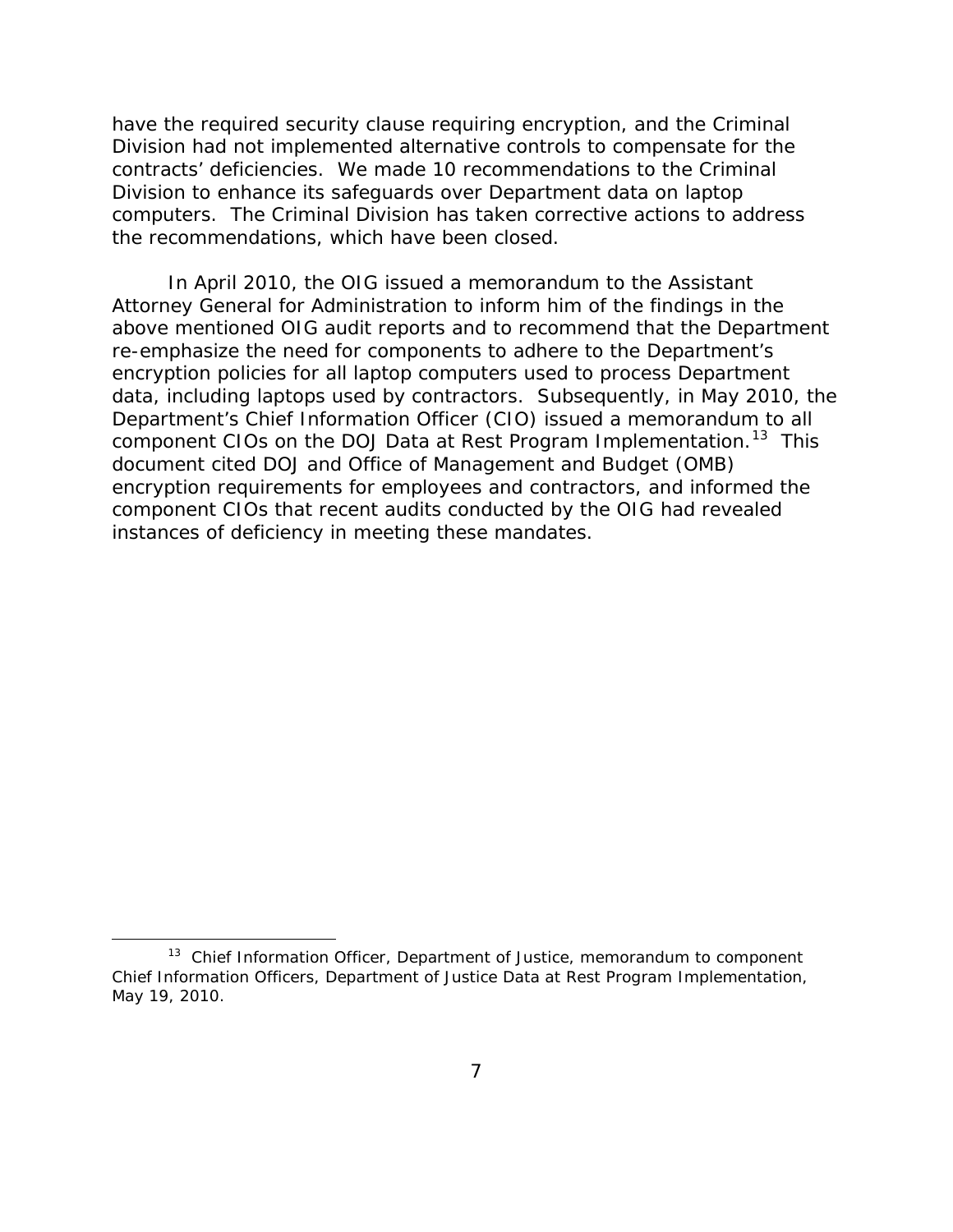## **FINDINGS AND RECOMMENDATIONS**

## <span id="page-13-0"></span>**EOUSA's Efforts to Ensure Safeguards Over DOJ Data on Laptop Computers and Electronic Tablets Need Improvement**

We found that 111 of the 120 EOUSA-owned laptops we tested that were used for unclassified processing were encrypted, 6 were not encrypted, and we could not determine the encryption status for 3 of the laptops. The six unencrypted laptops were used for special purposes such as jury use, use by visiting EOUSA employees, and the production of employee identification cards, but had not been labeled as such.

 scans identified approximately 60 unencrypted laptops that encryption status has gone unaddressed for over a year. We reviewed three encryption monitoring scans completed by EOUSA for unencrypted laptops. We found that the first two EOUSA subsequently encrypted in a timely manner. The third scan, however, identified eight unencrypted laptops whose

 drives were inoperable. We also found that EOUSA is using security risks. In addition, we determined that EOUSA's official inventory of computer equipment, including laptops, was incomplete, contained inaccurate data entries, and was subject to delays in updating information. We further determined that EOUSA did not sufficiently track and monitor laptops used for classified processing. Our testing of two classified laptops and three classified hard drives for encryption determined that one laptop and one hard drive were not encrypted, and that two of the hard more than 1,000 electronic tablets as part of its pilot program that do not fully comply with JMD waiver requirements, are not adequately monitored, and lack sufficient policies to minimize

We also reviewed EOUSA's procedures for contractor use of DOJ data and found that, despite a DOJ requirement that external contractors' laptops must be encrypted, EOUSA allowed contractors to use unencrypted equipment, relying on a "verbal waiver" extension from JMD. JMD officials disagreed that a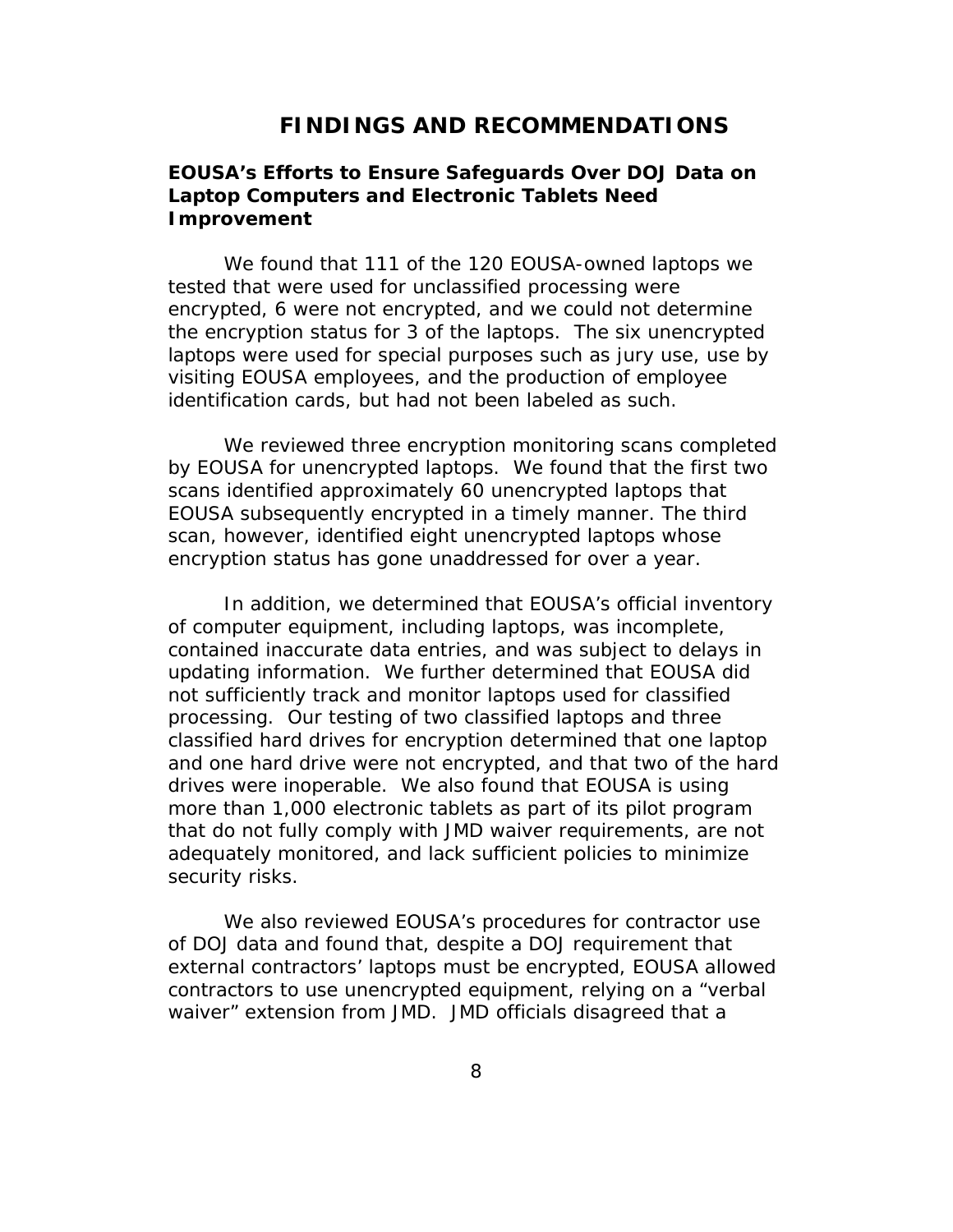<span id="page-14-0"></span> "verbal waiver" had been granted. EOUSA also failed to confirm the risk of DOJ data loss. that the unencrypted equipment met the conditions set out in the expired waiver. Finally, we found that the oversight of contractor data security is inconsistent among USAOs, increasing

### **Laptop Computers and Electronic Tablets Owned by EOUSA**

#### *Encryption Requirements and Encryption Process*

 Computers/Devices and Removable Media, notes that "information physically removed from the component location." The Order therefore requires that validated or an NSA-approved encryption mechanism. In addition, the Order installed on mobile computers and devices. DOJ Order 2640.2F Chapter 2 Section 12, Protection of Mobile transported outside of the Department's secured physical perimeter is more vulnerable to compromise. The intent of this policy is to compensate for protections not provided by physical security controls when information is information on mobile computers/devices (notebook computers, personal digital assistants) and removable media must be encrypted using FIPS 140-2 requires DOJ components to ensure that all security related updates are

 its personal computers and laptops throughout EOUSA and the USAOs, and the projected total number of laptops after their refresh would be 8,080. $^{14}$ as part of the imaging process.<sup>[15](#page-14-2)</sup> EOUSA manages the encryption program for both EOUSA and the USAOs. In 2012, an EOUSA official stated that EOUSA planned to upgrade During this computer refresh, all new laptops were expected to be encrypted

 encryption software, GuardianEdge. CheckPoint does meet the FIPS 140-2 We found that EOUSA currently uses CheckPoint encryption software, formerly known as PointSec, instead of the Department's approved requirement of the DOJ Order, and according to EOUSA officials, CheckPoint offers implementation and performance advantages such as volume-based

<sup>&</sup>lt;sup>14</sup> As of July 2013, the total number of refreshed laptops was  $7,412$ .

<span id="page-14-2"></span><span id="page-14-1"></span> $15$  Imaging is the process of copying a computer's hard disk content to another computer. This is often used for a speedy and standardized installation to a large group of computers so that all the imaged computers have the same hard disk content and software configurations.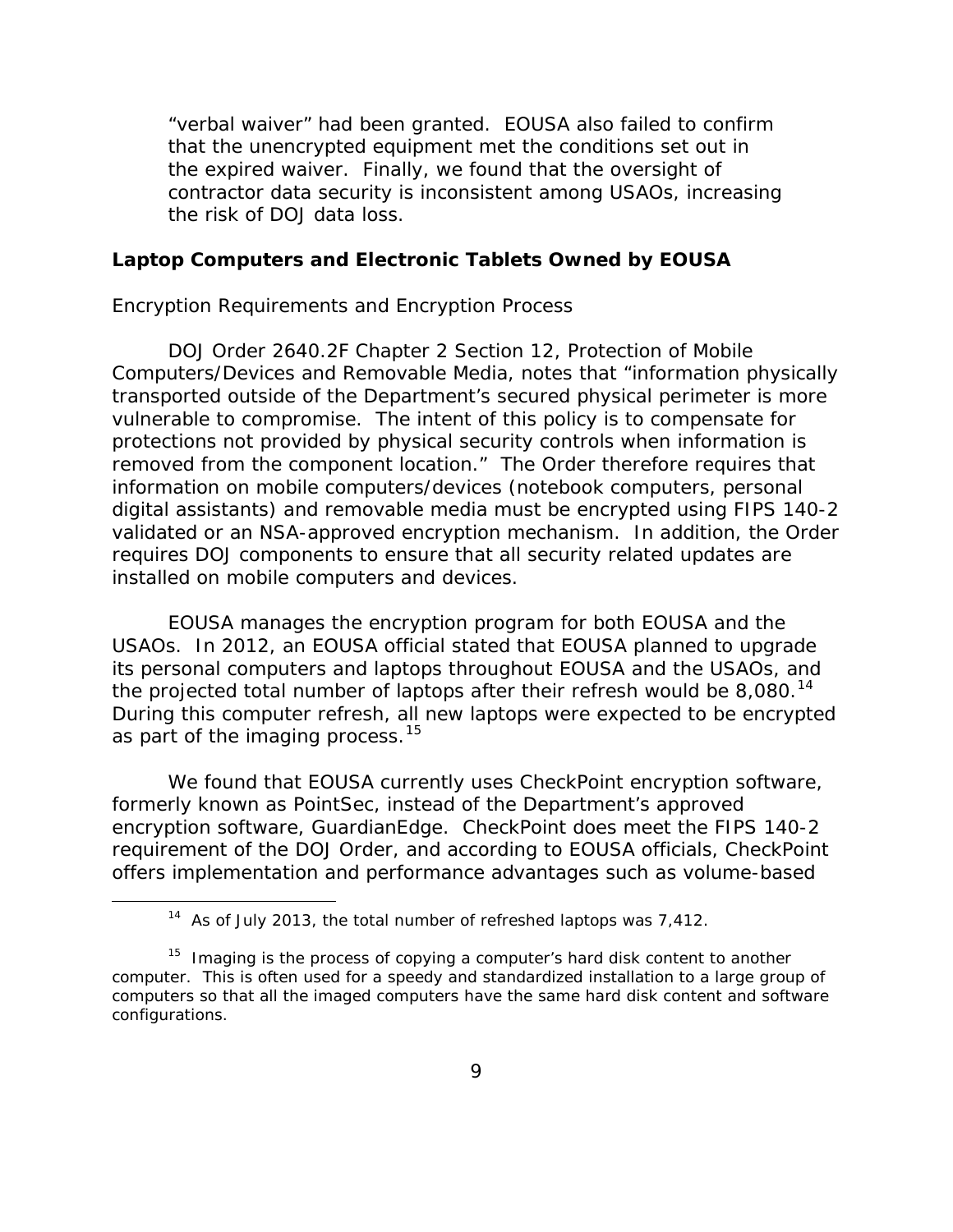<span id="page-15-0"></span> architecture. However, EOUSA is currently paying for both CheckPoint and GuardianEdge.<sup>16</sup> Although JMD is aware of EOUSA's desire to continue using versus file-based encryption and centralized management software CheckPoint, there is currently no waiver in place regarding its use. Therefore, we recommend that EOUSA either use the Department's encryption solution or obtain a waiver for the use of CheckPoint encryption.

 IT staffs may perform a visual check on the encryption status, but this process is neither consistent nor mandatory. This may result in laptops being used without the hard drive being fully encrypted. Therefore, we Each USAO System Manager is responsible for encrypting the laptops at its location. The encryption begins during the installation of EOUSA's server-based image and continues running in the background until the installation is complete. However, there is no documented confirmation that the encryption process is complete. Instead, we were told that some USAOs' recommend that EOUSA and USAOs should verify and document that fulldisk encryption is installed on all laptops, including the classified laptops in accordance with DOJ policy, such as using a checklist during the imaging process.

#### *Laptop Encryption Testing*

 $\overline{\phantom{a}}$ 

from EOUSA headquarters and the 6 districts we visited.<sup>17</sup> Our review In order to verify full disk encryption on laptops, we tested a total of 120 unclassified and 2 classified laptops, as well as 3 classified hard drives consisted of verifying that full disk encryption was present on each laptop, including the date of encryption.

<span id="page-15-1"></span><sup>&</sup>lt;sup>16</sup> According to EOUSA, Checkpoint maintenance combines several products so a specific cost for each product is not readily available, but EOUSA officials estimated that the cost of CheckPoint encryption software is about \$30,000. According to JMD, EOUSA paid about \$28,000 for its share of the GuardianEdge software to the Department in 2012 in addition to the money it paid for CheckPoint. JMD requires all components to share the cost of Guardian Edge.

<span id="page-15-2"></span><sup>&</sup>lt;sup>17</sup> We tested unclassified laptops from the Eastern District of Wisconsin, Western District of Washington, Eastern District of North Carolina, Southern District of Florida, and District of Maine, and classified laptops from the Eastern District of Virginia and Western District of Washington. The three classified hard drives that we tested at the Western District of Washington were assembled using two classified laptop shells for testing.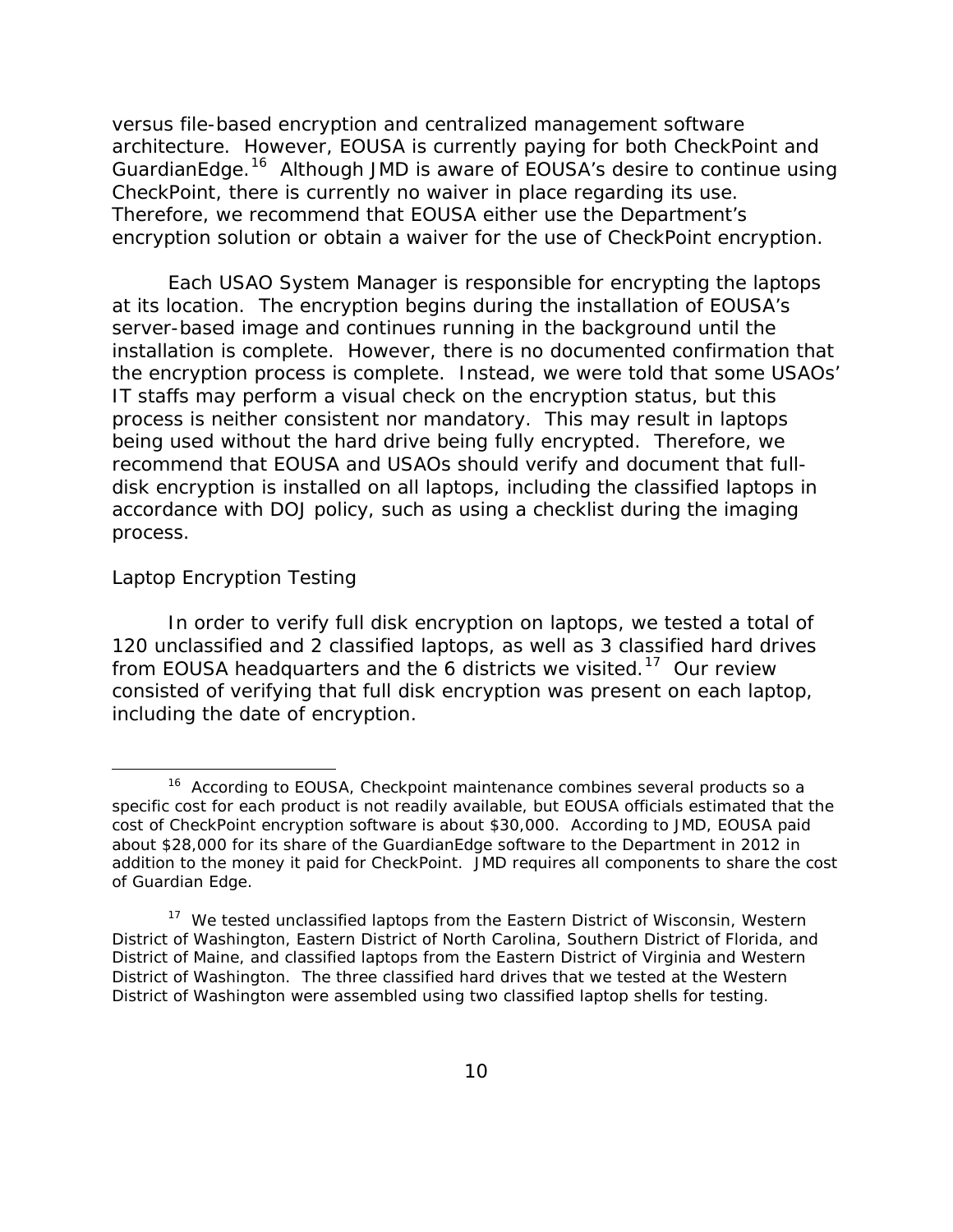that 111 laptops were encrypted. However, we were unable to determine logs or because an older version of PointSec encryption that did not log the date of encryption was used. For the remaining nine laptops, we were its barcode removed. We determined that the other six laptops were visiting employees, and for an employee identification station. None of nor were there policies that explicitly limited their use. Therefore, we laptops for special use if such laptops are deemed necessary, and label these Of the 120 unclassified laptops in our sample, we were able to verify the date of encryption for 9 of those 111 laptops, either due to incomplete unable to determine the encryption status of three laptops because two did not have a hard drive to test and one laptop had been decommissioned with unencrypted and dedicated for special purposes, such as jury use, use by these six laptops, however, were labeled to identify their special purposes, recommend that EOUSA develop policies on the use of non-encrypted laptops accordingly.

 unsuccessful encryption went undetected. At another site, the IT staff told us that the unencrypted hard drive was very old, had not been used for several years, and had not been encrypted because the staff had begun the process of excessing the laptop. In our judgment, these are two examples full-disk encryption been followed. For example, if EOUSA had subjected We tested two classified laptops and three classified hard drives from the sites we visited for encryption testing. We determined that one of the laptops was encrypted, one laptop and one hard drive were not encrypted, and the remaining two hard drives were inoperable. At one site, the unencrypted laptop was the result of an unsuccessful encryption process and the status of the encryption was not checked once completed, so the of preventable situations where the security of data could have been properly safeguarded had verification of the encryption and DOJ order for these laptops to the Department's Security Authorization process, the vulnerabilities would likely have been remedied.<sup>18</sup>

<span id="page-16-0"></span><sup>&</sup>lt;sup>18</sup> Security Authorization, previously known as Certification and Accreditation (C&A), is the process used to implement information security by determining the security posture, evaluating risks, and developing corrective actions to deficiencies of a system. The Authorization Official reviews the Security Authorization Package of the system, which contains evidence including, but is not limited to, the system security plan, security assessment report, plan of action and milestones, and the Security Authorization memorandum. memorandum.<br>11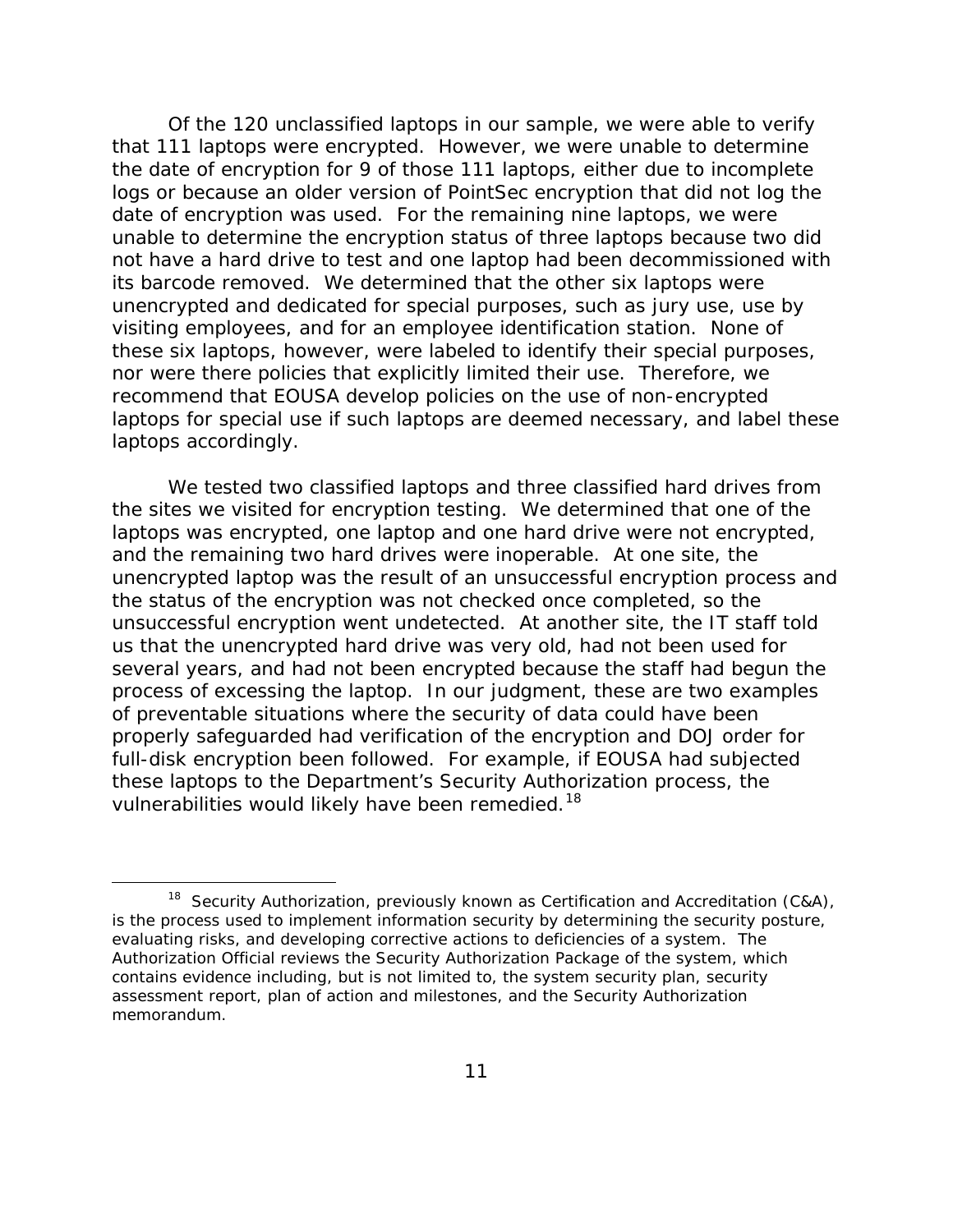#### <span id="page-17-0"></span>*Encryption Installation Records Not Maintained*

DOJ Order 2640.2F Information Technology Security, Audit and Accountability, Chapter 1, Section 5, states that DOJ components should create, protect, and retain IT system audit records to the extent needed to enable security monitoring, analysis, investigation and reporting of unlawful, unauthorized, or inappropriate IT system activity.

There are two types of controls to identify unencrypted laptops:  $(1)$  encryption status checks of lost laptops and  $(2)$  periodic encryption status scans of network laptops.

#### Encryption Status Checks of Lost Laptops

<span id="page-17-1"></span>l

 found that the SOC did not always verify the encryption status of lost encryption team on all tickets reported on lost laptops.<sup>[19](#page-17-1)</sup> Therefore, we completed. We recommend that EOUSA document encryption verification in Justice Security Operations Center (JSOC).<sup>[20](#page-17-2)</sup> JSOC's Incidence Response Plan handbook states that "the implications of the loss can extend beyond unauthorized disclosures, classified spills, or financial losses."<sup>[21](#page-17-3)</sup> The the data loss. the data loss.<br>19 A ticketing system uses electronic files to record incident information. The EOUSA Security Operations Center (SOC) investigates and confirms incident information. For a lost laptop, the SOC may confirm with the encryption team at EOUSA the encryption of the laptop. However, we laptops, nor did it record its verification of encryption with the EOUSA were unable to determine if this verification of encryption is consistently all EOUSA incident response tickets and disclose the encryption status to the the scope of the data items that have been lost, and can lead to additional Incidence Response Plan handbook requires components to report the encryption status of lost data. Whether the data on the lost IT device is encrypted is an important piece of information to help assess the severity of

<span id="page-17-3"></span><span id="page-17-2"></span> $20$  JSOC monitors and protects the IT environment for the Department, and provides leadership and guidance to all DOJ components in the areas of incident response. JSOC assists components with the reporting, monitoring, and resolution of their incidents, and acts as the main reporting source to US-CERT based on US-CERT's guidelines.

<sup>&</sup>lt;sup>21</sup> DOJ OCIO, Computer System Incident Response Plan, Version 1.6, January 2012.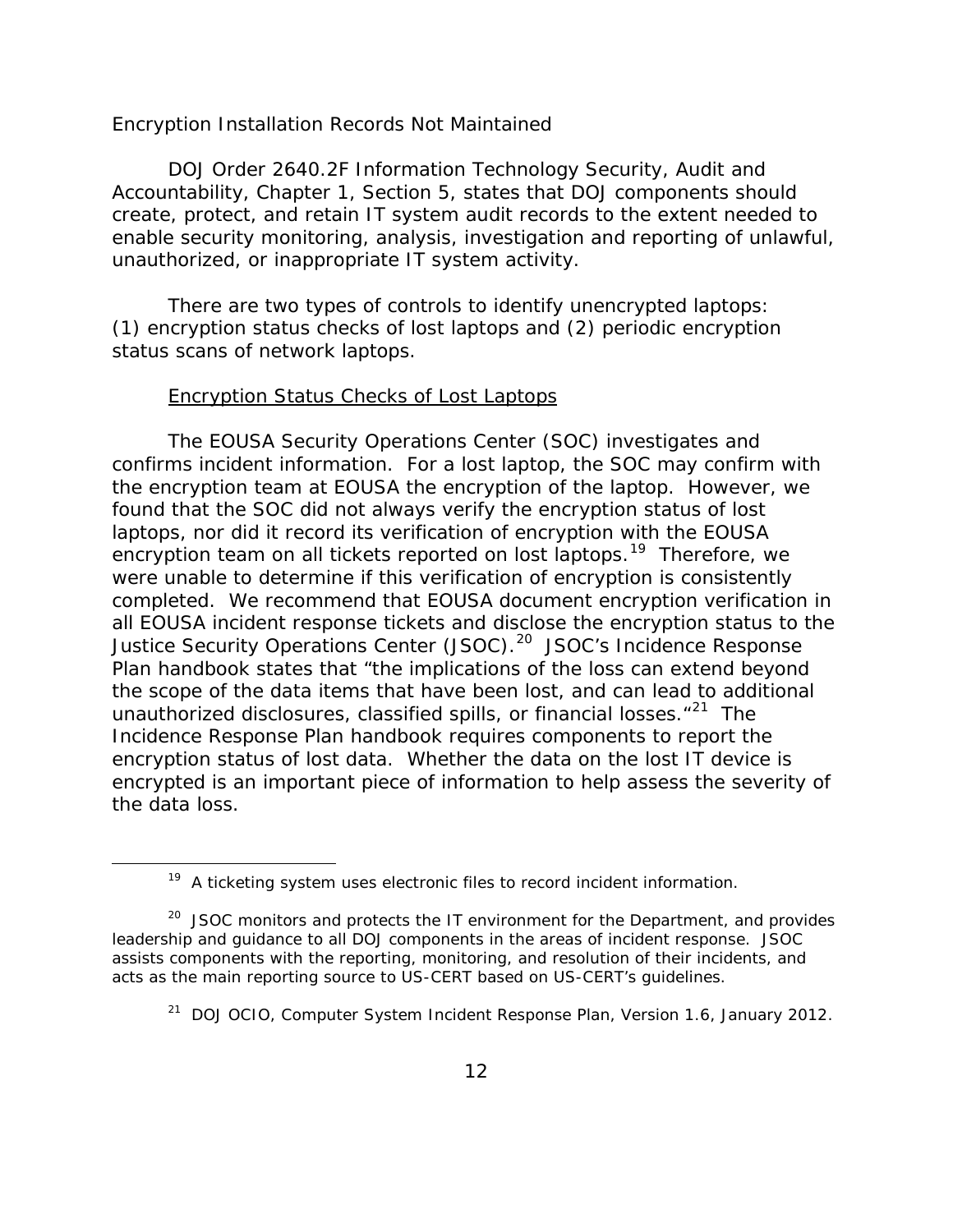January 18, 2012, 2 of 18 EOUSA incidents did not have a corresponding incident number. We found that for the two EOUSA tickets that did not have containing data must be reported to JSOC within 1 hour from discovery of the loss. Therefore, the lost laptop, should have been reported to DOJCERT and issued a corresponding DOJCERT number. The six DOJCERT tickets that We reviewed the completeness of reporting from EOUSA SOC to JSOC and found that during the period between January 1, 2011, and DOJCERT number and 6 DOJCERT tickets did not appear to have an EOUSA the DOJCERT number, one was for a laptop destroyed in a vehicle fire and deemed not necessary to report to DOJCERT, and the other involved a lost laptop that was found more than 4 months later. Any lost DOJ IT device did not appear on EOUSA's SOC incident list were reported during the transition between the EOUSA helpdesk monitoring incidents to the EOUSA SOC reporting incidents. Those six incidents were either recorded in the helpdesk ticketing system or reported directly by the EOUSA SOC manager to DOJCERT.

 that only 1 ticket noted the encryption status. Therefore, we were unable to recorded. We also reviewed the 40 tickets received by DOJCERT from EOUSA regarding the status of 29 lost laptops, 2 lost hard drives, and 9 lost electronic tablets between October 1, 2010, and July 31, 2012, and found determine the encryption status of the 29 lost laptops, 9 lost electronic tablets, and 1 lost hard drive because encryption status was not consistently

#### Periodic Status Scans for Encryption

l

the disk encryption status of computers on the network.<sup>[22](#page-18-0)</sup> There are no EOUSA also monitors computer encryption compliance by periodically reviewing network computer encryption status. To review the status, a report is run by an Information Systems Security (ISS) staff member from System Center Configuration Manager (SCCM) on an ad-hoc basis to detect policies regarding the frequency, retention, or management of the scan.

 we reviewed a sample of the encryption monitoring work completed by ISS. 22 System Center Configuration Manager (SCCM) is a Microsoft network To determine the effectiveness of the encryption monitoring program,

<span id="page-18-0"></span><sup>&</sup>lt;sup>22</sup> System Center Configuration Manager (SCCM) is a Microsoft network management tool that provides services such as software deployment, compliance settings management, and assets management of servers, desktops, laptops, and mobile devices.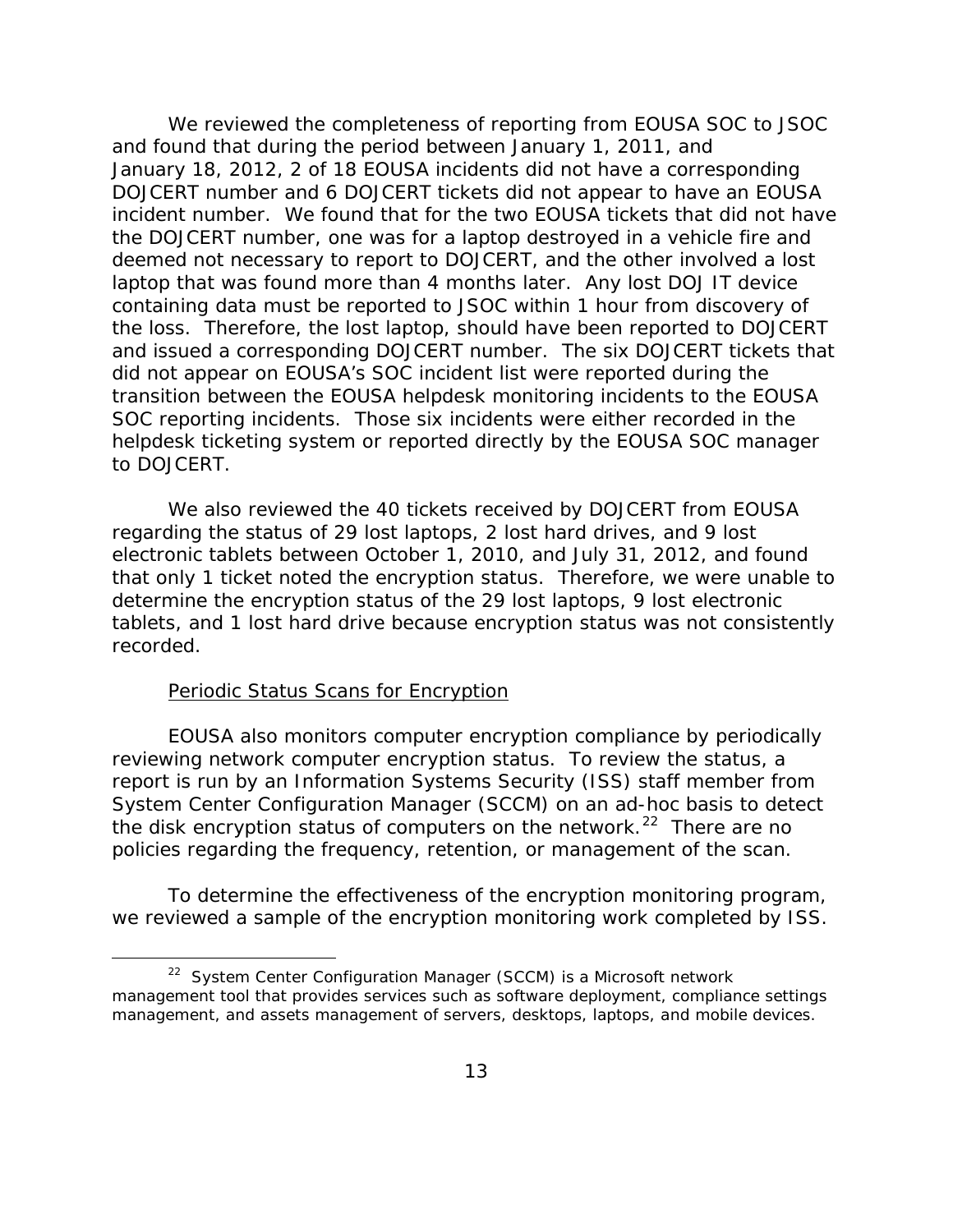2012, and we assessed the status of the incident tickets for each district office. These tickets, issued by the SOC per district, may encompass multiple pieces of equipment. We obtained the encryption audit reports for the last two reviews conducted as of April 20, 2012, which took place on November 23, 2011, and April 5, multiple incidents of non-compliance with encryption requirements on

 April 23, 2012. The April 23, 2012, scan identified 25 laptops as unencrypted, which included 17 laptops that had already been identified in the April 5, 2012, scan and 8 newly identified unencrypted laptops. We reviewed the 65 incident tickets from the first two scans from The November 23, 2011, scan included 37 tickets for 72 laptops and the April 5, 2012, scan included 28 tickets for 41 laptops. In order to determine if laptops identified as unencrypted in the April scan had been encrypted, we requested an additional scan, which occurred on

We reviewed the 65 incident tickets from the first two scans from because: (1) the laptops were found to be properly encrypted and may have just been a false positive or (2) encryption software on laptops that ticket issuance and ticket closure varied from 1 week to over 4 months, November 2011 and April 2012 and found that they had all been closed were unencrypted was reinstalled. Although the length of time between most tickets were closed within 2 weeks. The 65 tickets cover a total of 113 laptops and we found that approximately 60 of the 113 laptops were confirmed by the districts to be unencrypted. These laptops, which should have been identified during the laptop imaging process, posed a data security risk when they were unencrypted.

 that seven of the eight laptops had been disposed of in July 2012 during the the field, unencrypted for several months, increasing the risk to security.<br>14 In addition, in May 2012 we followed up with EOUSA officials about the eight remaining unencrypted laptops identified in the third scan dated April 23, 2012, and learned that the scan results had not been sent to the EOUSA SOC, and that no further follow-up had been conducted by ISS on these laptops. As of July 2013, ISS had still not sent the scan results of these eight unencrypted laptops to the EOUSA SOC for ticket issuance in order to mitigate the security risks posed by these laptops. We contacted EOUSA in July 2013 to determine the status of these laptops and were told laptop refresh, and that one laptop had been sent back to the vendor for replacement in May 2012. Due to a lack of communication and information sharing between ISS and the EOUSA SOC, these eight laptops were in use in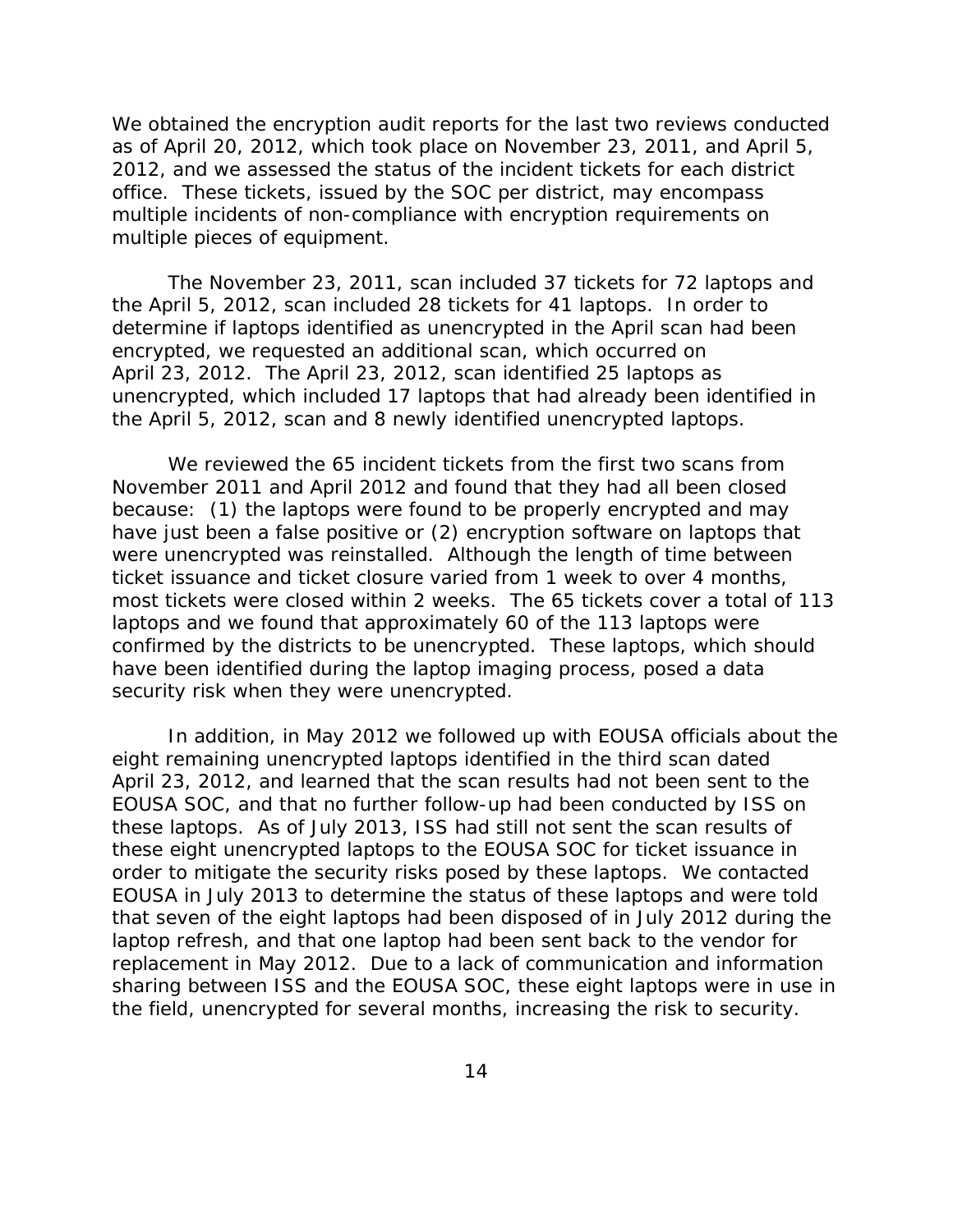<span id="page-20-0"></span>To improve data security and help ensure that laptops are encrypted, we recommend that EOUSA complete encryption scans on a routine basis and timely follow up on results of scans.

#### *Laptop and Electronic Tablet Inventory*

 $\overline{\phantom{a}}$ 

Office of Management and Budget (OMB) Circular A-130 requires that a complete inventory of information resources, including personnel, equipment, and funds devoted to information resource management and information technology, be maintained to an appropriate level of detail.

maintained using JMD's Unicenter Asset Portfolio Management (UAPM).<sup>[23](#page-20-1)</sup> However, EOUSA and some USAOs also maintain separate inventories for local use using Excel spreadsheets. As a result, in addition to analyzing EOUSA's official inventory for tracking laptops and electronic tablets is EOUSA's UAPM inventory file, we also requested and analyzed inventories from five USAO offices. We also analyzed additional information, such as location information, about laptops from SCCM and about electronic tablets from a mobile device management tool. <sup>24</sup>

electronic tablets from EOUSA's OCIO Store.<sup>[25](#page-20-3)</sup> Unauthorized laptop models are detected through network scans by EOUSA and flagged for disposal. assigning it to a particular person. An Evaluation and Review Staff from USAO district offices are only authorized to order laptops and When a district receives new laptops, each item is required to be entered into UAPM by EOUSA's Assistant Property Custodian and then sent to the district System Manager who is responsible for imaging the machine and EOUSA performs a review on a yearly basis to spot check a sample of

<span id="page-20-1"></span> $23$  EOUSA's UAPM inventory contains only unclassified laptops. We discuss classified laptops and their inventories later in this section.

<span id="page-20-2"></span><sup>&</sup>lt;sup>24</sup> This mobile device management tool can implement and enforce policies on mobile devices. EOUSA uses this tool to manage electronic tablets.

<span id="page-20-3"></span> $25$  The EOUSA OCIO Store is an intranet website operated by the OCIO's Office Automation Staff, where EOUSA and USAO management and procurement officials can order accredited IT systems, such as desktops, laptops, and electronic tablets. The intent of the store is to provide a simplified method to procure approved hardware, leverage the aggregate buying power, ensure USAOs procure accredited systems, and ensure USAOs receive standard equipment.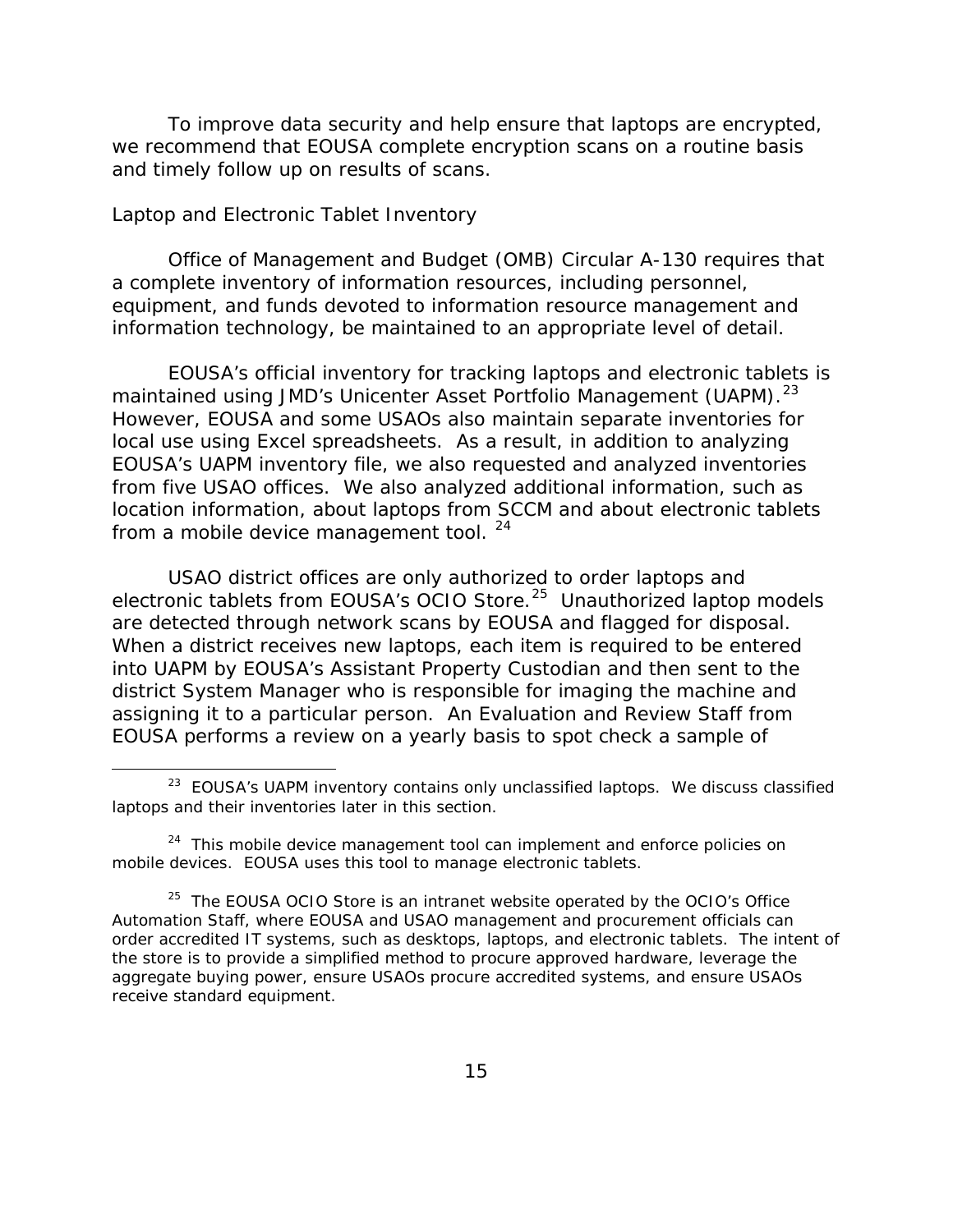management. In addition, when an item is excessed, USAOs request the visited informed us that the approval process for a disposal can take from 6 months to complete. Therefore, USAO property records may not correctly reflect the status of disposed property. districts for resource and management compliance, including inventory removal of the item from UAPM. However, staff at some of the USAOs we to 12 months and the actual disposal process itself may also take several

 totals. In addition, our review of local USAO inventories found that while these inventories may be more current, they too included duplicate, We determined that obtaining an accurate number of laptops and electronic tablets from a system-generated listing from UAPM was problematic because there were multiple inconsistencies in the UAPM list, including the incorrect classification of items, duplicate entries, and incomplete and missing information. We also found delays in the entry and removal of inventory items, which caused inconsistencies in the inventory incomplete, and inaccurate information, such as multiple barcodes for the same laptop.

 Our analysis of a May 2012 UAPM listing required that we remove duplicate entries and correct device misclassifications, such as desktop computers classified as laptops. We determined that the total number of comparison, our review of the mobile device management tool file, which reliable.<sup>[26](#page-21-0)</sup> EOUSA laptops and electronic tablets was 10,790 and 166, respectively. In tracks electronic tablets, listed the total number of electronic tablets at 1,044, resulting in a material difference between the inventory information in UAPM and in the mobile device management tool of 878 electronic tablets. We determined that the discrepancies in the number of electronic tablets were caused by electronic tablets being identified in UAPM as computers, computer organizers, computer tablets, and laptops rather than electronic tablets; not all of these machine types were included in the UAPM file we analyzed. As a result, we selected the mobile device management tool data of 1,044 electronic tablets for our electronic tablet analysis, as it was more

l

<span id="page-21-0"></span> $26$  As of July 18, 2013, according to the mobile device management tool, the electronic tablet inventory was 2,003.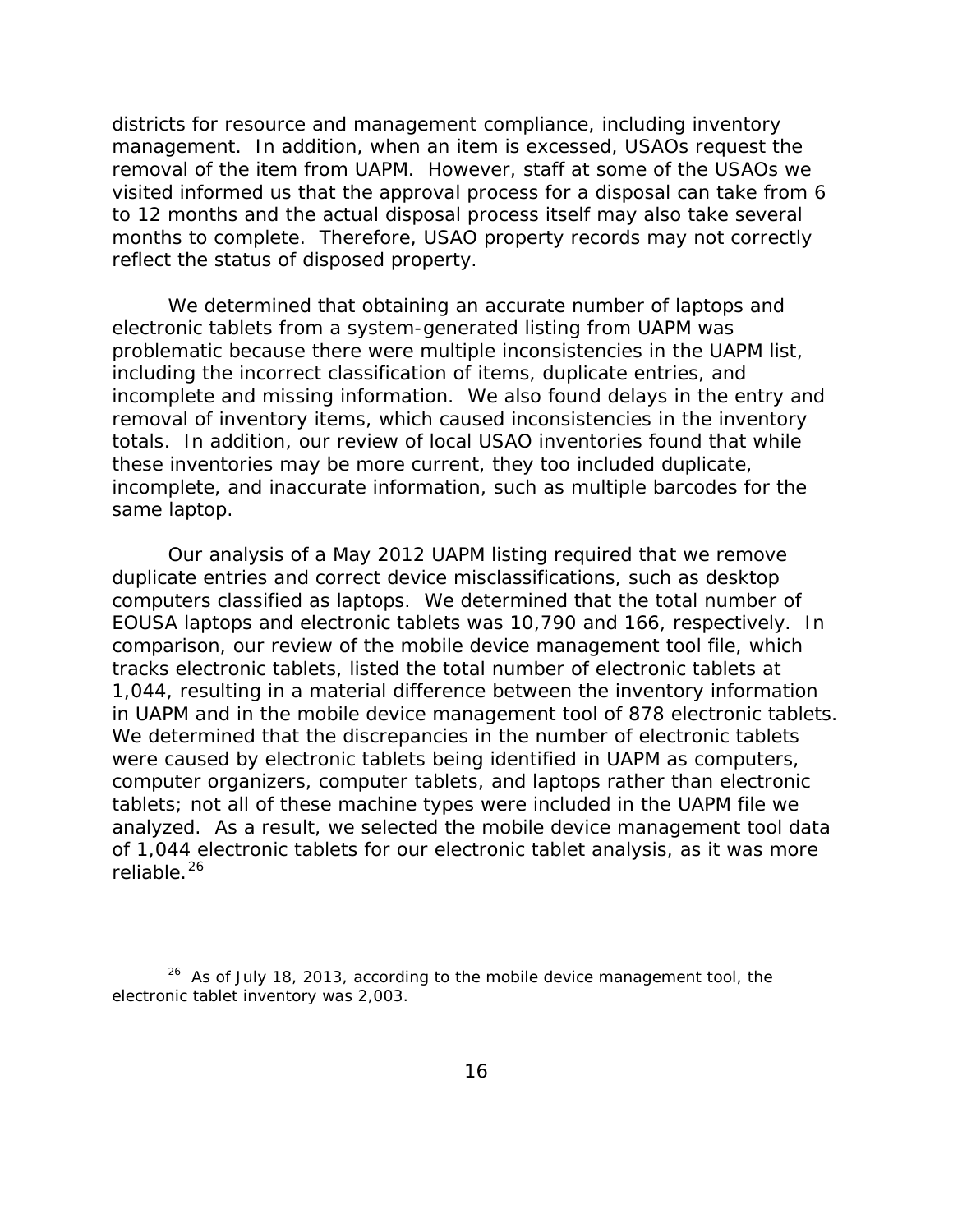PortfolioStat – an agency-wide IT portfolio review - was in place, and that procurements.<sup>28</sup> Nevertheless, these laptops may pose a risk to data security because they do not have Security Authorization and there are no security policies in place for monitoring their use. Therefore, we recommend In addition, our review of UAPM found listings for 14 laptop computers, the purchase of which is prohibited by EOUSA's laptop purchasing policy. $27$ EOUSA officials stated that they believed these were procured before this PortfolioStat process should give EOUSA better insight into its IT that EOUSA identify unapproved laptops and remove them from use.

 classified laptops. Therefore, we spoke with staff from EOUSA's Security and Emergency Management Office (SEMO) to discern how classified laptops are tracked. SEMO staff informed us that it tracks the location of classified laptops using a Microsoft Excel spreadsheet. We reviewed the inventory that not included on the UAPM. While inspecting the two classified laptops and three classified hard drives as part of our encryption testing, however, we noted that one of the laptops was not listed on the SEMO classified laptop inventory spreadsheet. SEMO staff explained that the spreadsheet is updated when the USAOs contact their staff with changes in their classified laptop inventory and when EOUSA performs its annual "Call-Out" in which the USAOs are contacted to identify their classified laptops. This "Call-Out" USAOs did not reply back to the "Call Out." EOUSA officials told us that the UAPM does not keep an inventory of SEMO staff provided and verified that the 24 classified laptops it listed were process was described by SEMO staff as ineffective because some of the

 required by the Department security process. EOUSA's SEMO staff explained that it currently has no process for the certification of older classified laptops We also found that 23 of the 24 laptops listed for classified processing have not received a Security Authorization within the last 3 years as

<span id="page-22-0"></span> $27$  We gathered further information regarding 3 of the 14 laptops listed on the inventory. The three USAOs informed us that the laptops were not encrypted and stored no DOJ data. According to these USAOs, the laptops were used for video presentations.

<span id="page-22-1"></span> $28$  To reduce low priority and duplicative IT investments, OMB issued memorandum M-12-10 in March 2012, requiring agencies to, among other things, lead an agency-wide IT portfolio review (i.e., PortfolioStat) to establish a baseline of commodity IT investments (e.g., e-mail, mainframes and servers, financial systems), identify potential duplicative or wasteful investments, and finalize plans to consolidate their portfolio or move to shared services.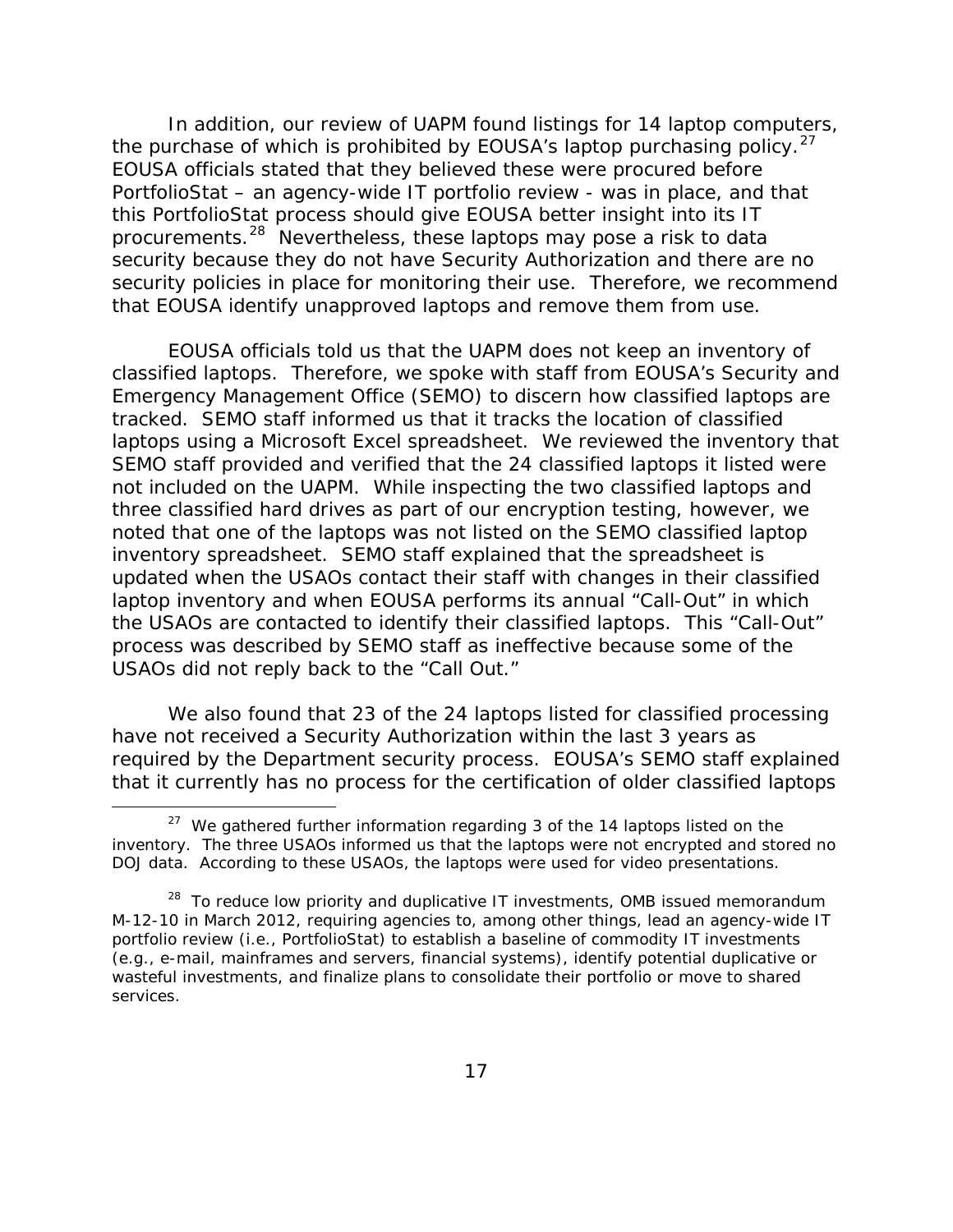<span id="page-23-0"></span> diminished its need for classified laptops and its goal is to reduce the number of classified laptops and standalone computers. In our judgment, proper oversight of classified laptops is necessary to mitigate the risk of that may not meet Department requirements, but told us that it will develop a process in the future. EOUSA officials stated that the use of JCONS/TS has classified data loss. Therefore, we recommend that EOUSA complete a Security Authorization package (formerly known as Certification & Accreditation package) for all classified laptops and standalone computers and reauthorize them every 3 years in accordance with DOJ policy.

We believe that EOUSA's lack of encryption on some of its classified devices, in addition to poor inventory management, allow for the potential loss of classified information. Further, without formal and enforced Security Authorization of classified laptops, EOUSA is not able to maintain appropriate oversight to prevent the unauthorized disclosure, modification, or destruction of classified information. We recommend EOUSA implement procedures to ensure that accurate, current, and reliable information is maintained in an official inventory for unclassified and classified equipment to help EOUSA to ensure that all required laptops are encrypted and deployed in compliance with DOJ policy.

#### **EOUSA Electronic Tablet Pilot Program**

 May 24, 2012 on the use of up to 4,000 smartphone and electronic tablet mobile devices. The new waiver is effective through September 30, 2013, to On July 28, 2011, JMD issued to EOUSA a waiver approving the use of a manufacturer's smartphone and electronic tablet mobile devices for a pilot deployment program. The JMD waiver grants these mobile devices remote access to the DOJ network. Currently, electronic tablets are encrypted with a non-FIPS 140-2 compliant program through the manufacturer. Although the initial waiver expired on March 30, 2012, JMD approved a new waiver on allow time for the manufacturer to complete the required FIPS validation. The waiver specifies the following conditions: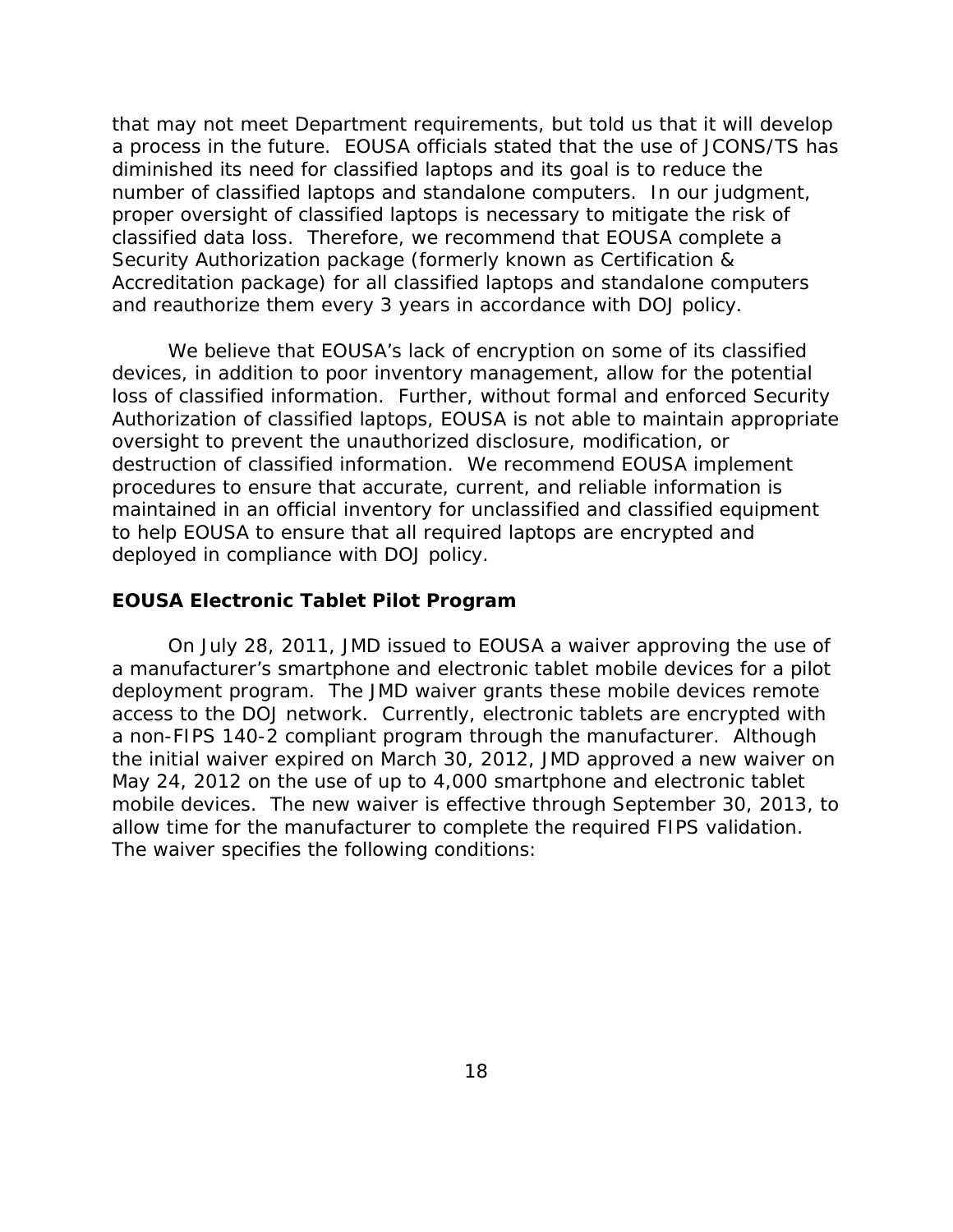<span id="page-24-0"></span>1. Devices connected to the DOJ infrastructure shall use the Department's Trusted Internet Connection (TIC) and DOJ Connect infrastructure and be monitored by the Justice Security Operations Center.  $29$ 

 2. This deployment shall comply with DOJ Mobile Device Security Requirements, including Appendix A, the manufacturer's mobile device operating system Secure Implementation Instructions.[30](#page-24-2) 

3. Prior to pilot deployment, the EOUSA Authorizing Official shall formally accept all documented risks associated with tools not yet FIPS 140-2 validated.

 mitigation, must be properly described in EOUSA's appropriate system 4. All aspects of this pilot program, especially the security risks and security plan and included in all associated Security Authorization documentation.

#### *EOUSA Compliance with Electronic Tablet Waiver Conditions*

We evaluated EOUSA's compliance with the conditions specified by JMD in the waiver and found that while EOUSA met some of the requirements, it was not in full compliance with DOJ/EOUSA requirements.

 DOJ infrastructure. We also spoke with EOUSA officials regarding the go through the TIC to be monitored. Electronic tablets use a VPN to access We interviewed JMD officials for clarification on the requirement that the electronic tablets need to use the TIC because they are connected to the connection of electronic tablets to both the DOJ Network and outside networks. We were informed that to access the DOJ network, devices must

<span id="page-24-1"></span> $29$  DOJ Connect infrastructure is the Department's remote access solution allowing users to connect through a Virtual Private Network (VPN).

<span id="page-24-2"></span> $30$  Appendix A of the DOJ Mobile Device Security Requirements provides the Department's configuration baselines for the manufacturer's mobile device operating system.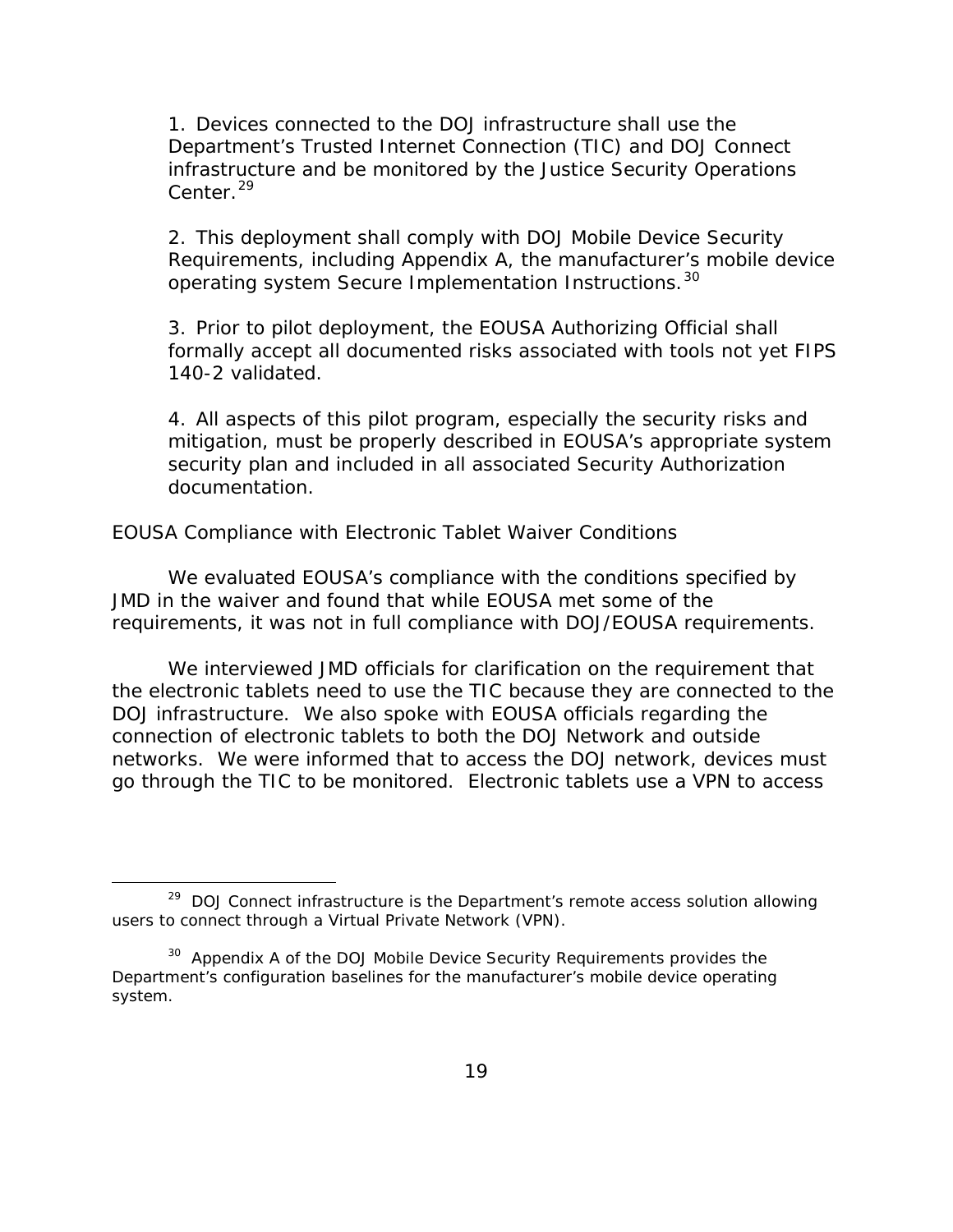the DOJ network, which also goes through the TIC.<sup>[31](#page-25-0)</sup> However, this does not address traffic that occurs outside the DOJ Network where the electronic tablets can connect to the Internet directly for personal use. Although we did not find evidence of inappropriate traffic outside the DOJ Network, we believe that this should be more thoroughly addressed in policy and guidance.

 does not fully comply with Appendix A, the manufacturer's mobile device security risk because older mobile operating system versions have more update the electronic tablets, there is often a delay in the process. have been updated. Regarding the requirement that the waiver comply with DOJ Mobile Device Security Requirements, including the manufacturer's mobile device operating system Secure Implementation Instructions, we found that EOUSA operating system Secure Implementation Instruction from JMD, which requires that all devices use a specified version number or higher of the operating system. When reviewing the applications installed on electronic tablets from the April 2012 mobile device management tool scan, we found that the mobile operating system of the devices were not up to date. Out of the total inventory of 1,044 electronic tablets, only 356 electronic tablets (34 percent) had the required operating system version or higher. Using devices with out-of-date mobile operating system versions may pose a higher security vulnerabilities. EOUSA informed us that because the users manually According to Appendix A, devices that are not running the latest approved versions should be restricted from connecting to DOJ services until they

 issues that are specific to the mobile device operating system and the Finally, we found that EOUSA has not fully documented all aspects of this pilot program. Specifically, the security risks and mitigation that must be properly described in EOUSA's system security plan and included in all associated security authorization documentation was not present. While the documentation does include information on the mobile device architecture, it does not address security risks and mitigations, including those listed in Appendix A. Instead, EOUSA relies on Rules of Behavior that do not address

<span id="page-25-0"></span> $31$  A VPN uses shared public telecommunication infrastructure, such as the Internet, to provide secure communication between two ends by using tunneling protocols, which encrypt the data at the sending end and decrypt data at the receiving end. A VPN provides secured access capabilities at a lower cost than the more expensive dedicated leased lines.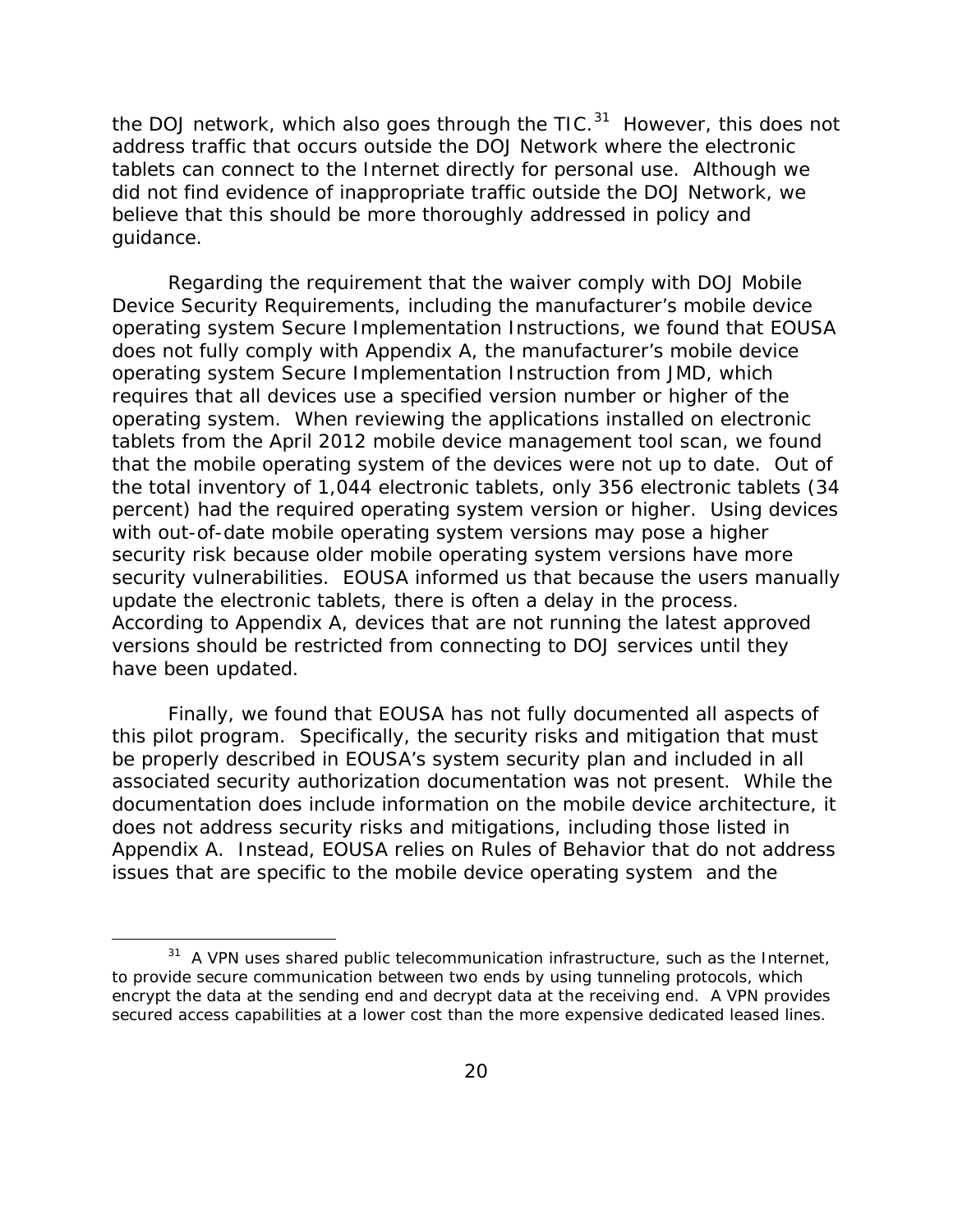<span id="page-26-0"></span>system security plan, thereby leaving potential security risks unidentified and unaddressed.

#### *Electronic Tablet Policies and Procedures*

 applications. EOUSA uses a mobile device management tool to track and monitor these devices. The mobile device management tool also issues policies such as password and profile settings for the electronic tablet and Electronic tablets used at EOUSA are to be purchased through EOUSA's OCIO Store and are manually set up by IT personnel with a core set of updates EOUSA on the status of electronic tablets whenever they are connected to the EOUSA server, including their mobile operating system versions and any applications installed.

 from the manufacturer's online application store. Although EOUSA's electronic tablets are pre-configured so that users have account access for restriction that prevents users from downloading unapproved applications. restriction that prevents users from downloading unapproved applications.<br>Applications that are not approved can be requested and must go through a Electronic tablets enable users to download additional applications EOUSA-approved applications from the online application store, there is no vetting process by EOUSA before being allowed to be downloaded.

 While several electronic tablet-specific policies exist, such as mobile application approval and device loss and theft, we found that there is no clear policy governing actions that USAO and EOUSA IT staff should take when an employee leaves the organization, including when and if electronic tablets should be removed from the mobile device management tool list when electronic tablets are turned in from terminated users and reimaged before being assigned to new users. We also found that there is no policy regarding the consistent monitoring of electronic tablets, including the use of authorized applications.

 the mobile management tool scan that can be used for monitoring electronic TV programs, or file editing software. While these applications go through In addition, while we found that EOUSA is capturing information from tablets, it is not using the information for this purpose. For example, EOUSA is not actively monitoring the use of unauthorized applications unless the application is listed as unallowable by DOJ, such as Skype. During our review of electronic tablets and the applications installed on the devices, we found electronic tablets with unapproved applications including video games, the manufacturer's security process, they may nevertheless pose a risk to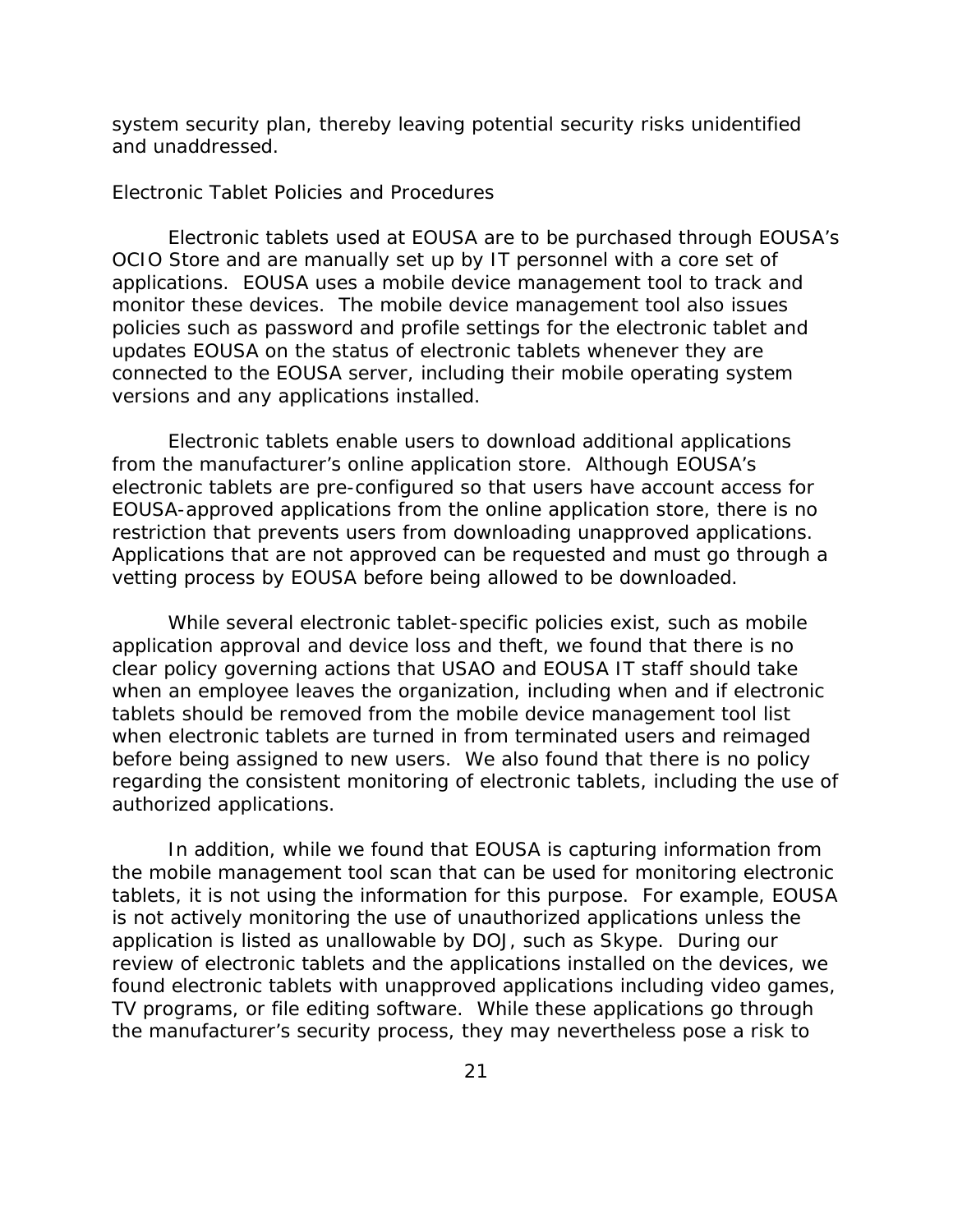<span id="page-27-0"></span> DOJ if they are not properly monitored and authorized. Therefore, we recommend that EOUSA monitor and take action on electronic tablets with unauthorized application downloads and with outdated versions of the mobile operating system.

## *Electronic Tablet Password Testing*

visited and EOUSA headquarters based on inventories provided by each site. software. We were unable to determine the status of one electronic tablet We selected 12 electronic tablets for testing in 5 of the districts we Our review consisted of verifying the password protection mechanisms on the electronic tablets. Of the 12 electronic tablets we tested, 11 were password protected using the manufacturer's non-FIPS 140-2 compliant as it was slated for destruction.

#### *Electronic Tablet Risks and Observations*

increase the risk of improper or unobserved DOJ information dissemination. understanding of potential security issues and compliance with the electronic tablet waiver. Therefore, we recommend that EOUSA develop electronic tablets. As electronic tablets become more commonplace for business purposes, proper precautions need to be taken in order to protect DOJ information. The storage of DOJ information combined with a lack of FIPS 140-2 encryption, unapproved application usage, outdated mobile operating system versions, and the potential absence of traffic monitoring may EOUSA is currently using over 1,000 electronic tablets, and comprehensive policies and procedures need to be in place to address the use of the devices. EOUSA's monitoring should be proactive to ensure that policies and procedures in place are being followed, such as for unauthorized applications or an out-of-date mobile operating system. Risks and any mitigating factors should also be appropriately documented by EOUSA to confirm an comprehensive security policies and procedures for monitoring and handling electronic tablets.<br>
22<br>
22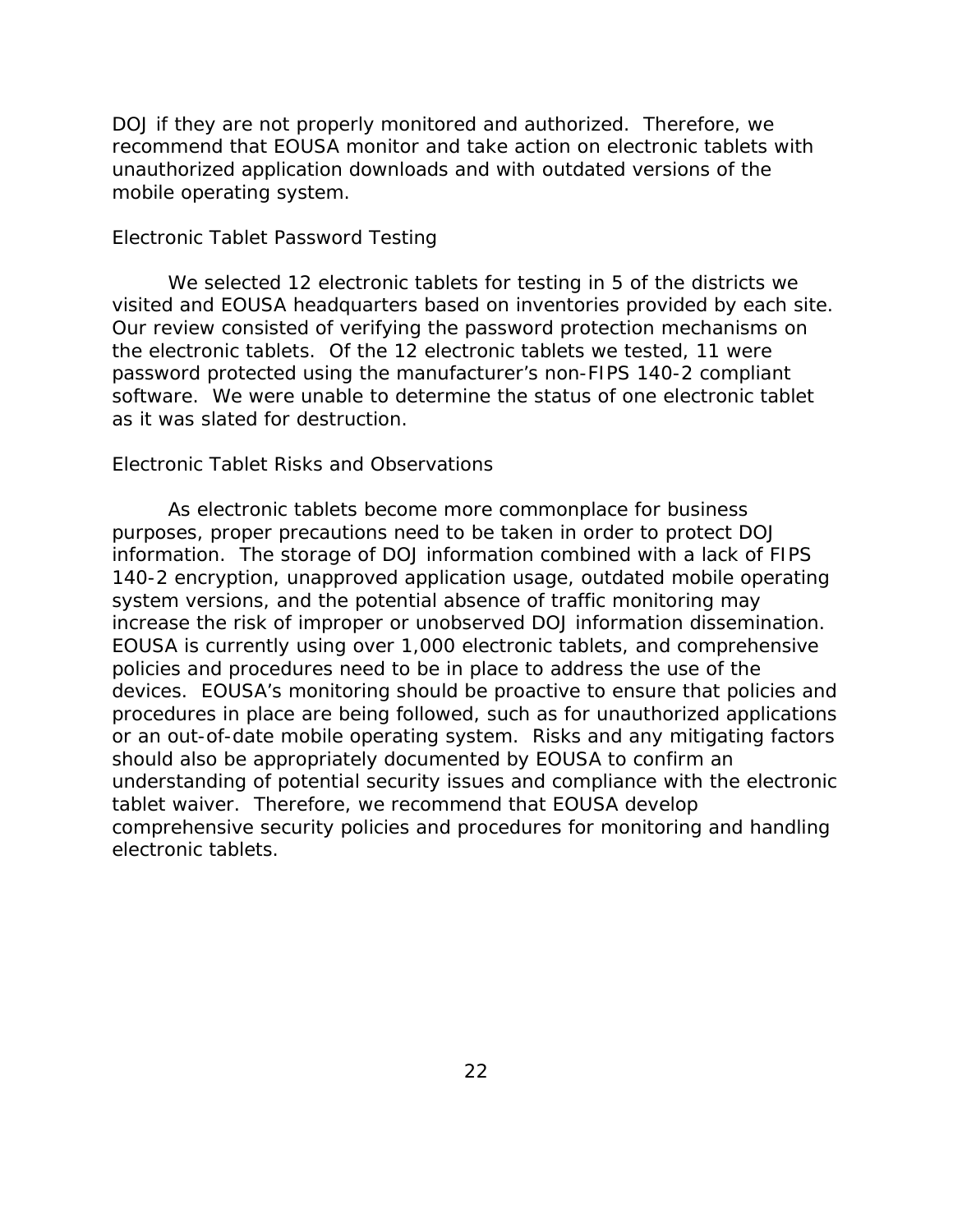#### <span id="page-28-0"></span>**Laptop Computers Owned by Contractors and Subcontractors**

#### *OBD-47 Contractor Compliance with PGD 08-04*

 140-2 approved encryption solution. PGD 08-04 also states that the PGD 08-04 requires that laptops must employ encryption using a FIPS contractor agrees that in the event of an actual or suspected breach of DOJ data (such as loss of control, compromise, unauthorized disclosure, access for an unauthorized purpose, or other unauthorized access, whether physical or electronic), the contractor will immediately (and in no event later than within 1 hour of discovery) report the breach to the DOJ Contracting Officer and the Contracting Officer's Technical Representative.

 waiver of PGD 08-04 to allow EOUSA time to comply with the above clauses and implement an encryption solution. As a result, on February 24, 2010, who, "in many cases, may be self-employed or have small staff, may not be compliance with these clauses. $132$  $132$  The waiver eliminated the need for these be enforced. In addition, the waiver required contractors to follow an On February 24, 2010, JMD granted EOUSA a limited, 12-month the USAOs received guidance from EOUSA to use a data security waiver for OBD-47 contractors, including expert witnesses and litigation consultants technologically savvy or have no in-house IT employees to enable contractors to abide by PGD 08-04 when reviewing Personally Identifiable Information (PII) of 25 or fewer individuals. However, if the contractor would be reviewing PII of more than 25 individuals, the full requirements of PGD 08-04, including encryption on contractors' computers, was expected to alternative set of data security procedures.

 Department-wide encryption solution (GuardianEdge). However, JMD On February 16, 2011, JMD sent a memorandum to EOUSA regarding EOUSA's request for an extension of the waiver. The memorandum expressed concern that EOUSA was seeking another 12-month extension of the waiver without making progress towards implementation of the granted a 3-month waiver extension, until May 17, 2011, pending receipt of EOUSA's plan for implementing the Department-wide encryption solution,

<span id="page-28-1"></span> $32$  Assistant Director of Acquisitions Staff, EOUSA, memorandum to Contracting Officers, Administrative Officers, Security Managers, Civil Chiefs, Criminal Chiefs, and First Assistant U.S. Attorneys, Temporary Waiver of Security Clauses, February 24, 2010.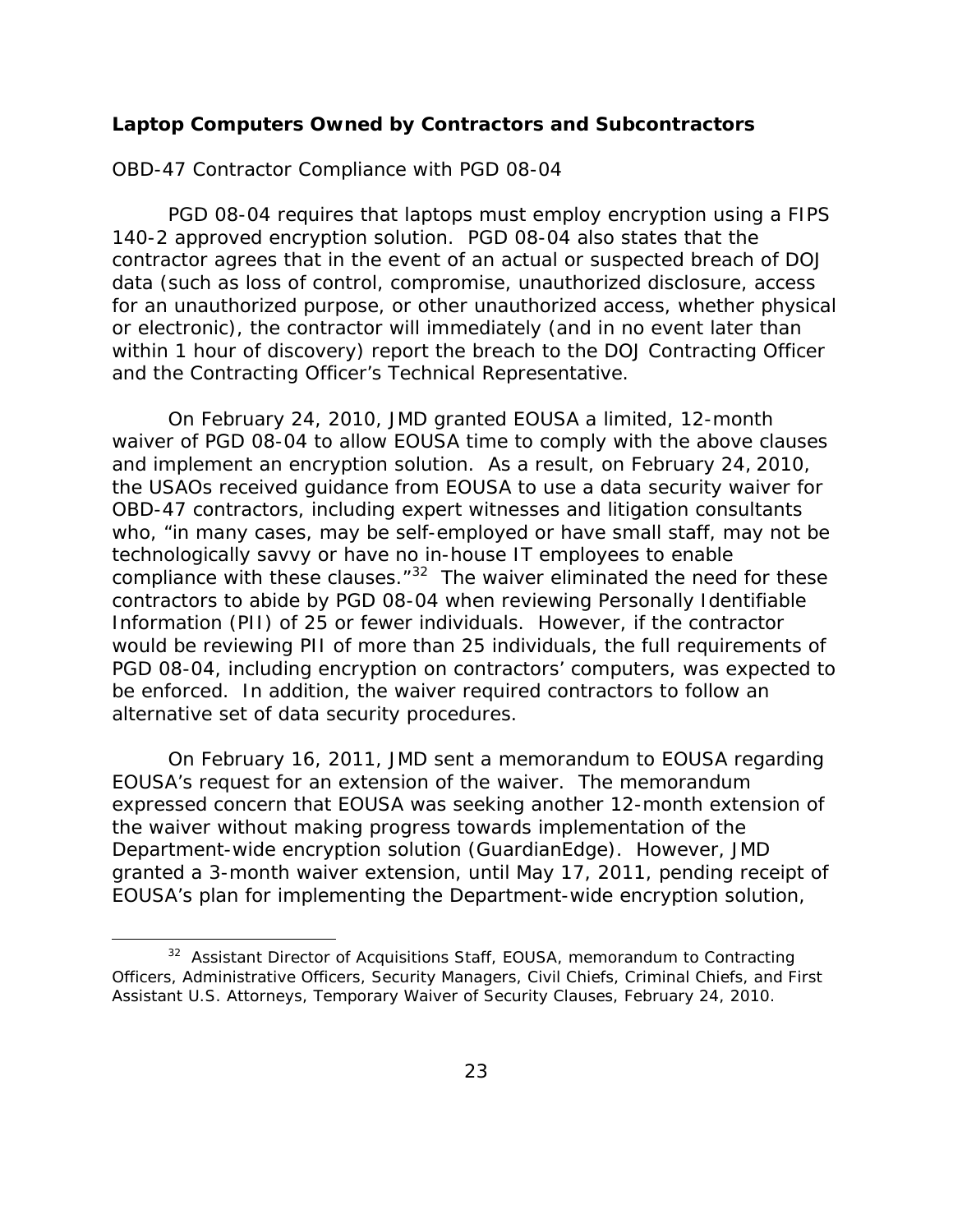including the timeframe for each phase of deployment of GuardianEdge over the next year.

 regarding an extension of the waiver, and EOUSA subsequently informed the the PII of 25 or fewer individuals. However, when we asked JMD officials been held but they disputed that a verbal extension had been granted. We Security Authorization Handbook.<sup>33</sup> Therefore, neither JMD nor we consider to be an official extension of the waiver. On May 6, 2011, EOUSA's OCIO office sent an e-mail to EOUSA staff noting that a verbal conversation had taken place between JMD and EOUSA USAOs that EOUSA had received a "verbal waiver" extension from JMD. As a result, USAOs continued to implement this waiver for contractors processing about the waiver, they acknowledged that a discussion of the waiver had followed up with JMD again in September 2013 and were informed by the JMD officials that JMD does not give out verbal waivers and that components should follow the formal waiver application process as specified in the DOJ the verbal waiver for PII of 25 or fewer individuals, as described by EOUSA,

from May 17, 2011, to February 11, 2013. In July 2013, JMD officials told us that EOUSA had received a waiver from the Department dated February 11, 2013, allowing EOUSA to deviate from PGD-08-04 with respect to its contractors. However, EOUSA operated without a formal, written, or documented waiver in place for almost 2 years,

2013, and stated: JMD granted the February 11, 2013, waiver through September 30,

Given the unique circumstances, but recognizing the need to encrypt all sensitive data at rest and in transit, the waiver requested is granted based on the following conditions:

• EOUSA will continue to use FIPS 140-2 encrypted solutions for transmitting case and investigation information via mail and email to their consultants and expert witnesses.

<span id="page-29-0"></span><sup>&</sup>lt;sup>33</sup> Department of Justice OCIO Information Technology Security Staff, Security Authorization Handbook, V. 8.3, June 2011.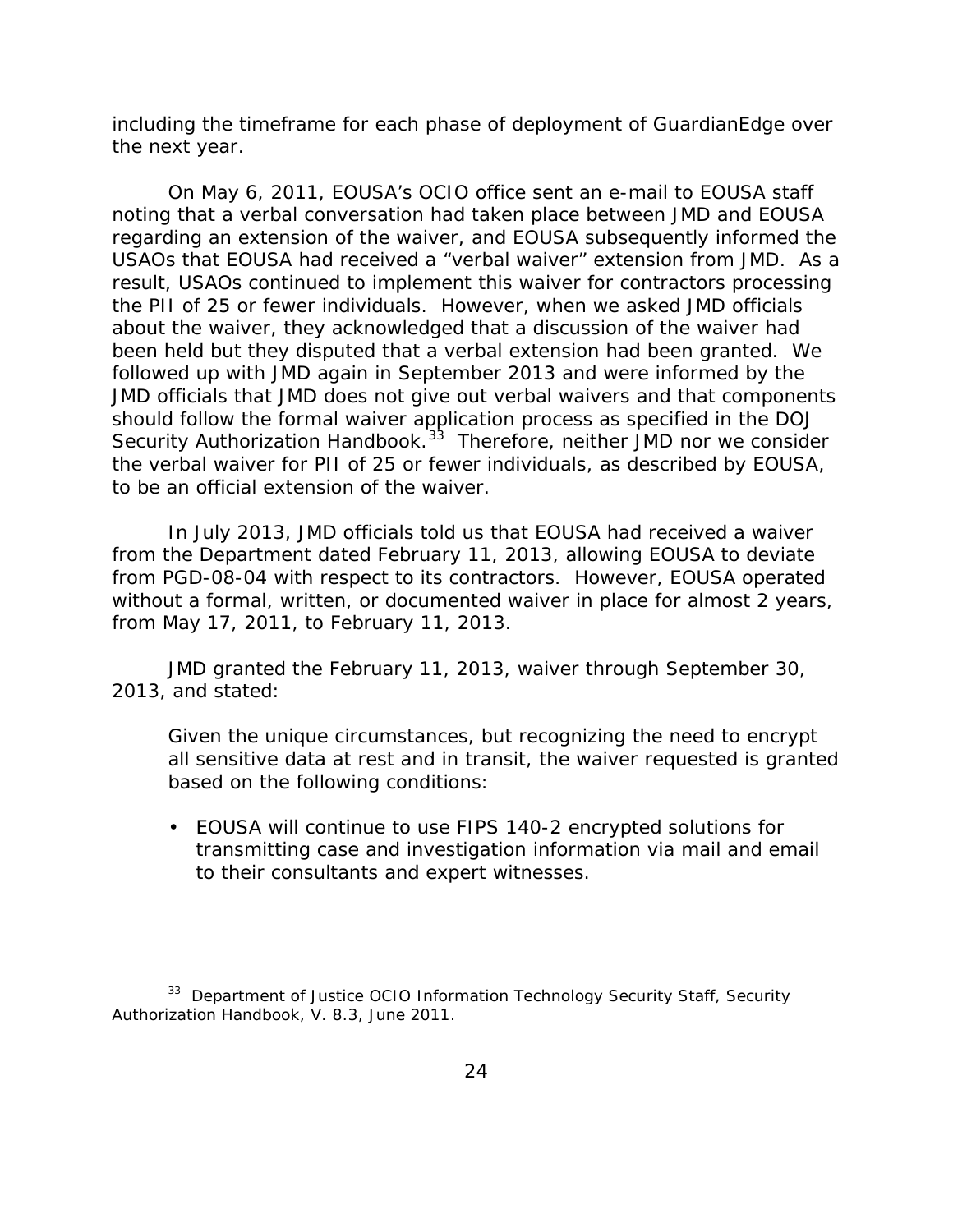- <span id="page-30-0"></span>• By February 28, 2013, EOUSA will develop and submit contract policy changes that identify specific clauses that address data handling requirements for the consultants and expert witnesses.
- • EOUSA will research and test additional technical solutions for securing and sharing case and investigation information with all of their consultants and expert witnesses. These include secure file hosting services and digital rights management technologies. EOUSA should report back the outcomes of these efforts by September 30, 2013.

 contrast, based on its language, we believe that the February 11, 2013, limitation of PII of 25 or fewer listed among its conditions. The new waiver Previously, EOUSA's waiver eliminated the need for these contractors to abide by PDG 08-04 when reviewing PII of 25 or fewer individuals. In waiver offers the same exemption from PGD 08-04 while not having the requires EOUSA and USAOs to encrypt the data in transmission to the contractors.

 the PII of 25 or fewer individuals. In our opinion, EOUSA did not fully On June 17, 2013, EOUSA communicated the current February 11, 2013, waiver to its District offices in an email. However, EOUSA specifically stated in the email that there was no change from the current contracting procedures for vendors handling electronically stored information containing communicate to its offices the conditions of the February 11, 2013, waiver because it did not specify the new requirement that a FIPS 140-2 encryption solution is to be used for transmitting case information to the contractors. We recommend that EOUSA implement each of the conditions of the February 11, 2013, waiver to ensure that all sensitive data are encrypted between USAOs and their consultants and expert witnesses.

## *USAO, Expert Witness, and Litigation Consultant Compliance with Data Security Requirements*

 process, including contractor oversight. Therefore, we were unable to subcontractors it oversees is in the thousands. We selected a sample of five Each USAO maintains and manages its own contracts and contracting determine the specific number of contractors that USAOs employ. However, EOUSA officials estimated that the total number of contractors and USAOs (Southern District of Florida, District of Maine, Eastern District of North Carolina, Western District of Washington, and Eastern District of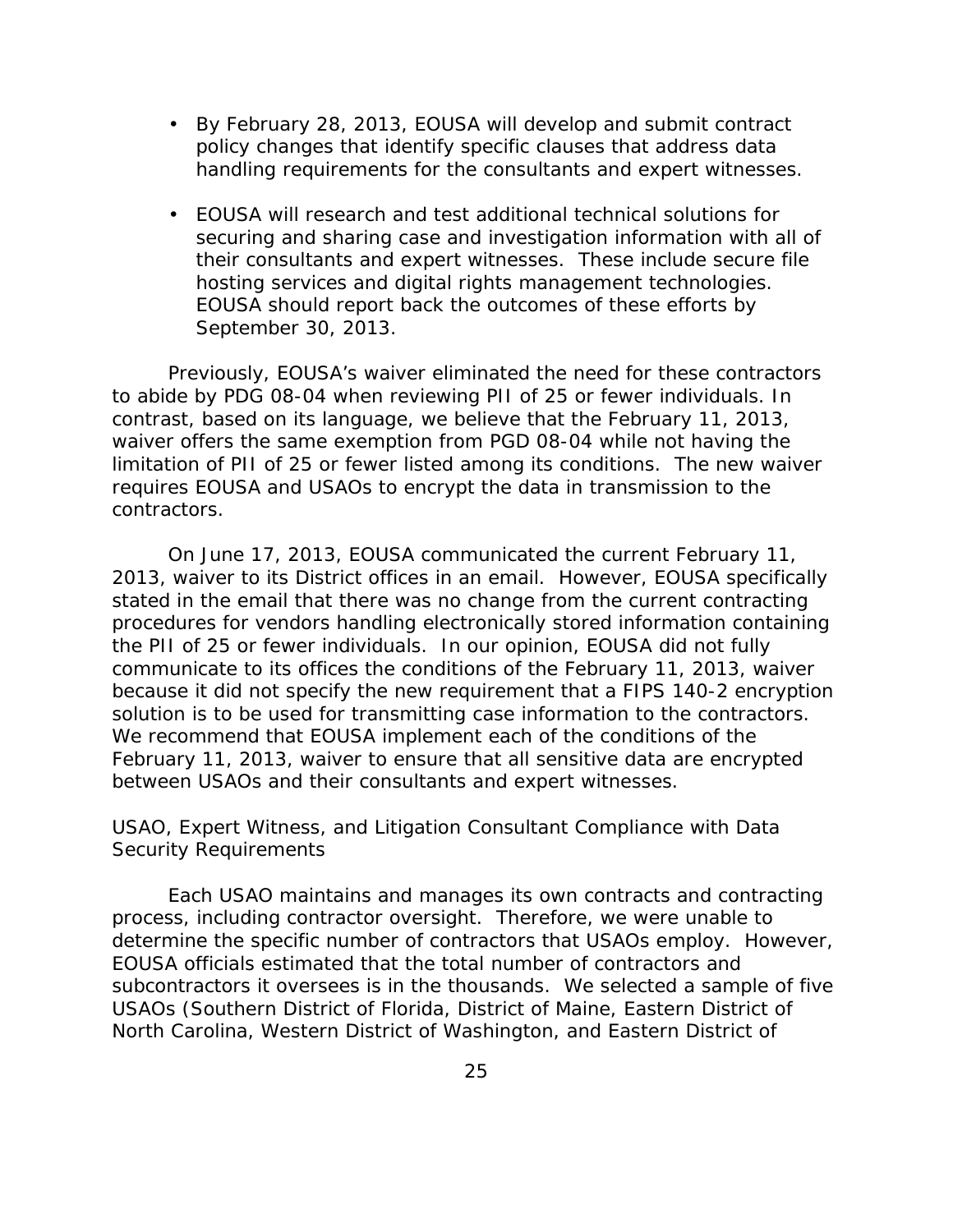compliance and data security. Wisconsin) and interviewed attorneys, contracting officers, and legal assistants in order to evaluate USAO supervision of contractors' waiver

 compliance and data security. We found that there are inconsistent processes and a lack of formal the roles of attorneys, legal assistants, and contracting officers within the USAOs regarding contractor data security responsibility. guidelines and requirements regarding: securing data for transmission to, from, and between USAOs and the contractors, including whether information should be encrypted and the appropriate methods of transmission (such as compact discs or e-mails); who was responsible for sending information or ensuring information was secured; and when to send information and what circumstances under which information may be shared before a contract is in place. Therefore, we recommend that EOUSA define

 fewer individuals. Rather, it was generally assumed to be less than 25 PII so the data security waiver would be applicable.  $34$ We also found that the USAOs we visited, which at the time were operating under the expired waiver described above, did not have a process in place to determine whether the case data contained PII relating to 25 or

 (or 76 percent) contracts received a waiver. However, 23 of these 62 We reviewed 82 contracts of various performance types for signed data security waivers at the five USAOs we visited to determine whether waivers were returned in a timely manner. We determined that 62 of the 82 waivers (or 37 percent) were signed and sent back after the invoices for the contract work were submitted, which does not provide reasonable assurances that the contractors were fully aware of the data security procedures before starting the contract work. Additionally, the collection rate of the signed waivers at these five USAOs varied significantly, from 50 to 100 percent. Overall, it appears that each site managed contracts differently regarding the enforcement of signing the data waiver and performance of work after waiver signature. Therefore, there is inadequate assurance from contractors before the start of the contracts that contractors

<span id="page-31-0"></span> $34$  By comparison, the new February 2013 waiver requires encrypting all data in transmission to the contractors; however, USAOs have not been instructed by EOUSA to implement this condition of the new waiver. See the discussion in the previous section on EOUSA's implementation of the new waiver.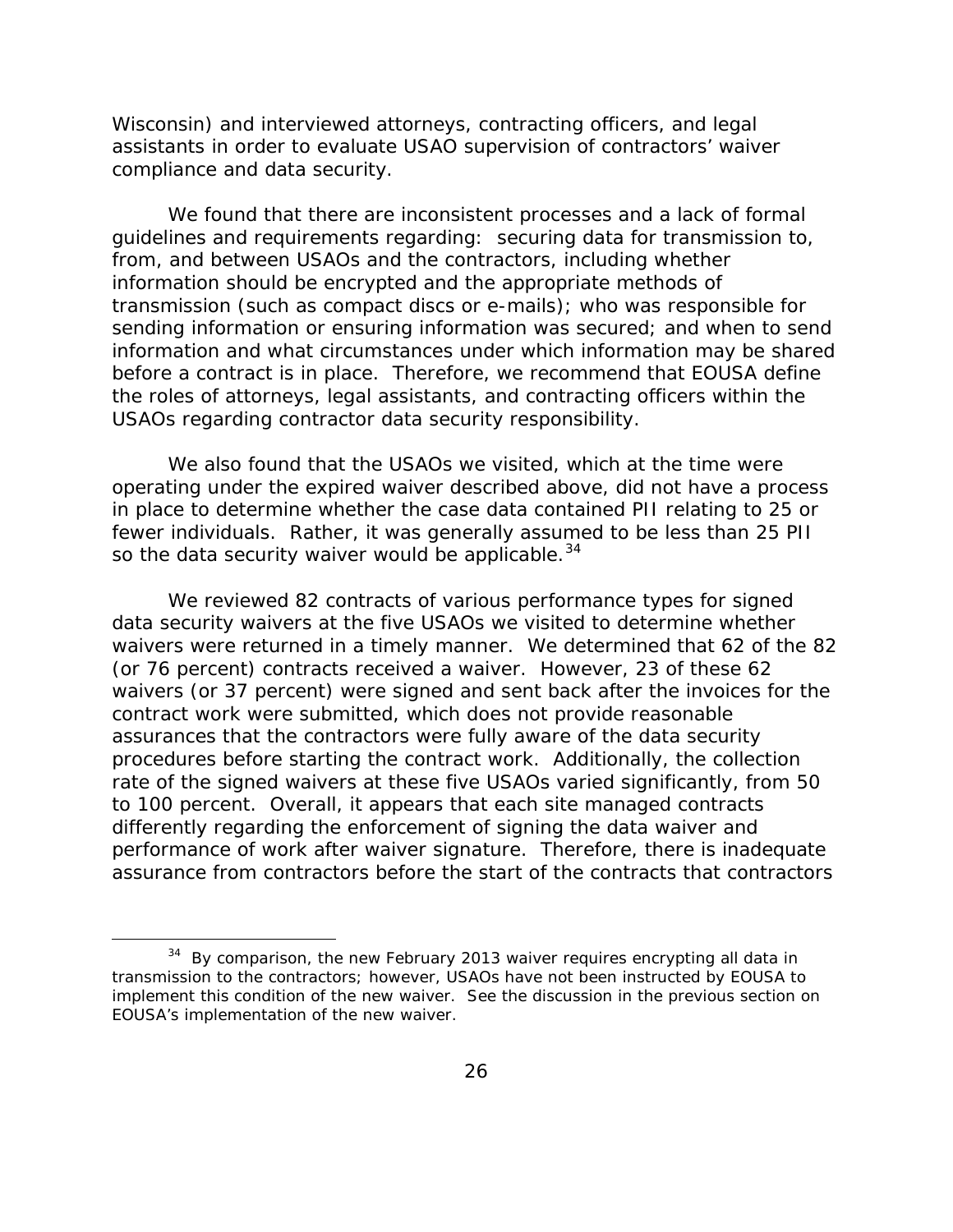are aware of, understand, and will comply with the requirements of the waiver.

 consultants in the Eastern District of Wisconsin and the Western District of neurosurgeon, and interventional cardiologist. These medical contractors contracting for the Department. We also interviewed a total of 32 expert witness and litigation support Washington to assess their compliance with EOUSA data security requirements. We found that these contractors provided services, using their personal computer equipment, for a variety of professions, including the medical professions of gerontological nurse practitioner, psychiatrist, have processed medical records on their personal computer equipment while

 password protection, the amount of PII and PII safeguarding, incident reporting awareness, and the use of sub-contractors. We found that the protection, and pass-through data security requirements to sub-contractors. stated in the new waiver, in our judgment they are sound business practices We interviewed contractors about anti-virus software, encryption, contractors received case information in multiple ways, such as printed documents, flash drives, or compact discs, and often the information was unencrypted. We also found that contractors did not always meet the requirements in the expired waiver for anti-virus software, password Some contractors also informed us that they had not been instructed on data destruction requirements. While these requirements are not explicitly to minimize DOJ data loss.

 level of data security. Due to the large number of contractors employed by monitored and managed to minimize the risk of data loss and the associated harm it will cause. While the USAOs need an efficient and expeditious process for hiring contractors to provide litigation consultants and expert witness services, they must simultaneously ensure that the process provides an appropriate the USAOs, the potential for data breaches is greatly increased when DOJ policy is not followed. Therefore, the contract process should be closely

 practices such as anti-virus software, password protection, and data We therefore recommend that EOUSA increase its oversight of contractors to ensure that contractors: (1) are aware of and adhere to any security provisions required by the USAOs prior to starting work; (2) receive case information in an encrypted format; (3) implement sound business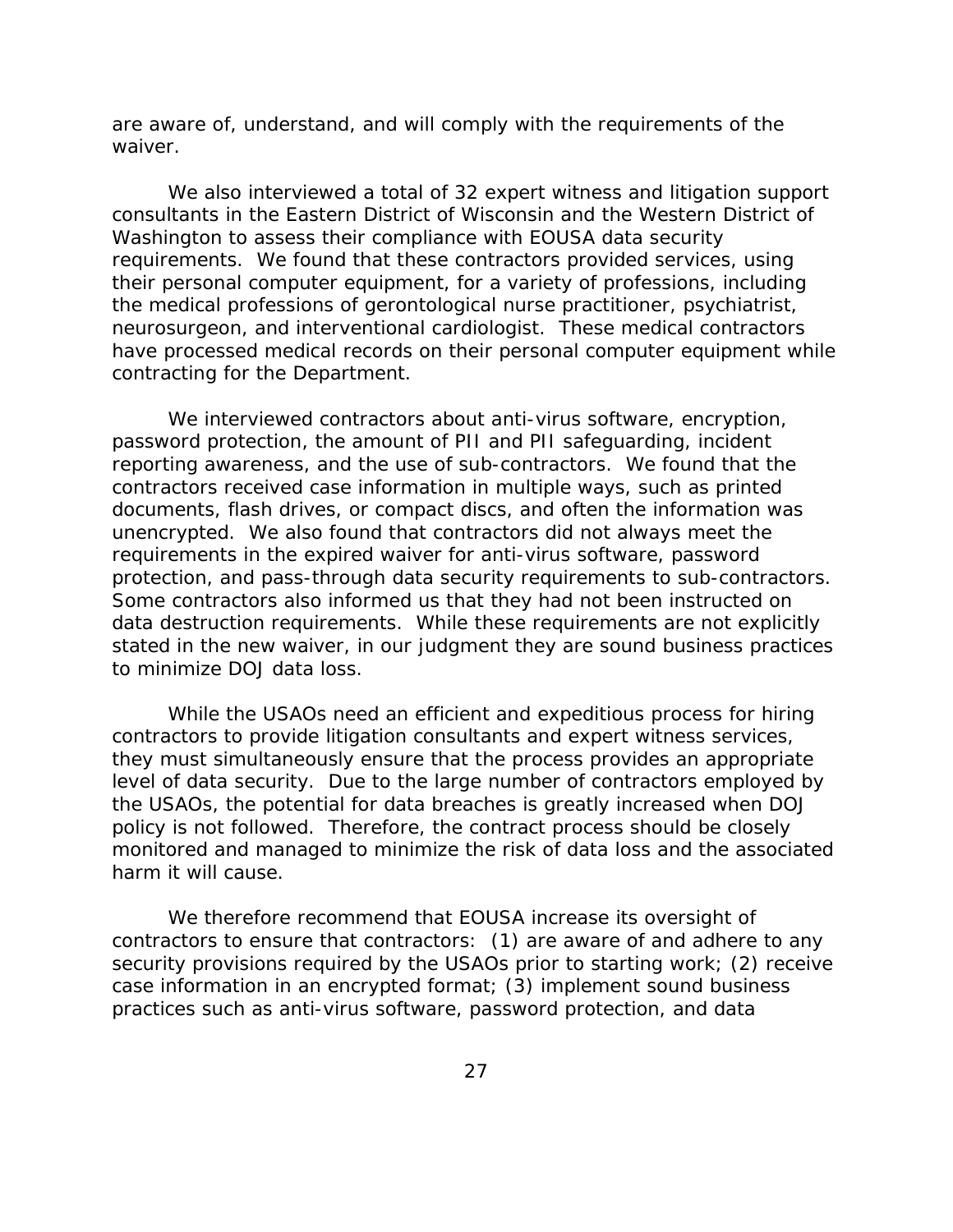<span id="page-33-0"></span>destruction when the case data are not needed; and (4) instruct the subcontractors about pass-through data security provisions.

## **Conclusion**

 compliance with DOJ policy, EOUSA needs to implement a more accurate To ensure that all required laptops are encrypted and deployed in and reliable inventory for all laptops. In addition, EOUSA should create appropriate policies and procedures to verify, validate, and monitor encryption for the processing of both unclassified and classified laptops, as well as electronic tablets, to minimize the risks that result from unwanted exposure of DOJ data.

 requirements before receiving DOJ data and beginning contract work. We also found that EOUSA needs to strengthen its oversight of contractors who use laptops to process DOJ data. Specifically, EOUSA should implement each of the conditions of the February 11, 2013, waiver of the requirements of PGD 08-04, including the requirement that all data transmitted to contractors is encrypted. It should also take other steps to strengthen contractor oversight at the USAOs, including ensuring that USAOs receive reasonable assurances that contractors understand, are able to implement, and have agreed to implement all applicable DOJ data security

## **Recommendations**

We recommend that EOUSA:

- 1. Use the Department's encryption solution or obtain a waiver for the use of CheckPoint encryption.
- 2. Verify and document that full-disk encryption is installed on all laptops, including the classified laptops, in accordance with DOJ policy, such as using a checklist during the imaging process.
- 3. Develop policies on the use of non-encrypted laptops for special use if such laptops are deemed necessary, and label these laptops accordingly.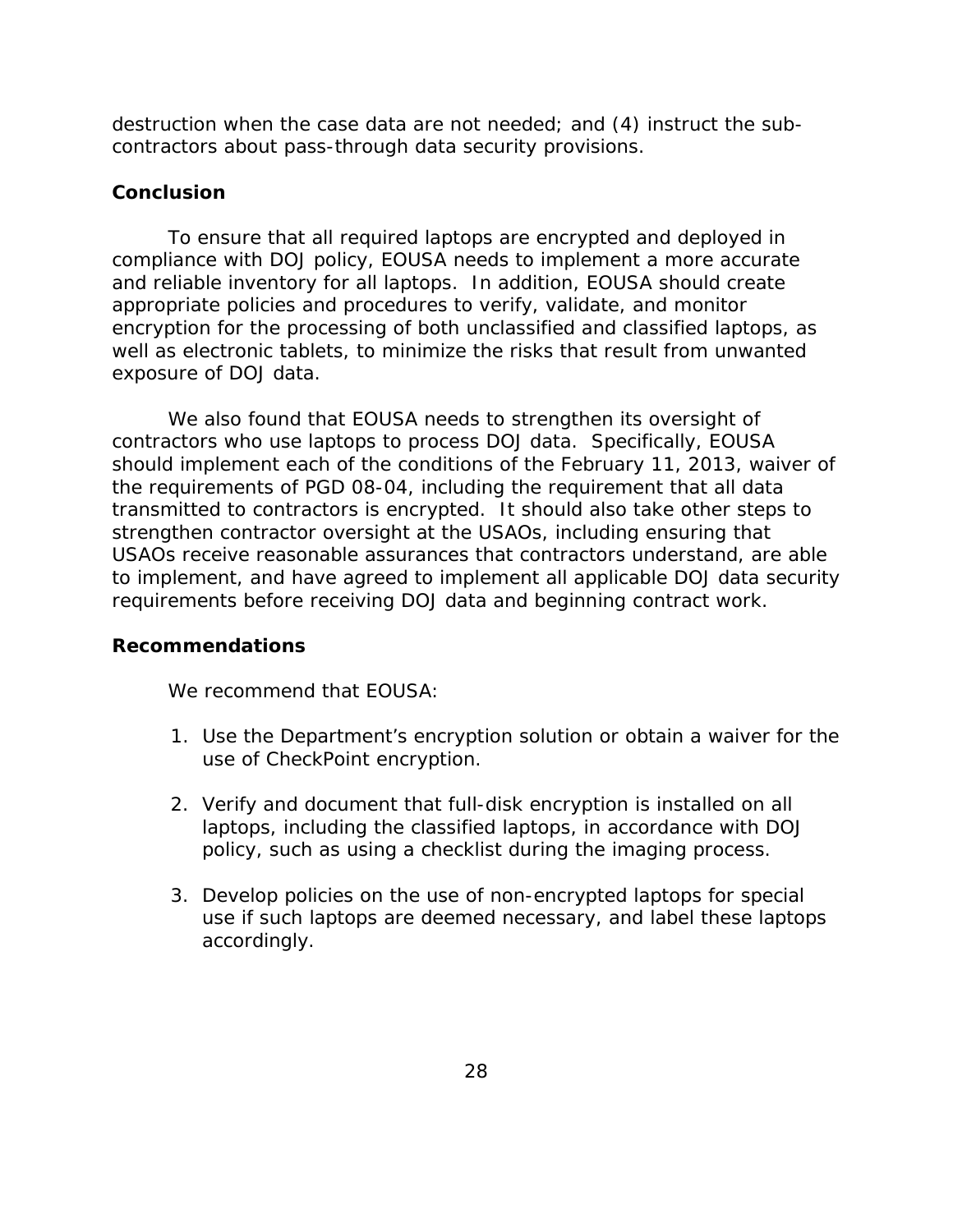- 4. Document encryption verification in all EOUSA incident response tickets and disclose the encryption status to JSOC.
- 5. Complete encryption scans on a routine basis and timely follow up on results of scans.
- 6. Identify unapproved laptops and remove them from use.
- 7. Complete a Security Authorization package (formerly known as Certification & Accreditation package) for all classified laptops and standalone computers and re-authorize them every 3 years in accordance with DOJ policy.
- 8. Implement procedures to ensure that accurate, current, and reliable information is maintained in an official inventory for unclassified and classified equipment to help EOUSA to ensure that all required laptops are encrypted and deployed in compliance with DOJ policy.
- 9. Monitor and take action on electronic tablets with unauthorized application downloads and with outdated versions of the mobile operating system.
- 10. Develop comprehensive security policies and procedures for monitoring and handling electronic tablets.
- 11. Implement each of the conditions of the February 11, 2013, waiver to ensure that all sensitive data are encrypted between USAOs and their consultants and expert witnesses.
- 12. Define roles of the attorneys, legal assistants, and contracting officers within the USAOs regarding contractor data security responsibility.
- 13. Increase its oversight of contractors to ensure that contractors: (1) are aware of and adhere to any security provisions required by the USAOs prior to starting work; (2) receive case information in an encrypted format; (3) implement sound business practices such as anti-virus software, password protection, and data destruction when the case data are not needed; and (4) instruct the subcontractors about pass-through data security provisions.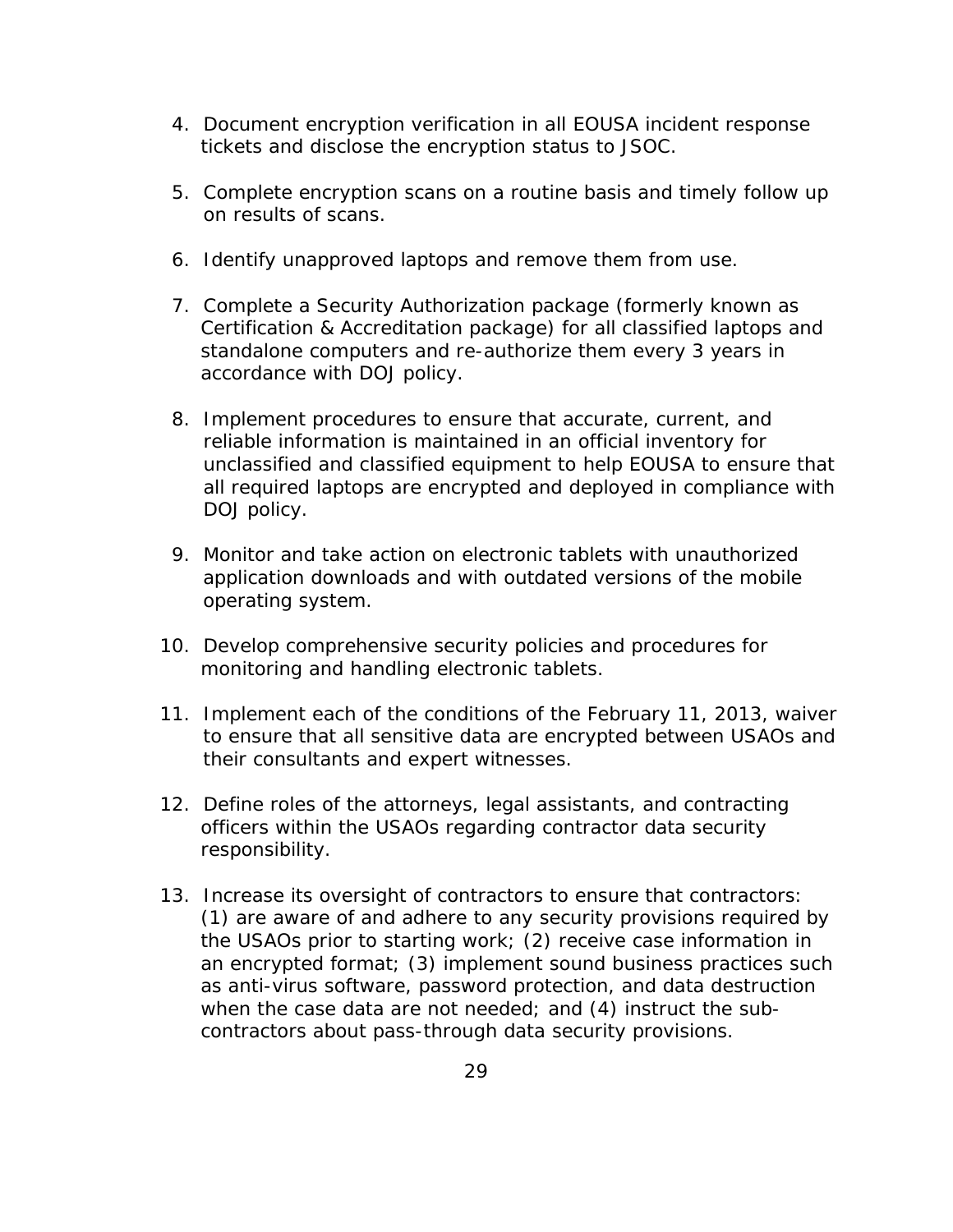## **STATEMENT ON INTERNAL CONTROLS**

<span id="page-35-0"></span> As required by the Government Auditing Standards, we tested, as appropriate, internal controls significant within the context of our audit objectives. A deficiency in an internal control exists when the design or operation of a control does not allow management or employees, in the normal course of performing their assigned functions, to timely prevent or detect: (1) impairments to the effectiveness and efficiency of operations, (2) misstatements in financial or performance information, or (3) violations of laws and regulations.

Our evaluation of the EOUSA's internal controls was not made for the purpose of providing assurance on its internal control structure as a whole. The EOUSA's management is responsible for the establishment and maintenance of internal controls.

As noted in the Finding section of this report, we identified deficiencies in the EOUSA's internal controls that are significant within the context of the audit objectives and, based upon the audit work performed, that we believe adversely affect the EOUSA's ability to ensure that DOJ data is appropriately protected from unauthorized access, use, disclosure, disruption, modification, or destruction.

 restriction is not intended to limit the distribution of this report, which is a Because we are not expressing an opinion on the EOUSA's internal control structure as a whole, this statement is intended solely for the information and use of the EOUSA and the Department of Justice. This matter of public record.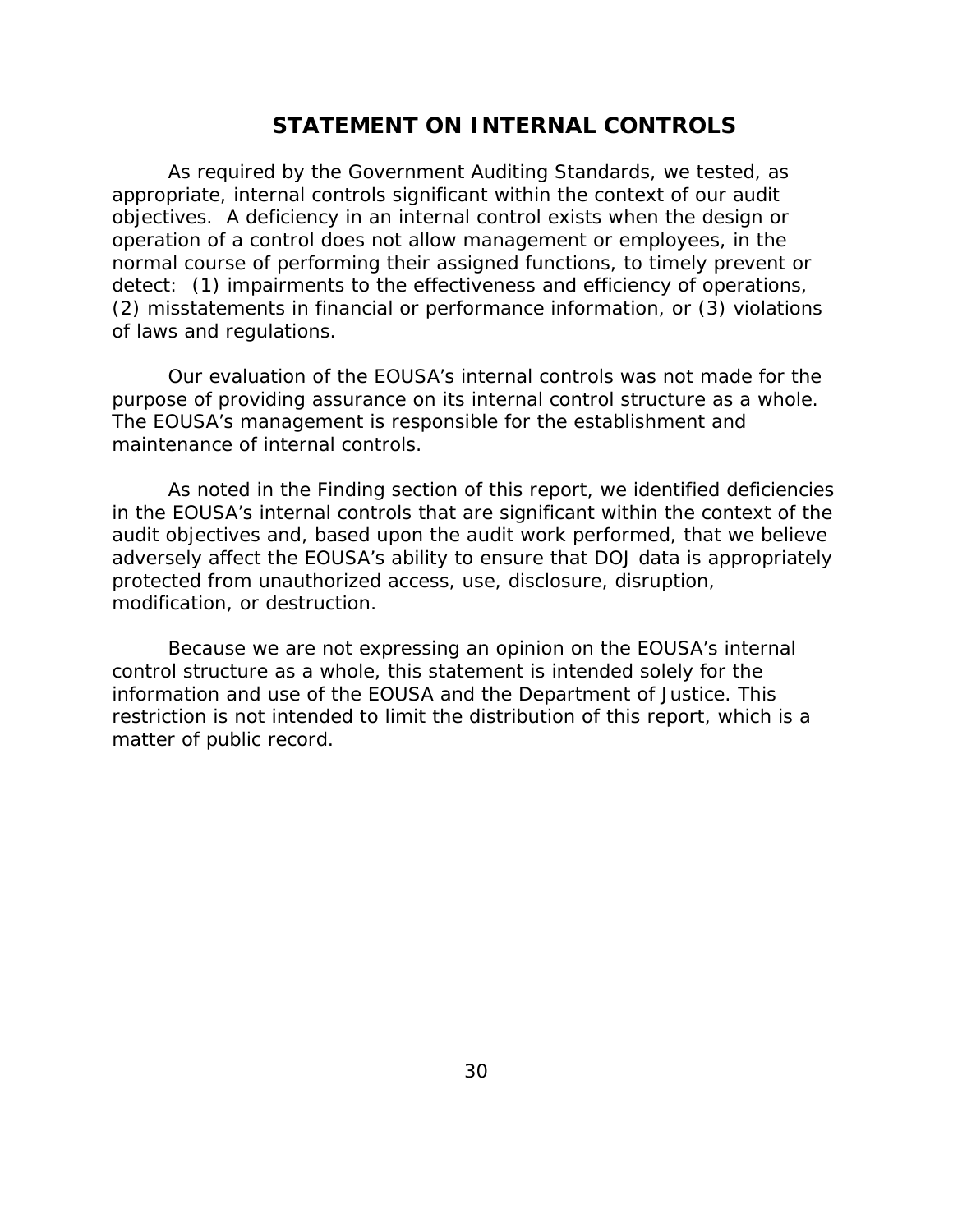# **STATEMENT ON COMPLIANCE WITH LAWS AND REGULATIONS**

<span id="page-36-0"></span> As required by the *Government Auditing Standards* we tested, as appropriate given our audit scope and objectives, selected transactions, records, procedures, and practices to obtain reasonable assurance that the EOUSA's management complied with federal laws and regulations, for which non-compliance, in our judgment, could have a material effect on the results of our audit. The EOUSA's management is responsible for ensuring compliance with federal laws and regulations applicable to the information security controls. In planning our audit, we identified the following laws and regulations that concerned the operations of the EOUSA and that were significant within the context of the audit objectives:

- Senior Procurement Executive Procurement Guidance Document (PGD) 08-04,
- Protection of Department Sensitive Information on Laptop and Mobile Computing Devices, DOJ Memorandum
- OMB M-07-16,
- OMB Circular A-130,
- • DOJ Order 2640.2F, and
- DOJ IT Security Standards

 Our audit included examining, on a test basis, the EOUSA's compliance with the aforementioned laws and regulations that could have a material EOUSA and performed a physical review on select laptop computers owned effect on EOUSA's operations. We interviewed key personnel within the by EOUSA and contractors. Additionally, we interviewed a select group of vendors contracted to provide litigation support services to the EOUSA.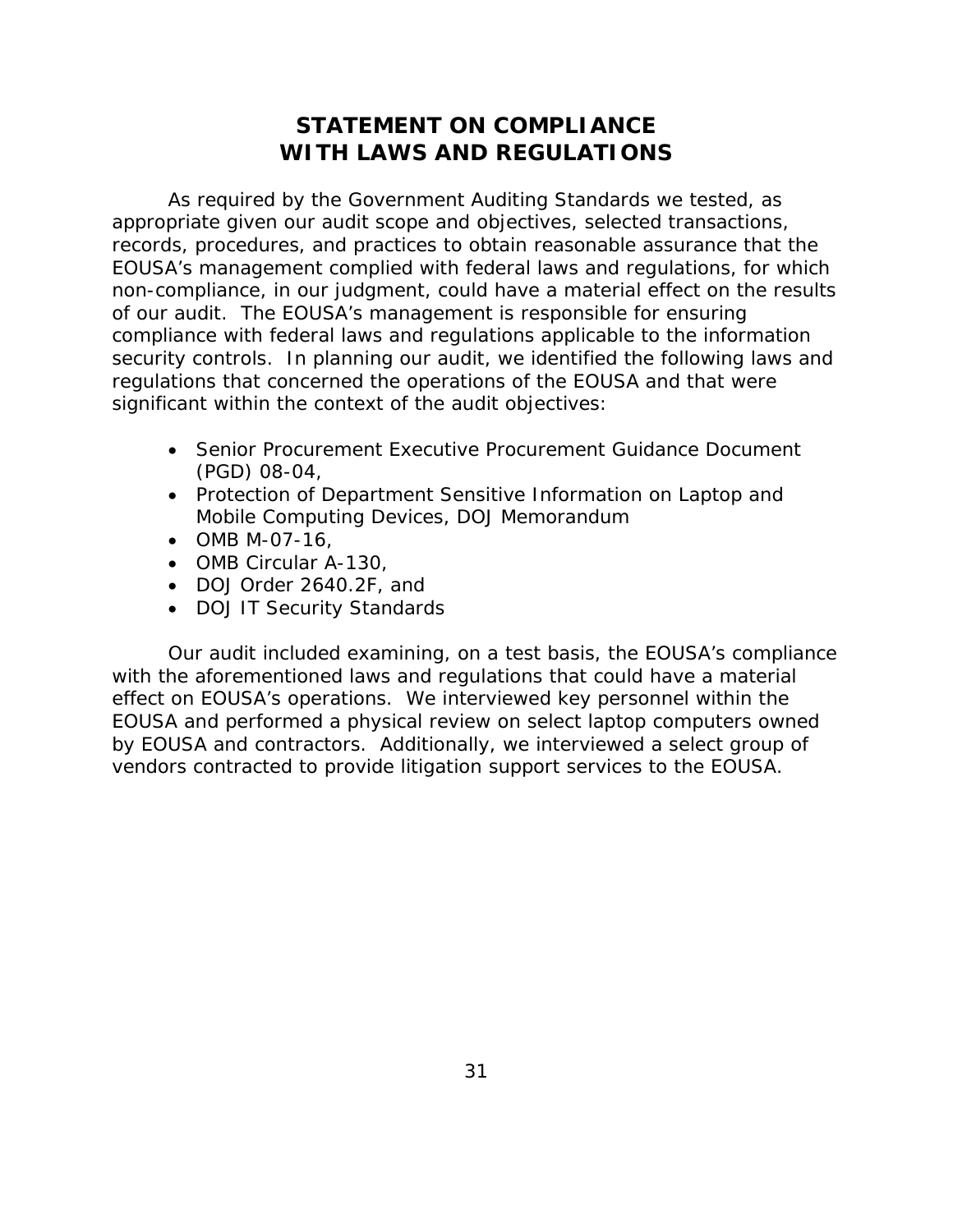## **OBJECTIVES, SCOPE, AND METHODOLOGY**

## <span id="page-37-0"></span>**Objectives**

 determine whether EOUSA complies with federal and Department of Justice The OIG performed this audit to assess EOUSA's laptop computer encryption program and practices. Specifically, the audit objectives were to policies regarding: (1) the use of whole disk encryption on employee, contractor, and subcontractor laptops that process DOJ sensitive and classified information; and (2) laptop encryption procedures for contractors and subcontractors providing litigation support services.

#### **Scope and Methodology**

 reasonable basis for our findings and conclusions based on our audit We conducted this performance audit in accordance with generally accepted government auditing standards. Those standards require that we plan and perform the audit to obtain sufficient, appropriate evidence to provide a reasonable basis for our findings and conclusions based on our audit objectives. We believe that the evidence obtained provides a objectives.

interviews and analyses from November 2012 to September 2013. Our audit scope was an 11-month period, from December 2011 through October 2012. To assess EOUSA's laptop computer encryption program and practices, we interviewed EOUSA and United States Attorneys' Office (USAO) personnel with responsibilities related to incident response, encryption policy development, data security, and deployment practices. We also interviewed JMD staff responsible for encryption policy development and data security. In addition, we reviewed EOUSA laptop and electronic tablet inventories, electronic tablet application scans, laptop encryption monitoring scans, and incident response reports. We also performed follow-up

 were the: (1) District of Maine (small), (2) Eastern District of Wisconsin Because USAOs vary in size - small (under 25 attorneys), medium (25-44 attorneys), large (45-99 attorneys), and extra-large (100 or more attorneys) - we judgmentally selected at least one USAO from each size category, in addition to EOUSA, for our field work. The six USAOs we visited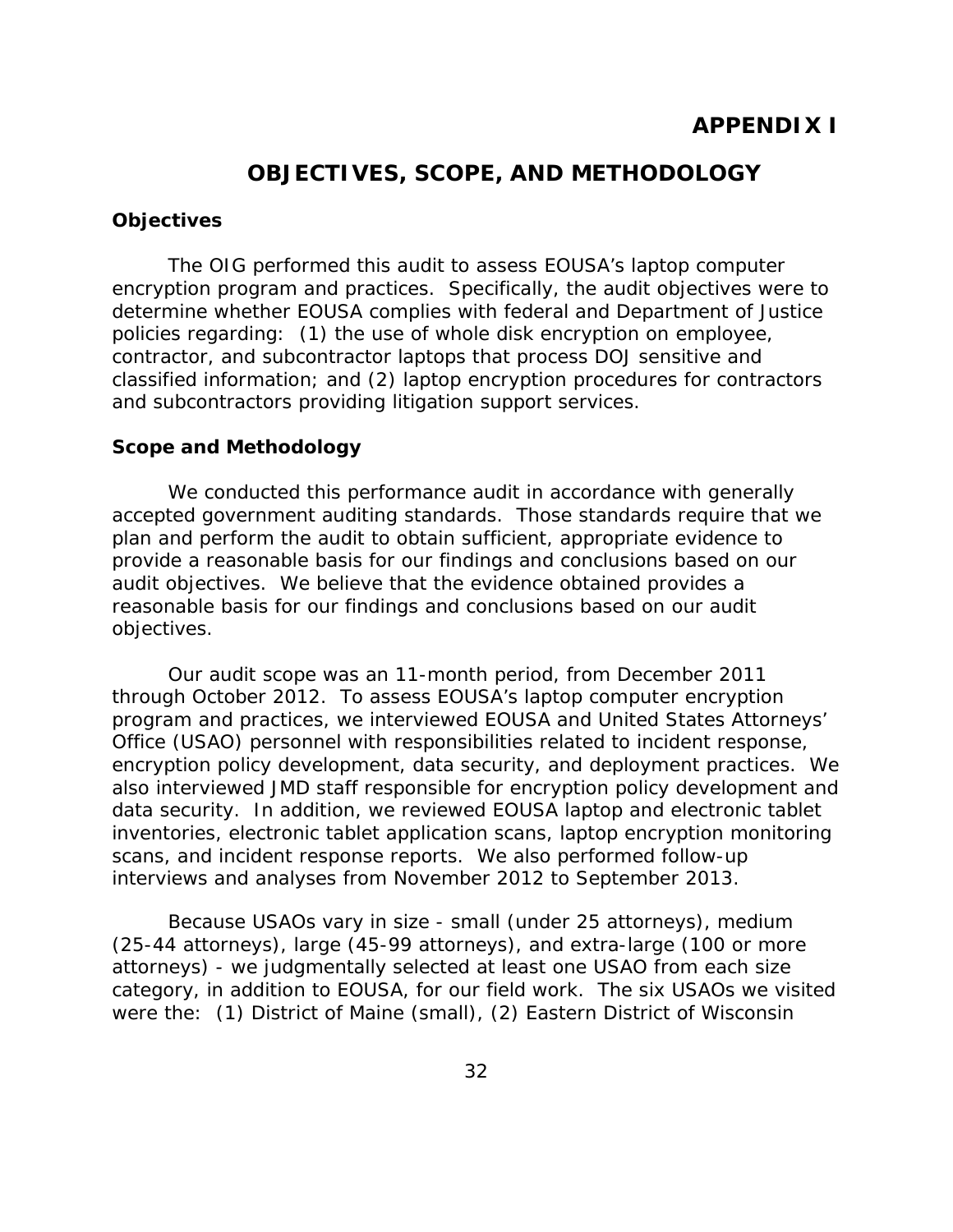(medium), (3) Eastern District of North Carolina (medium), (4) Western District of Washington (large), (5) Southern District of Florida (extra-large), and (6) Eastern District of Virginia (extra-large).

 total of 12 electronic tablets at EOUSA and USAO offices to determine if the assembled using two classified laptop shells for testing. These non-From a total population of 1,100 unclassified laptops at 5 of the 6 sites, according to local inventory lists, we randomly selected a sample of 120 laptops for full encryption installation testing. In addition, we tested a use of these electronic tablets was in compliance with current encryption policy. We tested unclassified laptops from the Eastern District of Wisconsin, Western District of Washington, Eastern District of North Carolina, Southern District of Florida, and District of Maine. We tested two classified laptops from the Eastern District of Virginia and three classified hard drives at the Western District of Washington. The hard drives that we tested were statistical sample designs do not allow projection of the test results to all laptops and electronic tablets.

 We also identified a total of two classified laptops and three classified hard drives at the six sites we visited and reviewed them for encryption status. Two classified laptops were in the Western District of Washington and the three hard drives were in the Eastern District of Virginia.

 Eastern District of North Carolina, Southern District of Florida, and the expert witnesses contracted to provide litigation support, to determine the We also selected a sample of expert witness laptops to test and considered the diverse work performed in support of litigation, such as medical evaluations, economic analysis, and environmental surveys. In addition, we interviewed USAO procurement staff, responsible for finalizing contractual agreements between expert witnesses, about contractual security requirements for laptop computers. Further, at five of the sites we visited (Western District of Washington, Eastern District of Wisconsin, District of Maine), we reviewed USAO contract documents for litigation support services and interviewed attorneys and legal assistants regarding the oversight of litigation support services. At the Western District of Washington and the Eastern District of Wisconsin, we also interviewed 32 levels of data security compliance and oversight they received from USAOs.

Finally, we met with the EOUSA Contracting Officer's Technical Representative and two Mega 3 contractors who work onsite at EOUSA and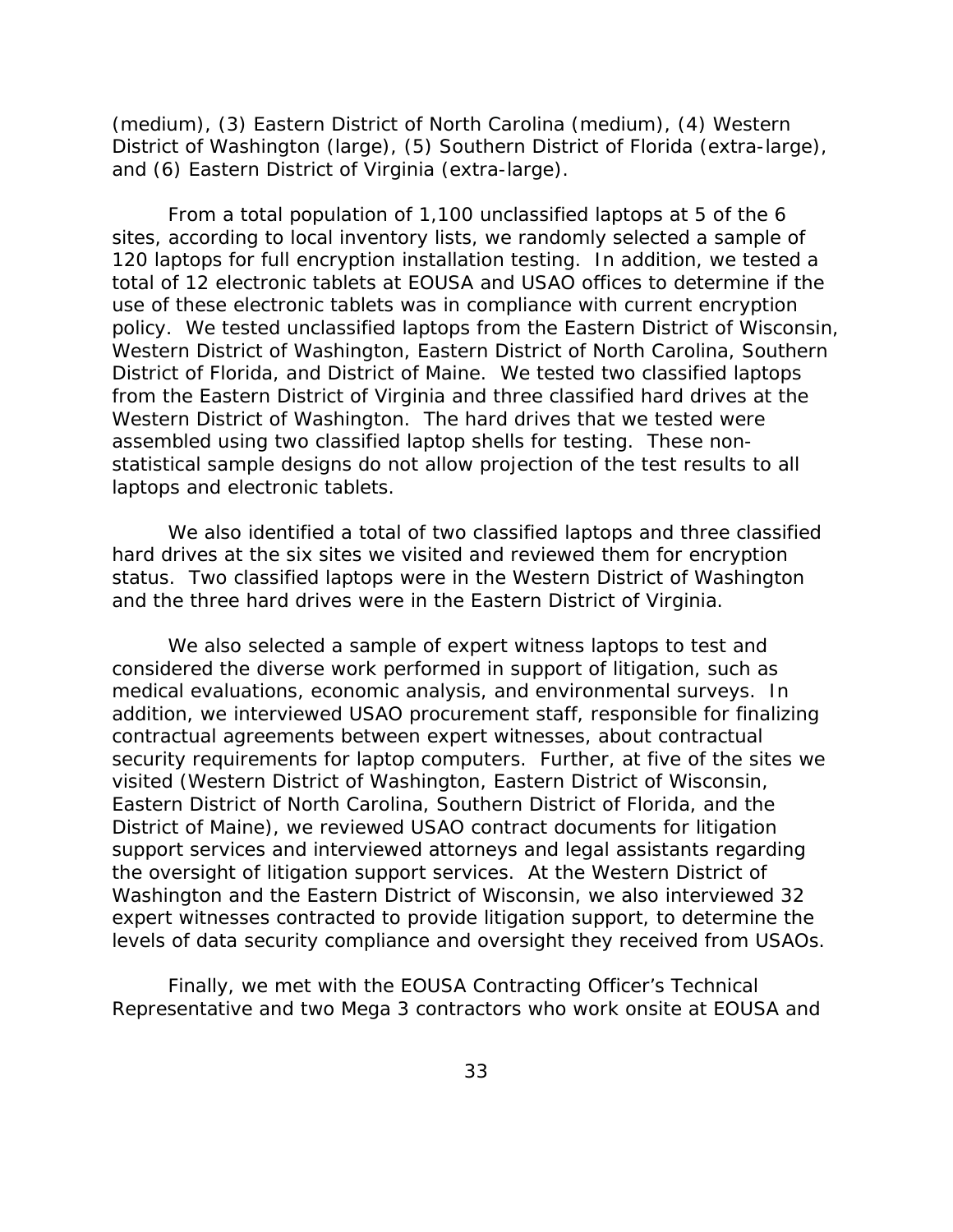use EOUSA laptops. These two Mega 3 contractors did not process DOJ data offsite, therefore there were no Mega 3 contractor laptops to test.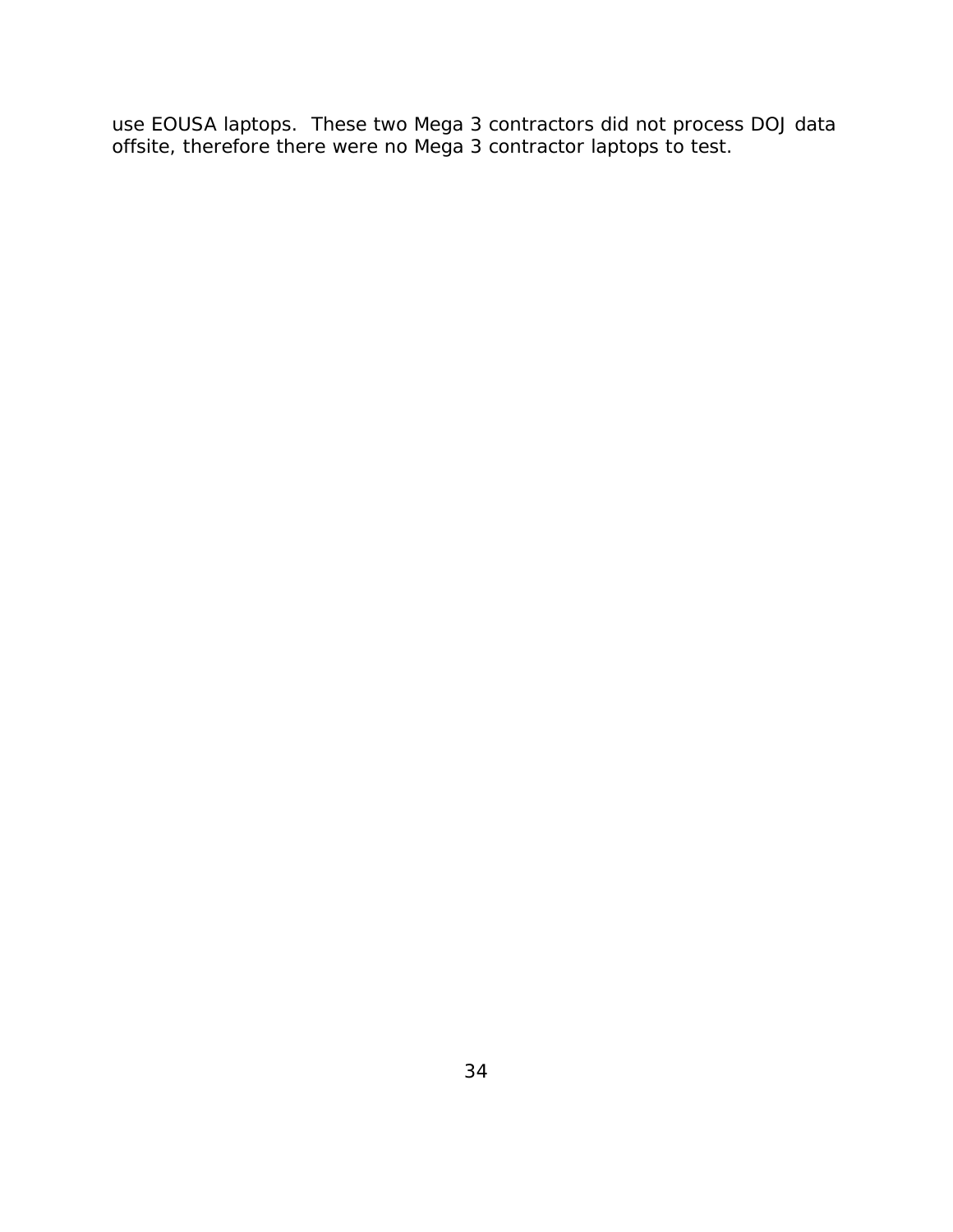# <span id="page-40-0"></span>**DOJ Procurement Guidance Document 08-04, Contractor-Owned Laptop Security Requirements[35](#page-40-1)**

Section A of the PGD 08-04 memorandum lists the requirements for the contractor-owned laptops to process or store DOJ data. They are as follows:

- (1) Laptops must employ encryption using a FIPS 140-2 approved product;
- (2) The contractor must develop and implement a process to ensure that security and other applications software is kept up-to-date;
- (3) Mobile computing devices must utilize anti-viral software and a host-based firewall mechanism;
- (4) The contractor must log all computer-readable data extracts from databases holding sensitive information and verify each extract including sensitive data has been erased within 90 days or its use is still required. All DOJ information is considered sensitive information unless designated as non-sensitive by the Department;
- (5) Contractor-owned removable media, such as removable hard drives, flash drives, CDs, and floppy disks, containing DOJ data, must not be removed from DOJ facilities unless encrypted using a FIPS 140-2 approved product;
- (6) When no longer needed, all removable media and laptop hard drives shall be processed (sanitized, degaussed, or destroyed) in accordance with security requirements applicable to DOJ;
- (7) Contracting firms shall keep an accurate inventory of devices used on DOJ contracts;

l

<span id="page-40-1"></span><sup>&</sup>lt;sup>35</sup> Senior Procurement Executive, Department of Justice, memorandum to component procurement chiefs, DOJ Procurement Guidance Document 08-04, Security of Systems and Data, Including Personally Identifiable Information, March 20, 2008.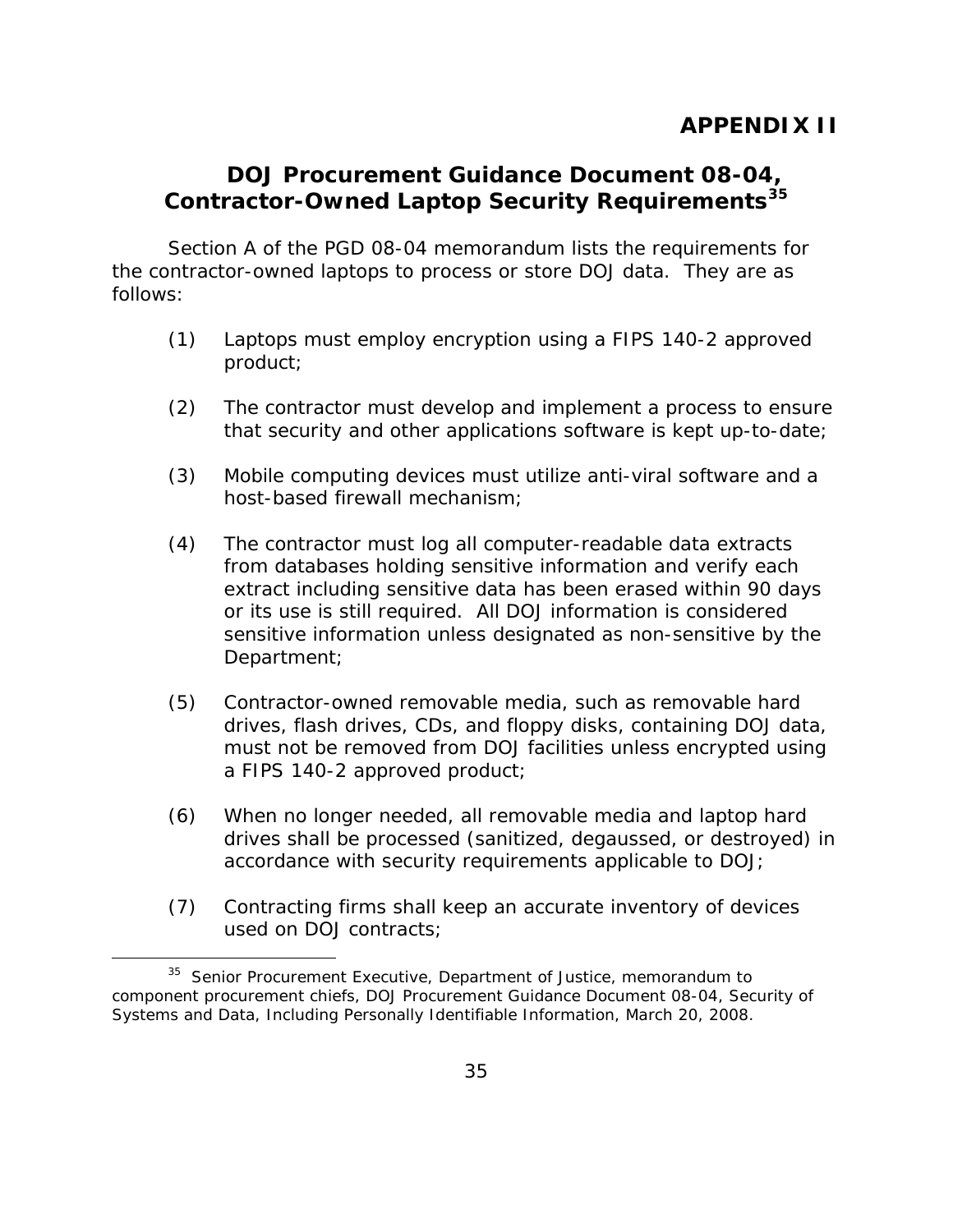- (8) Rules of behavior must be signed by users. These rules must address at a minimum: authorized and official use; prohibition against unauthorized users; and protection of sensitive data and personally identifiable information; and
- upon termination of contractor work. This removal must be (9) All DOJ data will be removed from contractor-owned laptops accomplished in accordance with DOJ IT Security Standard requirements. Certification of data removal will be performed by the contractor's project manager and a letter confirming certification will be delivered to the CO within 15 days of termination of contractor work.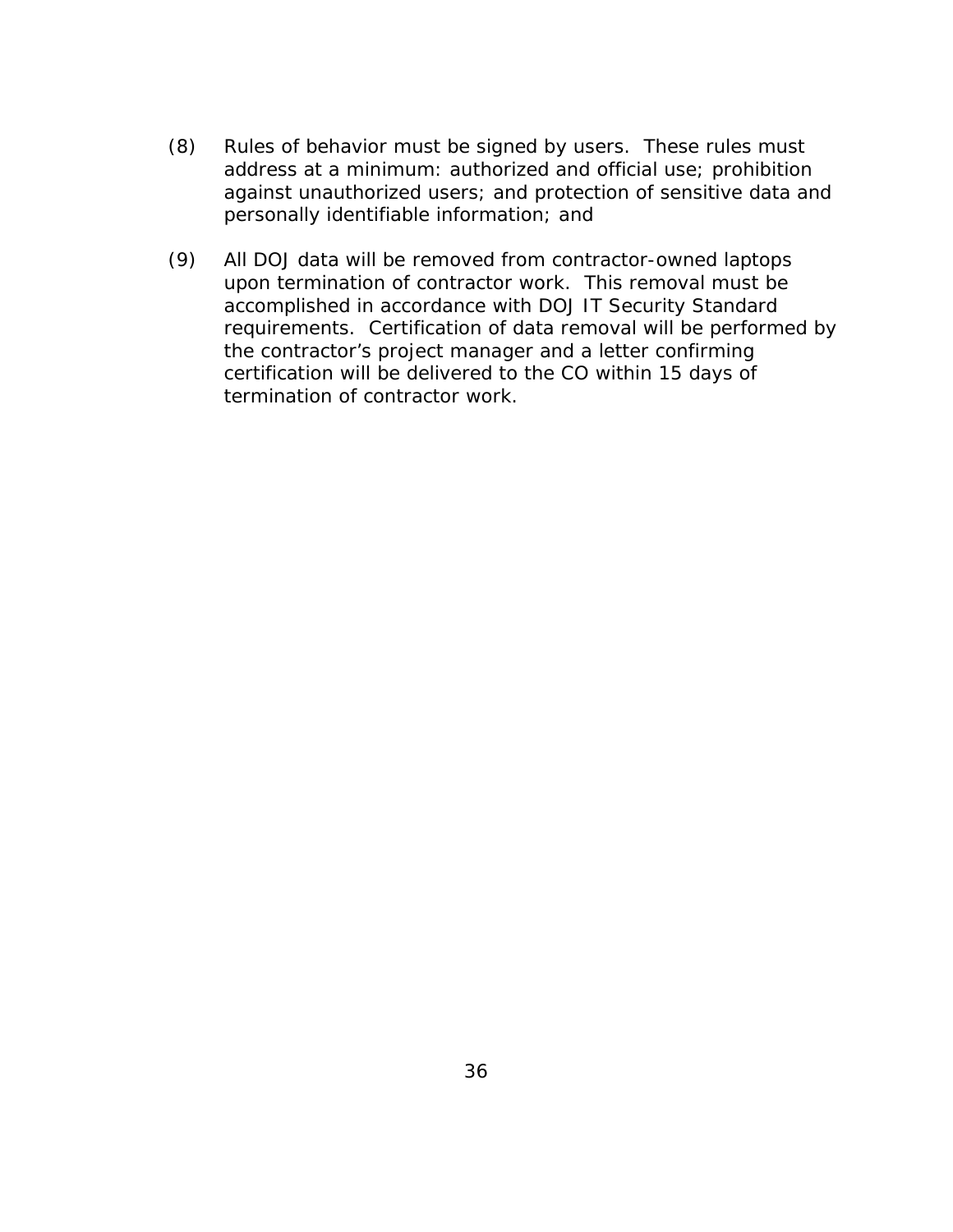# <span id="page-42-0"></span>**DOJ's Clarifications on the Data Security Implementation of the PGD 08-04 Procurement Guide[36](#page-42-1)**

 Procurement Executive provided clarification on the implementation of data The Department's June 17, 2008, memorandum from the Senior security requirements, including PII for the PGD 08-04 Guidance. It states that:

- (1) Any documents filed with or produced to the courts do not need to be encrypted, as courts will not accept encrypted data;
- (2) Documents that cannot be altered for "chain of custody" reasons need not be encrypted, but rather may be treated as evidence and controlled through delivery tracking;
- (3) Documents produced to opposing counsel generally needs to be protected in transit via encryption. Once documents are in opposing counsel's custody, they are no longer DOJ's responsibility;
- (4) As long as data extracts are still needed, there is no need to certify such need every 90 days;
- (5) If data is provided to a contractor on an encrypted thumb drive, hard drive, or laptop AND data is not downloaded to a personal computer or network, most requirements regarding system security, such as testing, will not apply;
- (6) Data that is publicly available or that has previously been released (e.g., via FOIA) is presumed to be non-sensitive;
- (7) OCIO is available to assist in identifying compensating controls and/or plans of action and milestones (POAMs) where appropriate; and

l

<span id="page-42-1"></span><sup>&</sup>lt;sup>36</sup> Senior Procurement Executive, Department of Justice, memorandum to component procurement chiefs, Implementation Guidance Regarding Security of Systems and Data, Including Personally Identifiable Information, June 17, 2008.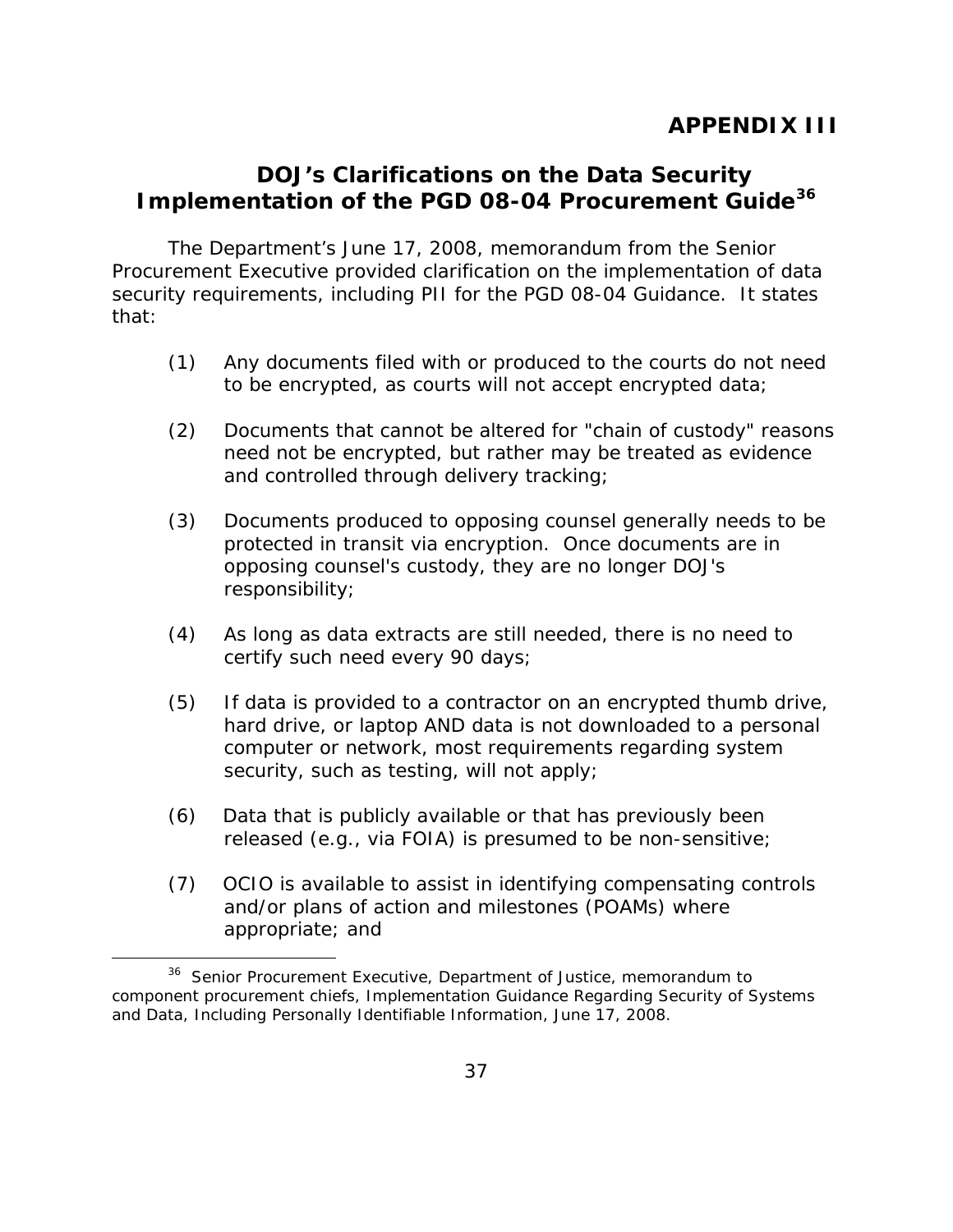$(8)$ Micro purchases are not covered by PGD 08-04 at this time; however, components should examine their controls for ensuring data security for those types of purchases.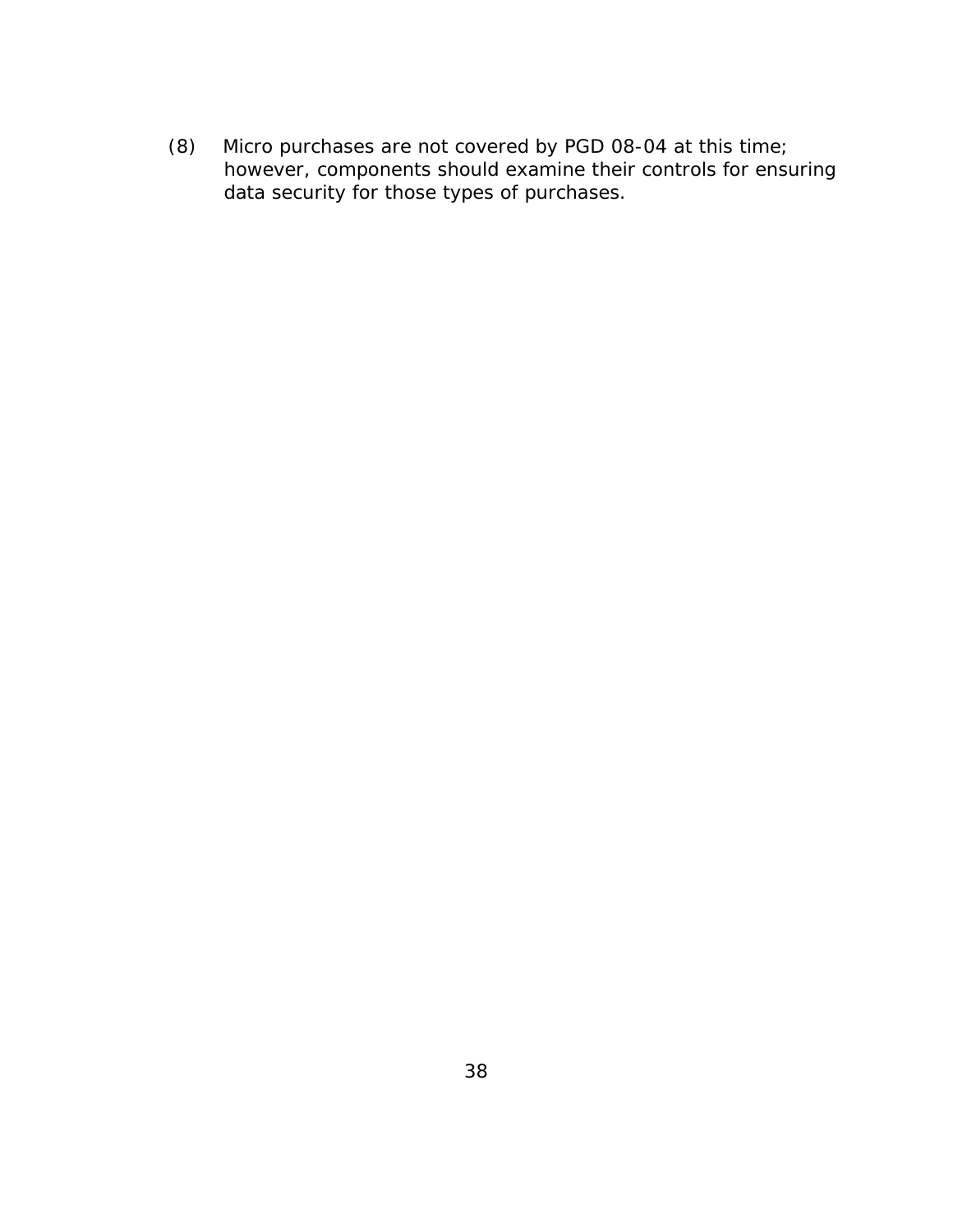**APPENDIX IV** 

# **EOUSA'S RESPONSE**

<span id="page-44-0"></span>

#### **U.S. Department of Justice**

Executive Office for United States Attorneys

Office of the Director

*950 Pennsylvania Ave., N.W. (202) 252-1000 Room 2261, RFK Main Justice Bldg. Washington, D.C. 20530* 

DATE: January 23, 2014

- TO: Reginald F. Allen Director, Computer Security and Information Technology Office Office of the Inspector General
- FROM: Norman Wong /S/ Deputy Director and Counsel to the Director Executive Office for United States Attorneys
- SUBJECT: Response to OIG Audit of EOUSA "Laptop Computer and Electronic Tablet Encryption Program and Practices"

The Executive Office for United States Attorneys (EOUSA) appreciates the audit undertaken by the Department of Justice, Office of the Inspector General (OIG), regarding the encryption of laptop computers and electronic tablets used by EOUSA and the 94 United States Attorneys' Offices (USAOs). The goal of the OIG audit was to assess whether laptops and tablets used by USAO employees, contractors, and subcontractors contain adequate security controls to protect sensitive data processed on those devices.

EOUSA places a high priority on computer security and has established wide-ranging procedures to safeguard United States Attorney information technology (IT) assets. To that end, the Information Systems Security Staff, in EOUSA's Office of the Chief Information Officer (OCIO), coordinates encryption protocols and security training for all USAO personnel nationwide. EOUSA's Security Operations Center in Columbia, SC, provides 24/7 intrusion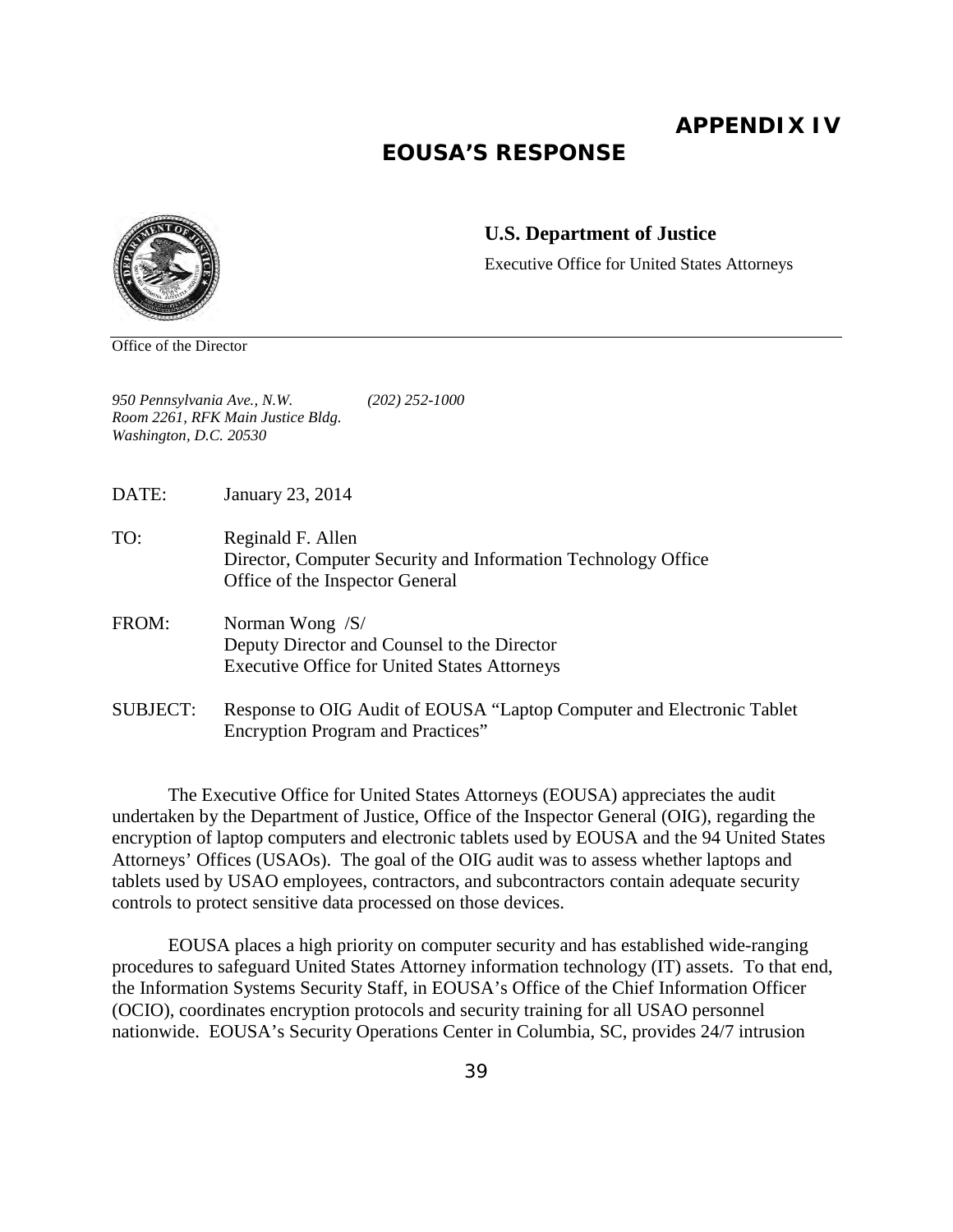most effectively by a wide range of geographically dispersed users – including attorneys, support staff, joint task force personnel, litigative consultants and expert witnesses – and thereby best detection monitoring and vulnerability management. And each USAO has a Systems Manager and District Office Security Manager available to coordinate security issues locally. EOUSA places a commensurately high priority on the usability of IT assets so that they may be employed achieve the success of the Department's investigatory, prosecutorial, and litigation mission.

With this framework in mind, we next address each of the 13 recommendations contained in the OIG draft audit report. Id. at 26-27.

*Recommendation 1. Use the Department's encryption solution or obtain a waiver for the use of CheckPoint encryption*.

**Response 1.** EOUSA's CheckPoint encryption solution complies with DOJ Order No. 2640.2F, "Information Technology Security," because CheckPoint is FIPS 140-2 compliant. Accordingly, no waiver is required by the Order, which directs that: "Components shall … [e]ncrypt sensitive and classified information transported outside of the agency's secured, physical perimeter in digital format … using FIPS 140-2 validated or NSA approved encryption, as appropriate." See DOJ Order No. 2640.2F (Nov. 26, 2008) at 8, Chapter 1, §4(g)(2) ("Media Protection"). $<sup>1</sup>$  $<sup>1</sup>$  $<sup>1</sup>$ </sup>

*Recommendation 2. Verify and document that full-disk encryption is installed on all laptops, including the classified laptops, in accordance with DOJ policy, such as using a checklist during the imaging process.* 

**Response 2**. Accepted and being implemented, e.g.:

l

 (a) In January 2012, EOUSA began implementing its "Trusted Network Access" (TNA) solution – comprised of ForeScout's CounterAct network access appliances – to centrally monitor the encryption status of all online systems within the unclassified United States Attorney computer network.

 (b) In addition, as of March 2013, EOUSA's Security Operations Center (SOC) verifies the encryption status of laptops in connection with all lost/stolen laptop incident reports.

 (c) Further, in July 2013, EOUSA's Office Automation Staff (OAS) updated its Microsoft System Center Configuration Manager (SCCM) to enhance the imaging of all Windows-based systems, including the installation of encryption software. Previously, SCCM could allow an image to be pushed to a laptop and not inform if the encryption application had

<span id="page-45-0"></span><sup>&</sup>lt;sup>1</sup> With respect to encryption costs, the Audit Report states that "EOUSA paid about \$28,000 for its share n.15). This is an apparent reference to EOUSA's share of DOJ's IT Working Capital Fund (WCF). While components currently have no ability to "opt-out" of WCF costs, we have found CheckPoint technically superior to, and more user-friendly than, GuardianEdge for reliable encryption. of the GuardianEdge software to the Department in 2012 in addition to the money it paid for CheckPoint" (id. at 10,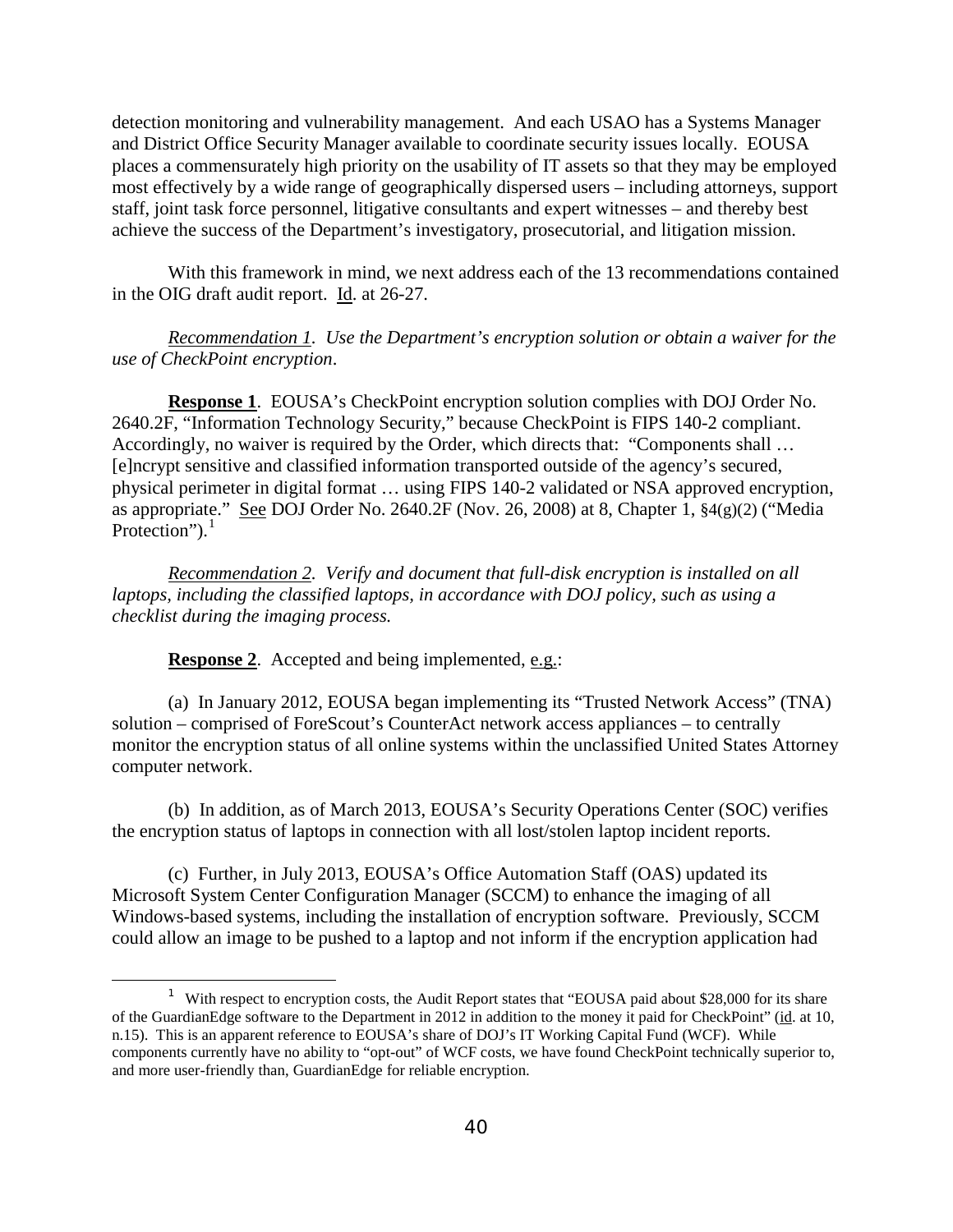being released for use. EOUSA Information Bulletin 136*,"Image 2012 Update 03 (SCCM 2007*  failed. As enhanced, SCCM now verifies the completion of all applications prior to a laptop *Task Sequence)."* 

systems." Id. §3.13; see also Attachment 7 to Security Standard 1.6 ("Technical Checklist" ¶8, (d) With respect to classified data, EOUSA laptop computers used for processing National Security Information ("NSI" or "classified information") comply with the pertinent provisions of DOJ Information Technology Security Standard 1.6, "Classified Laptop and Standalone Computers Security Policy" (www.justice.gov/oig/reports/plus/a0532/app3.htm). In pertinent part, this DOJ policy calls for "[e]ncryption of the hard drive … on classified computer regarding "configuration and logs of the classified computer").

*Recommendation 3. Develop policies on the use of non-encrypted laptops for special use if such laptops are deemed necessary, and label these laptops accordingly.* 

**Response 3**. Accepted and being implemented, e.g.:

 for audio/video processing and courtroom presentations), as well as a "standalone" image for In order to meet the United States Attorneys' law enforcement and litigation mission, EOUSA makes available to USAOs certain "special use" laptops containing specialized hardware and software designed to facilitate electronic discovery and litigation support (such as processing unclassified data on laptops unconnected to internal DOJ networks. Insofar as such laptops are not equipped with whole-disk encryption capabilities (e.g., to improve processing performance), they should be labeled accordingly.

*Recommendation 4. Document encryption verification in all EOUSA incident response tickets and disclose the encryption status to JSOC.* 

 OIG recommendation became a standard procedure at the EOUSA SOC as of March 2013 for all **Response 4.** Accepted and being implemented; see Response 2(b) above, noting that this reported lost/stolen laptops.

*Recommendation 5. Complete encryption scans on a routine basis and timely follow up on results of scans.* 

**Response 5**. Accepted and being implemented; see Response 2(a) above, noting that EOUSA's new TNA solution centrally monitors the encryption status of all online systems within the unclassified United States Attorney computer network.

*Recommendation 6. Identify unapproved laptops and remove them from use.* 

**Response 6.** Accepted and being implemented, e.g.:

EOUSA's SOC monitors the entire unclassified United States Attorney computer network on a routine and ongoing basis for intrusion detection, malware, and other unauthorized usage. Among the SOC's tools is the TNA solution discussed above, which detects devices on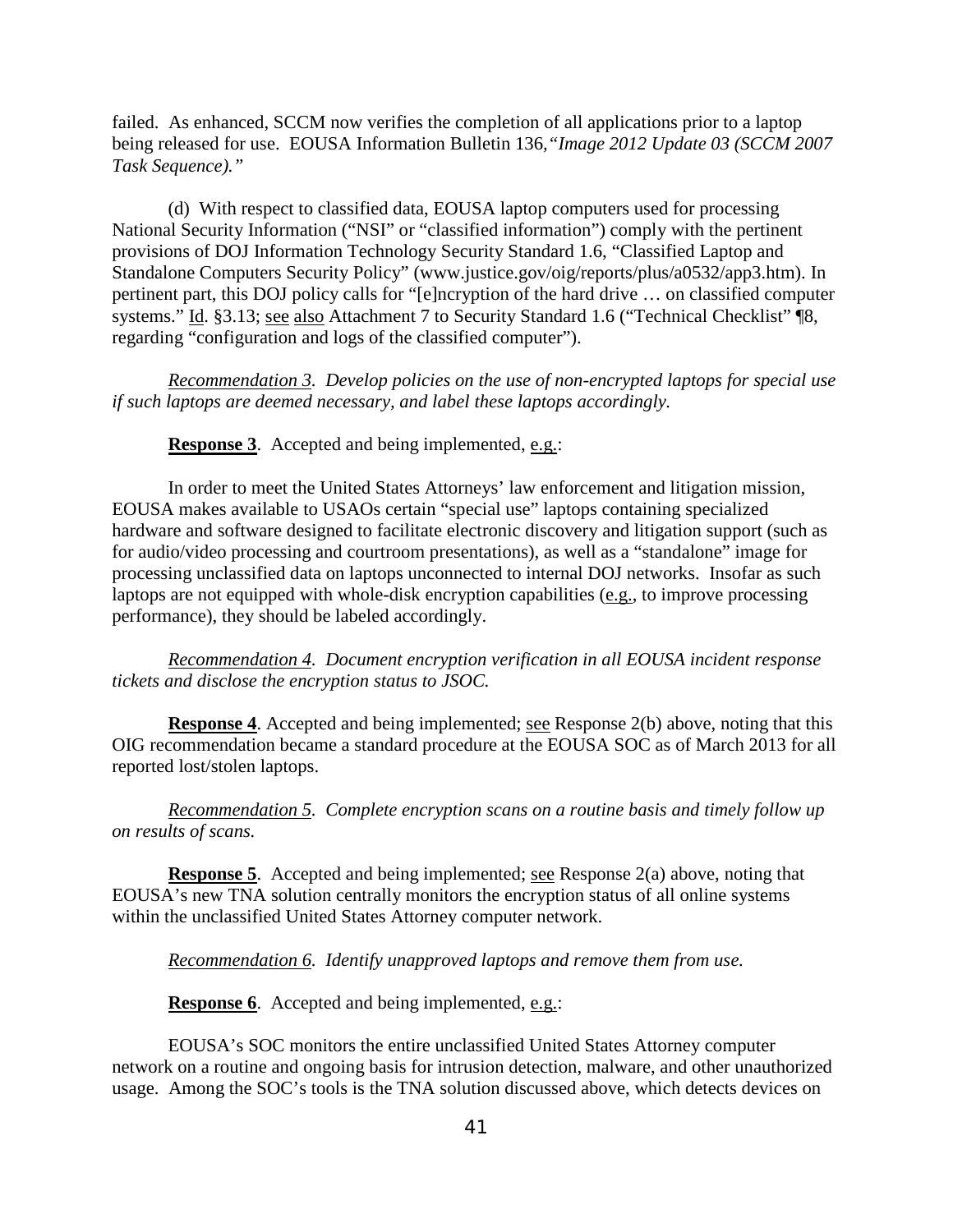the network that do not contain an authorized configuration. When an unapproved laptop is detected, the SOC immediately coordinates the shutdown of affected ports and follows-up on the security incident to promptly remove the laptop from the network.

 *Recommendation 7. Complete a Security Authorization package (formerly known as Certification & Accreditation package) for all classified laptops and standalone computers and re-authorize them every 3 years in accordance with DOJ policy.* 

**Response 7**. Accepted and being implemented, e.g.:

EOUSA is working with the Justice Management Division (DOJ) to enhance compliance with DOJ Information Technology Security Standard 1.6, "Classified Laptop and Standalone Computers Security Policy," which states in pertinent part:

prior to use and re-certified and re-accredited every three years or whenever a major system change occurs. To limit the unnecessary duplication of certification encouraged to implement computers consistent with the type accreditation. [E]ach classified laptop and standalone computer must be certified and accredited and accreditation activities, the Justice Management Division performed a "type accreditation" for classified laptop and standalone computers. Components are

Id. §3 (www.justice.gov/oig/reports/plus/a0532/app3.htm) (emphasis added).

*Recommendation 8. Implement procedures to ensure that accurate, current, and reliable information is maintained in an official inventory for unclassified and classified equipment to help EOUSA to ensure that all required laptops are encrypted and deployed in compliance with DOJ policy.* 

**Response 8**. Accepted and being implemented, e.g.:

 all laptops – both those intended for unclassified and classified use – are subject to inventory system. It is expected that all laptops in each USAO's inventory will be electronically stored by Newly purchased laptops contain no DOJ data or desktop image. Following acquisition, controls and logging in the Department's Unicenter Asset Portfolio Management (UAPM) UAPM in a central location.

In addition, once a laptop receives an image via EOUSA's SCCM system, SCCM logs that laptop's status and last known image. While SCCM is not used to image or track classified laptops, the existence of a classified laptop will be captured in UAPM following acquisition as noted above.

*Recommendation 9. Monitor and take action on electronic tablets with unauthorized application downloads and with outdated versions of the mobile operating system.* 

**Response 9.** Accepted and being implemented, e.g.: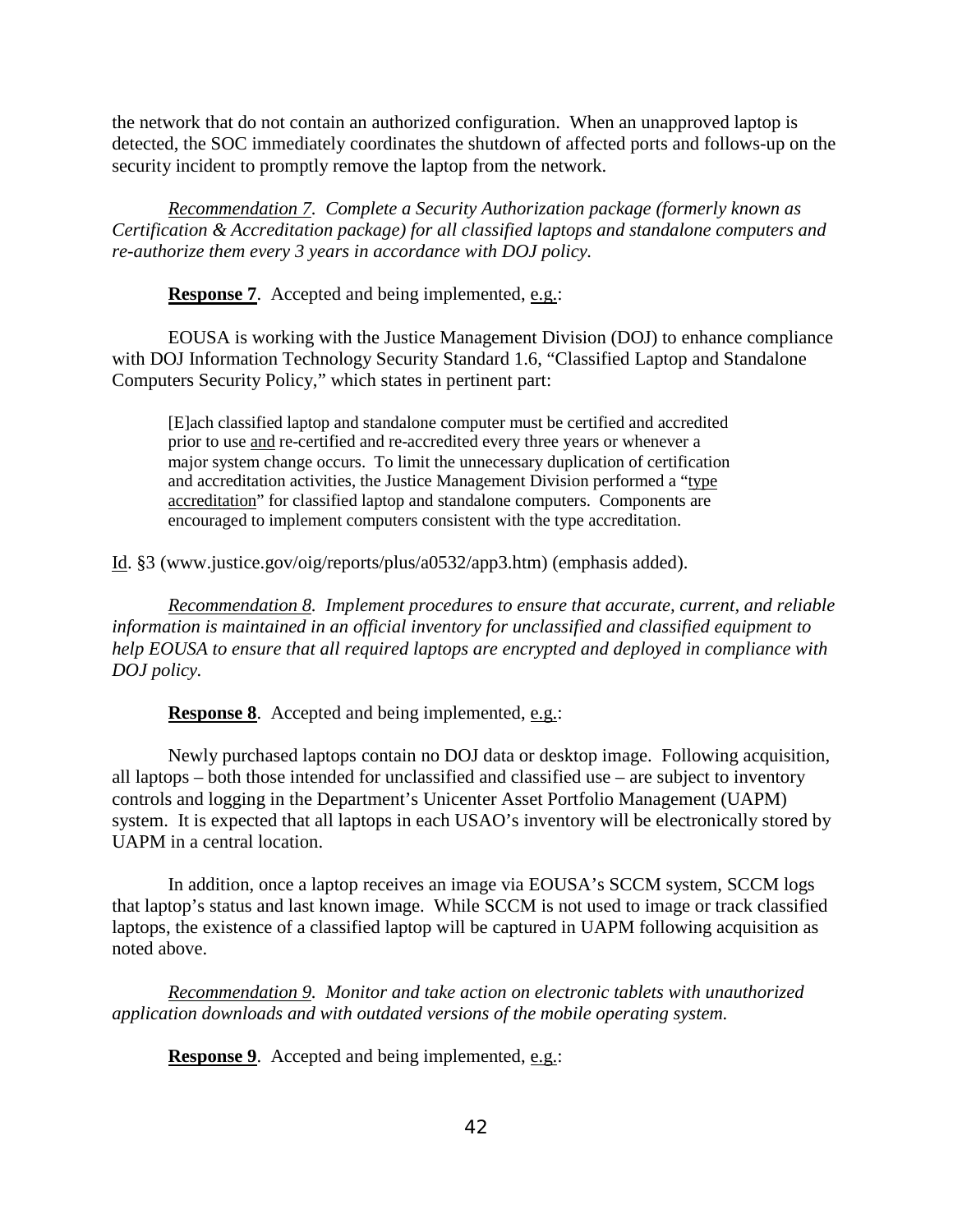electronic tablet applications, version lists, and inventories. These reports are generated each day which audits the reports and takes action to have non-approved electronic tablet applications Electronic tablets with outdated versions, as mentioned in the Audit Report, have been targeted for updating, respectively, to versions dated September 2012, May 2013, and November 2013. In addition, since December 2012, EOUSA has begun daily reporting of non-approved at 3:00 a.m. (Eastern) and made available to all USAO Systems Managers and EOUSA electronic tablet management, as well as EOUSA's Information Systems Security (ISS) Staff, removed.

*Recommendation 10. Develop comprehensive security policies and procedures for monitoring and handling electronic tablets.* 

**Response 10**. Accepted and being implemented, e.g.:

As noted in Response 9 above, EOUSA has strengthened its internal management controls for maintaining electronic tablets up-to-date with the latest mobile operating system and keeping them free of unauthorized applications. In addition, a formal United States Attorneys' Procedure (USAP No. 3-16.200.006, "Requesting Mobile Application Approval") has been issued to outline procedures by which users may request electronic tablet apps to be evaluated by EOUSA for approval. The USAP is currently in the process of being updated to emphasize that requests are required to clearly support the mission of the United States Attorneys' Offices. USAPs apply to all EOUSA and USAO network users nationwide and provide a uniform body of procedural guidelines to facilitate the establishment of, and compliance with, sound management principles.

*Recommendation 11. Implement each of the conditions of the February 11, 2013, waiver to ensure that all sensitive data are encrypted between USAOs and their consultants and expert witnesses.* 

 (ITSS) are currently working on an updated waiver from PDG 08-04 to ensure that litigative **Response 11**. EOUSA and the Department's Information Technology Security Staff consultants and expert witnesses needed to support USAO cases can continue to securely share data with Assistant United States Attorneys. EOUSA's position is that it has properly operated under a waiver (written or oral) at all material times.

*Recommendation 12. Define roles of the attorneys, legal assistants, and contracting officers within the USAOs regarding contractor data security responsibility.* 

**Response 12.** Accepted and being implemented, e.g.:

As noted above, EOUSA maintains a system of United States Attorneys' Procedures (USAPs) to provide a uniform body of sound management principles nationwide. Potential modifications to the following USAPs are being considered in connection with this recommendation:

• USAP No. 3-13.000.001, "Government-Contractor Relationship Guidelines."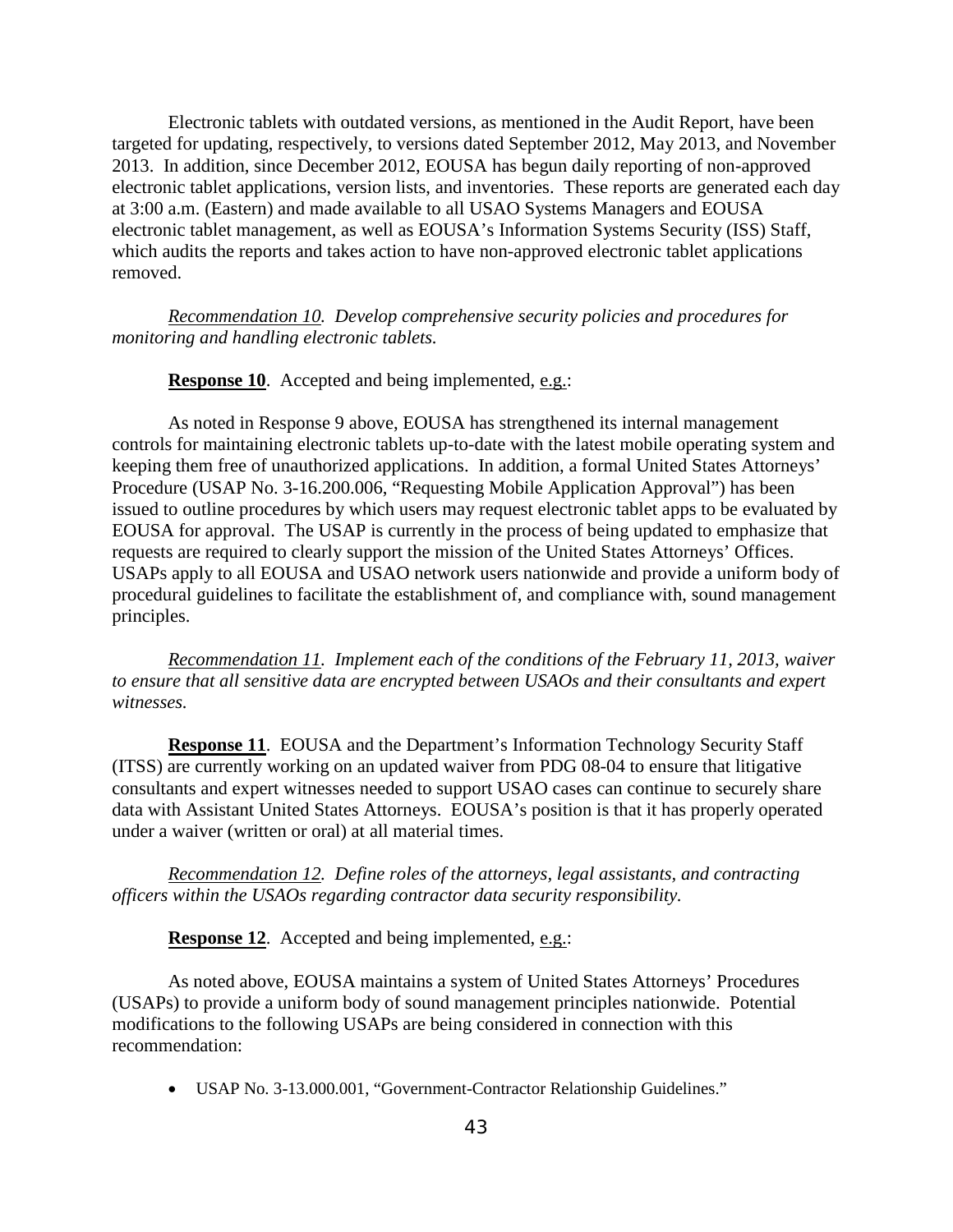- • USAP No. 3-15.111.001, "Contractor Security Approval Procedures for Sensitive but Unclassified (SBU) Contracts."
- USAP No. 3-15.120.002, "Handling and Safeguarding Federal Tax Information."
- USAP No. 3-15.120.004, "Safeguarding Grand Jury Information."

**Recommendation 13.** Increase its oversight of contractors to ensure that contractors: *Recommendation 13. Increase its oversight of contractors to ensure that contractors: (1) are aware of and adhere to any security provisions required by the USAOs prior to* 

 *security provisions. starting work; (2) receive case information in an encrypted format; (3) implement sound business practices such as anti-virus software, password protection, and data destruction when the case data are not needed; and (4) instruct the sub-contractors about pass-through data* 

**Response 13**. Accepted and being implemented, e.g.:

 $\overline{a}$ 

 and Departmental directives regarding laptop and tablet security/encryption requirements. This (CSAT), which is required of all DOJ employees, contractors, and other network users. For Internet unless encrypted" absent a waiver. $2 \text{ With respect to anti-virus software, password}$  $2 \text{ With respect to anti-virus software, password}$  protection, guard against computer malware, and deter unauthorized network intrusions. And, whenever security issues are detected, Security Incident Reports are promptly generated and processed for timely resolution. Moreover, USAP 3-13.200.004, "Media Disposal," not only sets nationwide. Increased oversight is being considered in connection with this recommendation so as to better ensure contractor and subcontractor awareness of, and adherence to, all applicable USAPs may include training vehicles, such as the annual Computer Security Awareness Training example, CSAT modules could be developed to provide refresher training on the requirement in EOUSA's "Rules of Behavior" that users may "not transmit … sensitive information … over the protection, and data destruction, EOUSA's Security Operations Center (SOC) monitors the United States Attorney network on a continuous basis to ensure up-to-date antivirus software forth detailed guidance on how to securely dispose of electronic media, but also culminated in the establishment of an in-house "Data Destruction Center," co-located near the SOC at EOUSA's Network Operations Center (NOC) in Columbia, SC, for use by all 94 USAOs

<span id="page-49-0"></span><sup>&</sup>lt;sup>2</sup> The Rules of Behavior applicable to all United States Attorney network users are contained in USAP Chapter 1,  $\S4(g)(2)$  ("Encrypt sensitive ... information transported outside of the agency's secured digital perimeter information. No. 3-16.200.003, "Network Account Security Management" (Attachment 5); see also DOJ Order No. 2640.2F, at 8, in digital format"). It should also be noted that USAP No. 3-13.200.005, "Secure Shipping of Information," prescribes a number of special packaging and tracking requirements for all physical shipments containing sensitive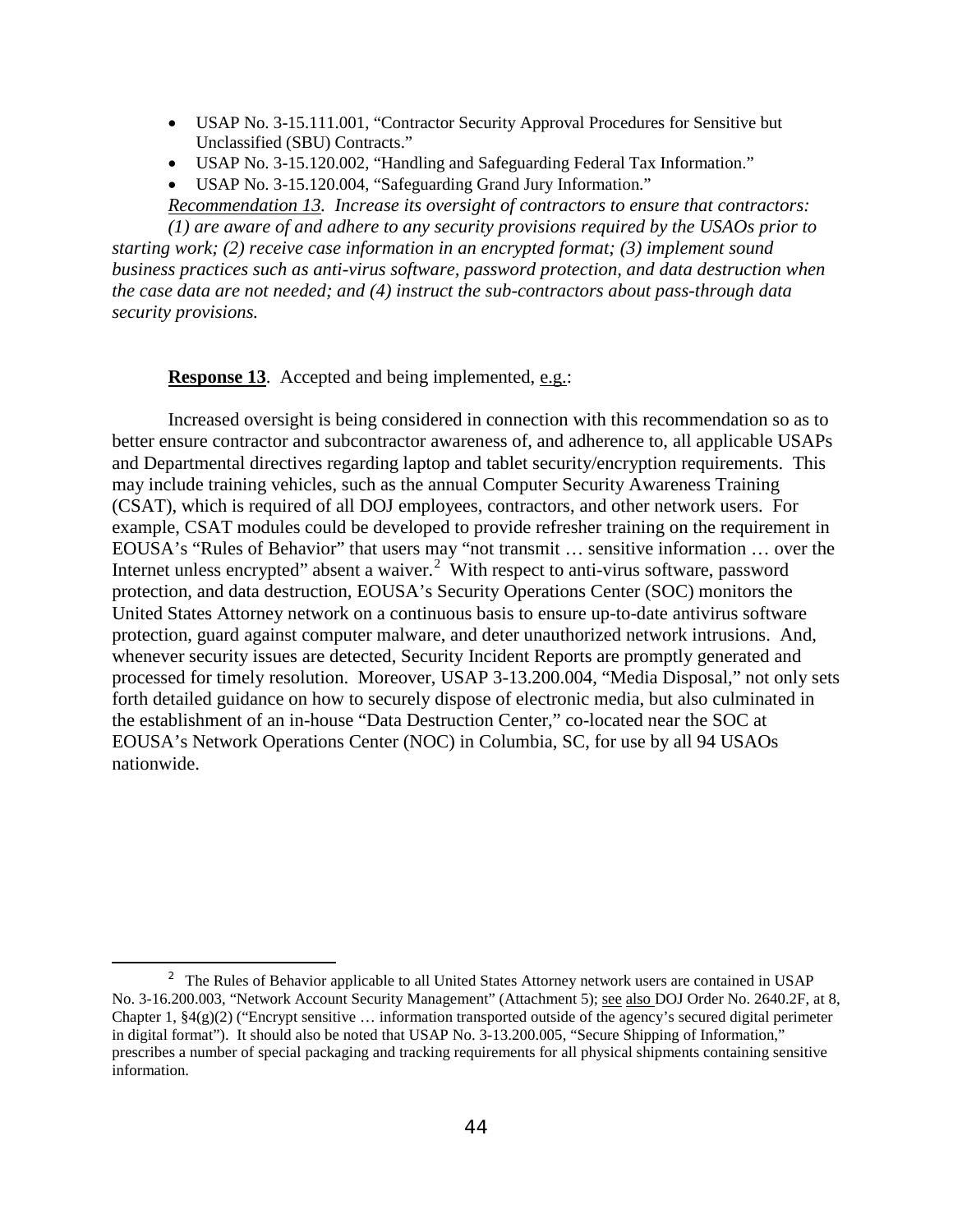# **APPENDIX V**

# <span id="page-50-0"></span> **OFFICE OF INSPECTOR GENERAL ANALYSIS AND SUMMARY OF ACTIONS NECESSARY TO RESOLVE THE REPORT**

The OIG provided a draft of this audit report to EOUSA. EOUSA's response is incorporated in Appendix IV of this final report. The following provides the OIG analysis of the response and summary of actions necessary to resolve the report.

#### **Recommendations:**

## **1. Use the Department's encryption solution or obtain a waiver for the use of CheckPoint encryption.**

Closed. This recommendation is closed. Subsequent to receiving to use CheckPoint through December 31, 2014. We reviewed the waiver EOUSA's response to the draft, JMD issued EOUSA a waiver that will allow it and determined that it adequately addressed our recommendation.

## **2. Verify and document that full-disk encryption is installed on all laptops, including the classified laptops, in accordance with DOJ policy, such as using a checklist during the imaging process.**

Resolved. EOUSA concurred with our recommendation. EOUSA stated in its response that (a) its "Trusted Network Access" (TNA) solution in its response that (a) its "Trusted Network Access" (TNA) solution<br>centrally monitors the encryption status of all online unclassified systems; (b) since March 2013, EOUSA's SOC verifies the encryption status of Manager (SCCM) to verify the completion of the laptop imaging process, lost/stolen laptops; (c) it has enhanced its System Center Configuration including encryption, described in EOUSA Information Bulletin 136; and (d) its classified laptops comply with DOJ IT Security Standard 1.6,

 "Classified Laptop and Standalone Computers Security Policy." This recommendation can be closed when we receive evidence of EOUSA's: (a) implementation of the TNA solution and samples of corrective actions taken on unencrypted laptops from this solution, also applicable to Recommendation 5; (b) implementation of the encryption verification procedure for the lost/stolen laptops at EOUSA's SOC since March 2013, also applicable to Recommendation 4; (c) sample screenshots of SCCM's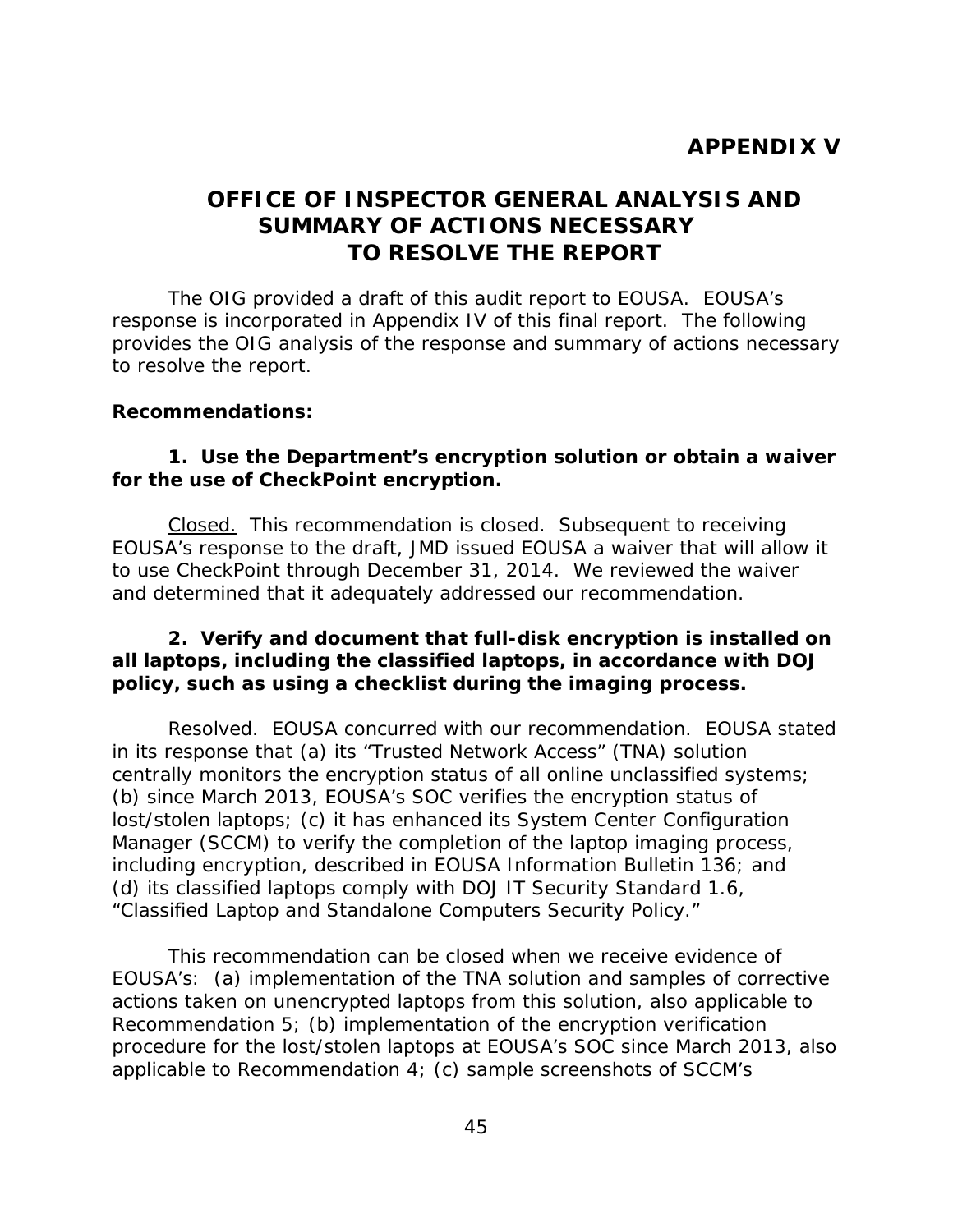inventory. verification of completion of all applications prior to a laptop being released for use, as well as a copy of EOUSA Information Bulletin 136; and (d) encryption verification of the 24 classified laptops in the classified laptop

## **3. Develop policies on the use of non-encrypted laptops for special use if such laptops are deemed necessary, and label these laptops accordingly.**

Resolved. EOUSA concurred with our recommendation. EOUSA stated in its response that the special use laptops for its litigation support should be labeled accordingly as not encrypted.

This recommendation can be closed when we receive evidence of policies for the non-encrypted laptops for special use and the labeling of those special use laptops, such as pictures of the special use laptops with labels alerting users of their unencrypted status.

## **4. Document encryption verification in all EOUSA incident response tickets and disclose the encryption status to JSOC.**

Resolved. EOUSA concurred with our recommendation. EOUSA stated in its response that it has implemented the encryption verification check at the EOUSA SOC as of March 2013.

This recommendation can be closed when we receive evidence of the implementation of the encryption verification procedure for incident response tickets for lost/stolen laptops and disclosure to JSOC.

## **5. Complete encryption scans on a routine basis and timely follow up on results of scans.**

Resolved. EOUSA concurred with our recommendation. EOUSA stated centrally monitors the encryption status of all online systems on its network. in its response that its new TNA solution, mentioned in its response 2(a),

This recommendation can be closed when we receive evidence of the implementation of the TNA solution and samples of corrective actions taken, such as service tickets, on laptops identified as unencrypted from TNA's monitoring.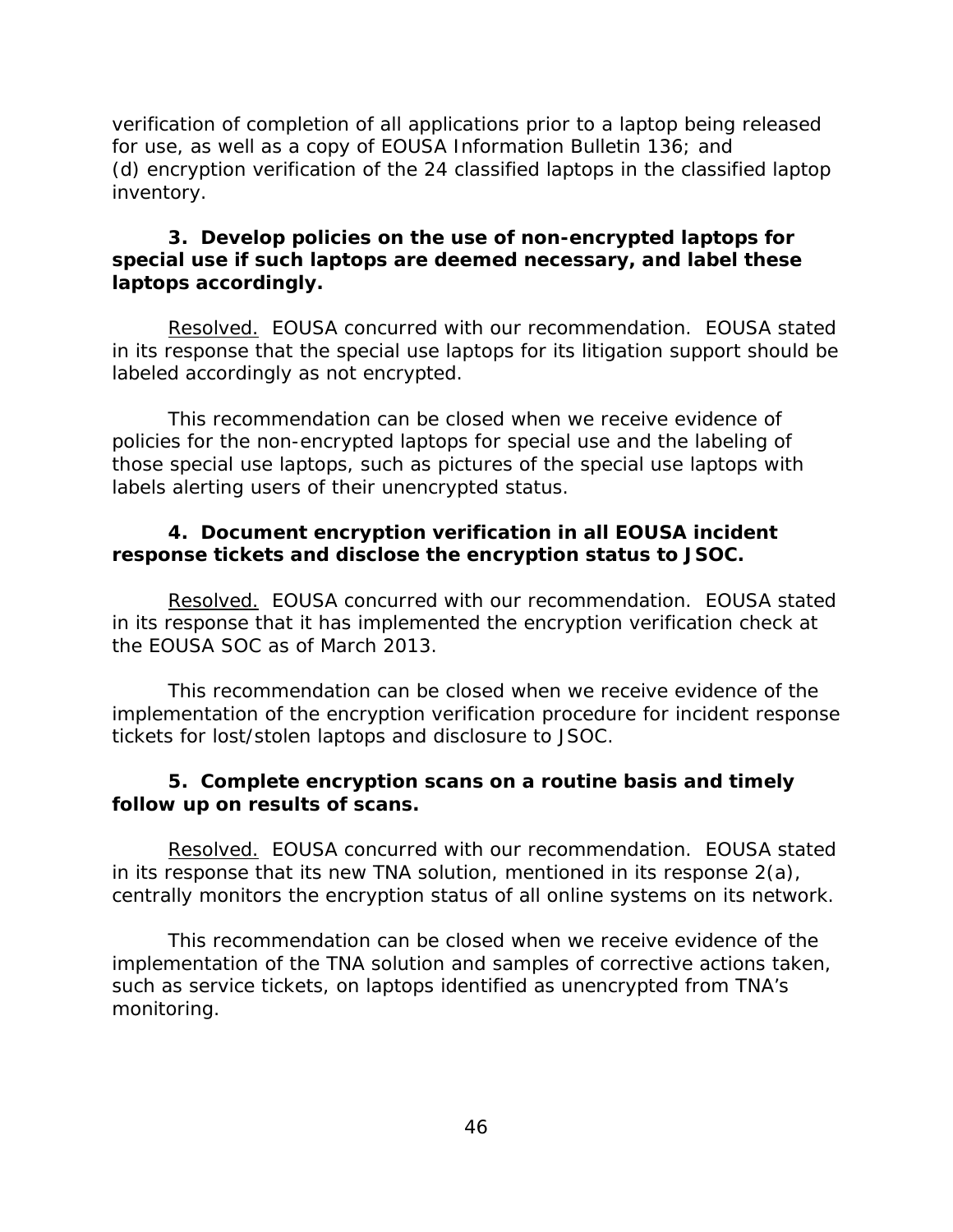## **6. Identify unapproved laptops and remove them from use.**

Resolved. EOUSA concurred with our recommendation. EOUSA stated in its response that its TNA solution detects devices on the network that do not contain an authorized configuration.

This recommendation can be closed when we receive evidence of actions taken on the unapproved laptops noted during the audit.

## **7. Complete a Security Authorization package (formerly known as Certification & Accreditation package) for all classified laptops and standalone computers and re-authorize them every 3 years in accordance with DOJ policy.**

Resolved. EOUSA concurred with our recommendation. EOUSA stated in its response that it is working with JMD to enhance compliance with DOJ IT Security Standard 1.6.

This recommendation can be closed when we receive a copy of the completed Security Authorization package for the classified laptops and classified standalone computers.

## **8. Implement procedures to ensure that accurate, current, and reliable information is maintained in an official inventory for unclassified and classified equipment to help EOUSA to ensure that all required laptops are encrypted and deployed in compliance with DOJ policy.**

Resolved. EOUSA concurred with our recommendation. EOUSA stated in its response that following acquisition all laptops are subject to inventory controls and recorded in DOJ's Unicenter Asset Portfolio Management (UAPM) system, and the SCCM tracks the laptops' status after imaging. In addition, the UAPM will track the classified laptops.

classified laptop inventory in UAPM.<br>47 This recommendation can be closed when we receive evidence of (1) efforts to clean up the existing UAPM data file, such as removing duplicated serial numbers and machine names, correcting classification information, and filling in missing information; (2) formalized inventory control procedures that include how information from SCCM is to be reconciled to UAPM, and the role of districts in maintaining the inventory information in UAPM; and (3) the formalized procedure for maintaining the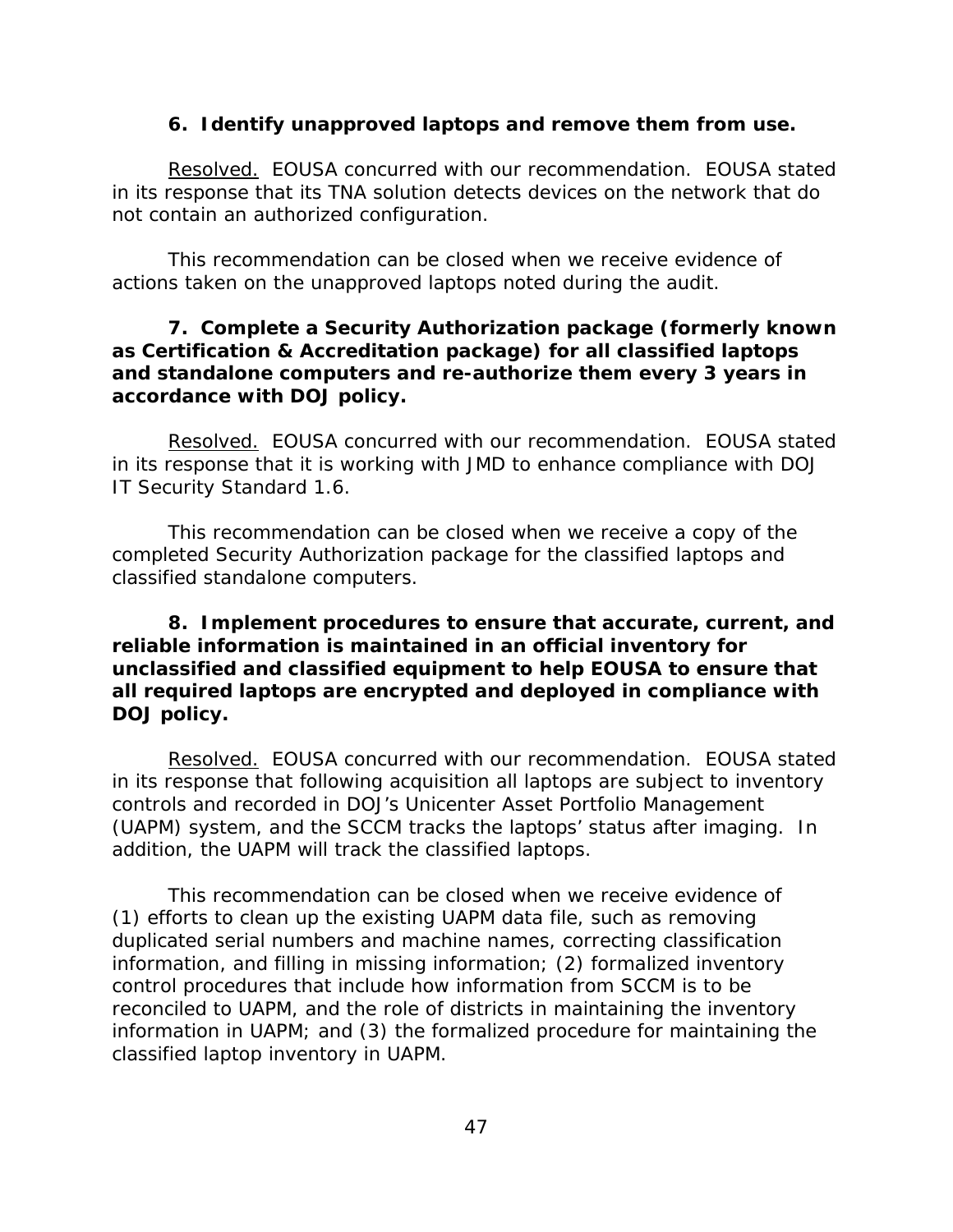## **9. Monitor and take action on electronic tablets with unauthorized application downloads and with outdated versions of the mobile operating system.**

Resolved. EOUSA concurred with our recommendation. EOUSA stated in its response that it has started targeting electronic tablets with older mobile operating systems for upgrade and it has begun daily reporting of unapproved applications to USAO Systems Managers and EOUSA electronic tablet management, as well as to EOUSA's Information Systems Security team, which audits the reports and takes actions to have unapproved electronic tablet applications removed.

 policies and service tickets for such corrective actions. This recommendation can be closed when we receive evidence of EOUSA's actions in removing unauthorized application downloads and updating outdated mobile operating systems on electronic tablets, such as

#### **10. Develop comprehensive security policies and procedures for monitoring and handling electronic tablets.**

Resolved. EOUSA concurred with our recommendation. EOUSA stated it has strengthened its internal management controls to maintain electronic (USAP) No. 3-16.200.006, "Requesting Mobile Application Approval," to in its response that in addition to its response to Recommendation 9, where tablets up-to-date, it is updating the United States Attorneys' Procedure emphasize that requests for new applications are required to clearly support the missions of the USAOs.

 user termination and electronic tablet monitoring. This recommendation can be closed when we receive a copy of updated USAP No. 3-16.200.006, as well as new policies on electronic tablet

## **11. Implement each of the conditions of the February 11, 2013, waiver to ensure that all sensitive data are encrypted between USAOs and their consultants and expert witnesses.**

Resolved. Although EOUSA stated in its response its position that it receiving EOUSA's response to the draft report, JMD issued EOUSA a waiver, has properly operated under a waiver (written or oral) at all material times, it also stated that it is currently working with DOJ's Information Technology Security Staff on an updated waiver from PDG 08-04. Subsequent to valid through December 31, 2014, that will allow it to develop and test a file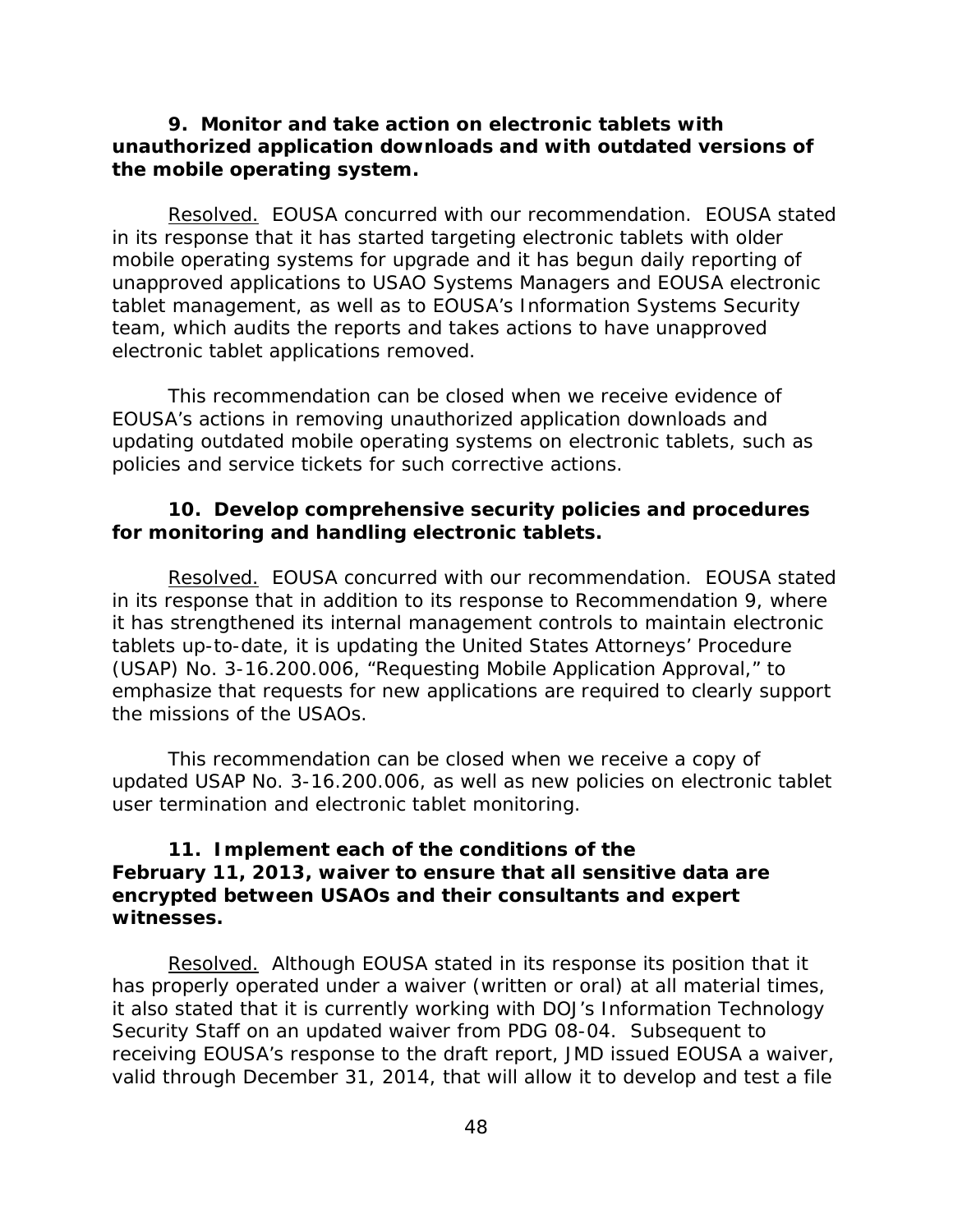sharing solution for securing DOJ data between the USAOs and expert witnesses.

This recommendation can be closed when we receive evidence of the implemented file sharing solution.

## **12. Define roles of the attorneys, legal assistants, and contracting officers within the USAOs regarding contractor data security responsibility.**

Resolved. EOUSA concurred with our recommendation. EOUSA stated in its response that it is considering making modifications to four USAPs in connection with this recommendation.

This recommendation can be closed when we receive the updated USAPs that clarify and define the roles of attorneys, legal assistants, and contracting officers within the USAOs regarding contractor data security responsibility, as well as notices to the USAOs for the implementation of these changes.

 **13. Increase its oversight of contractors to ensure that contractors: (1) are aware of and adhere to any security provisions required by the USAOs prior to starting work; (2) receive case information in an encrypted format; (3) implement sound business practices such as anti-virus software, password protection, and data destruction when the case data are not needed; and (4) instruct the sub-contractors about pass-through data security provisions.** 

Resolved. EOUSA concurred with our recommendation. EOUSA stated in its response that it is considering increasing the oversight of contractors to include the possibility of the use of training vehicles such as the annual Computer Security Awareness Training with Rules of Behaviors content for the contractors. EOUSA responded that its SOC monitors the use of antivirus software in its internal environment. EOUSA also cited USAP 3-13.200.004, "Media Disposal," which provides guidance for the secure disposal of electronic media and resulted in an in-house Data Destruction Center.

 (2) implementation of data protection requirements according to the new This recommendation can be closed when we receive evidence of (1) instruction to the USAOs for enhanced collection of signed contractor data waiver forms from the contractors prior to the start of contract work, waiver for PGD 08-04, and (3) the implementation of training for the